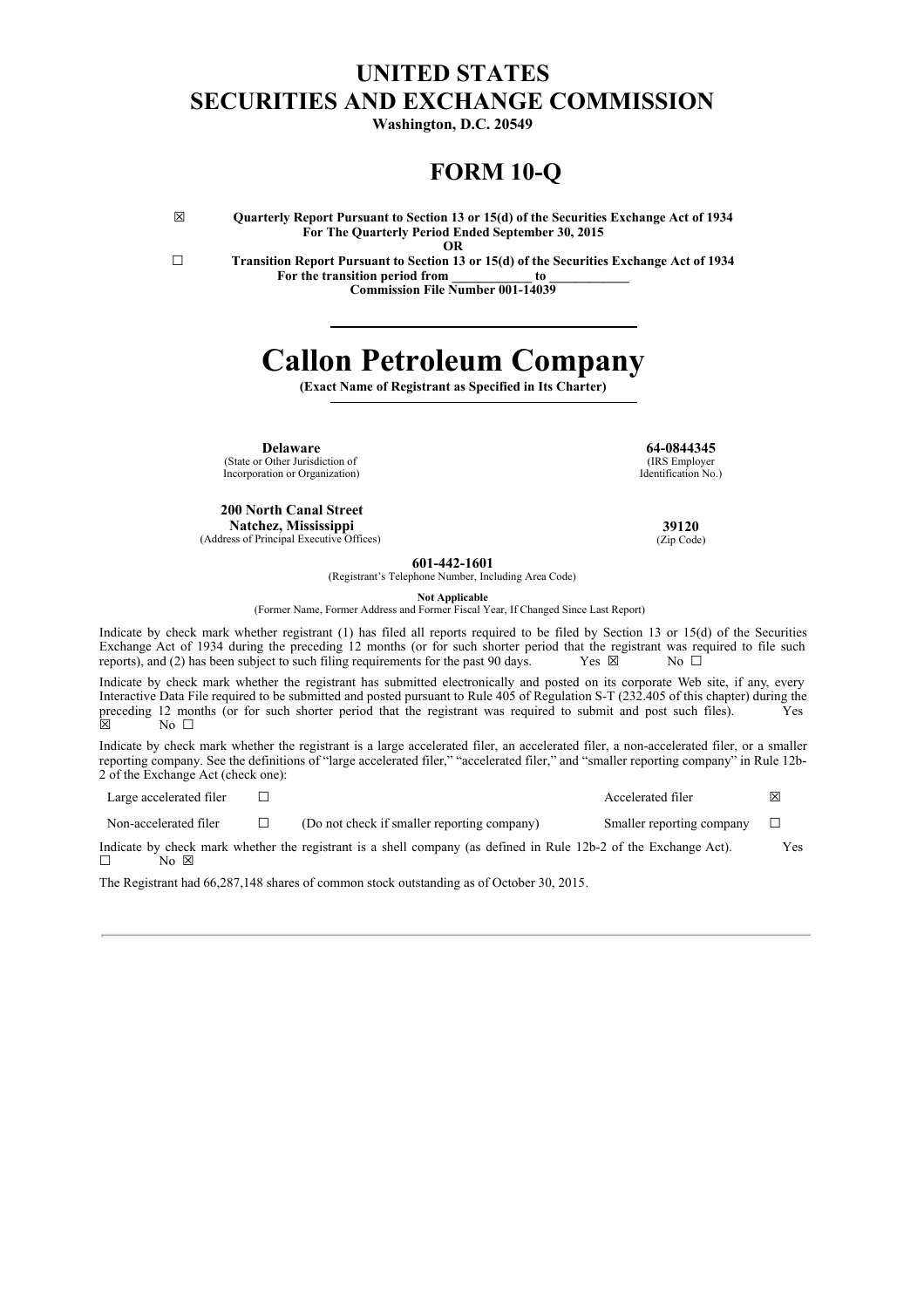## <span id="page-1-0"></span>**Part I. Financial Information**

## **Item 1. Financial Statements (Unaudited)**

| <b>Consolidated Balance Sheets</b>                                                            | $\overline{4}$  |
|-----------------------------------------------------------------------------------------------|-----------------|
| <b>Consolidated Statements of Operations</b>                                                  | $\overline{5}$  |
| <b>Consolidated Statements of Cash Flows</b>                                                  | 6               |
| <b>Notes to Consolidated Financial Statements</b>                                             | $7\phantom{.0}$ |
|                                                                                               |                 |
| Item 2. Management's Discussion and Analysis of Financial Condition and Results of Operations | 16              |
| Item 3. Quantitative and Qualitative Disclosures about Market Risk                            | 27              |
| Item 4. Controls and Procedures                                                               | 28              |
| <b>Part II. Other Information</b>                                                             |                 |
|                                                                                               |                 |
| Item 1. Legal Proceedings                                                                     | 29              |
| Item 1A. Risk Factors                                                                         | 29              |
| <u>Item 2. Unregistered Sales of Equity Securities and Use of Proceeds</u>                    | 29              |
| Item 3. Defaults Upon Senior Securities                                                       | 29              |
|                                                                                               | 29              |
| Item 4. Mine Safety Disclosures                                                               |                 |
| Item 5. Other Information                                                                     | 29              |
| Item 6. Exhibits                                                                              | 30              |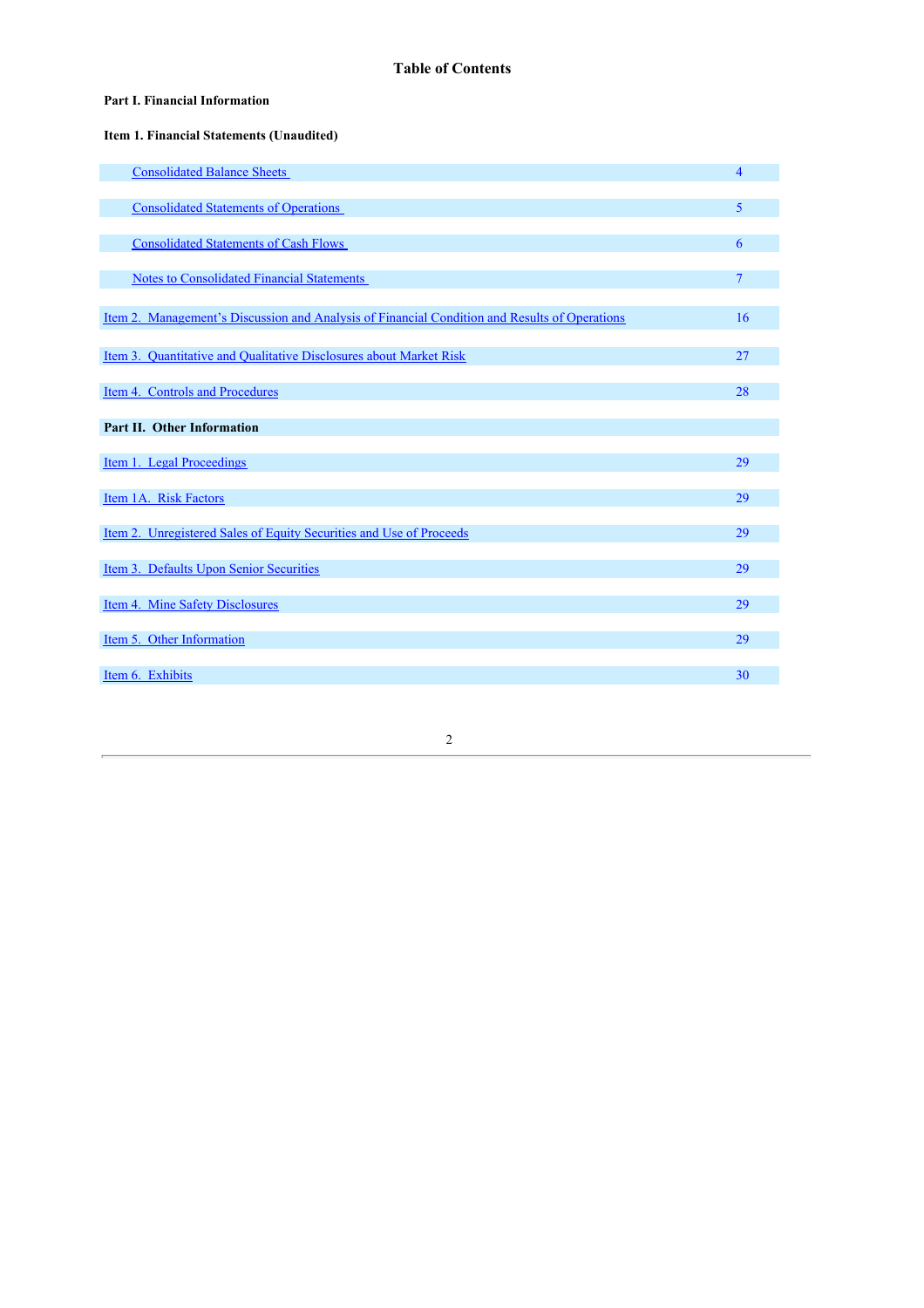## **DEFINITIONS**

All defined terms under Rule 4-10(a) of Regulation S-X shall have their prescribed meanings when used in this report. As used in this document:

- ARO: asset retirement obligation.
- **Bbl** or **Bbls**: barrel or barrels of oil or natural gas liquids.
- **BOE**: barrel of oil equivalent, determined by using the ratio of one Bbl of oil or NGLs to six Mcf of gas. The ratio of one barrel of oil or NGL to six Mcf of natural gas is commonly used in the industry and represents the approximate energy equivalence of oil or NGLs to natural gas, and does not represent the economic equivalency of oil and NGLs to natural gas. The sales price of a barrel of oil or NGLs is considerably higher than the sales price of six Mcf of natural gas.
- · **BBtu**: billion Btu.
- **BOE/d:** BOE per day.
- Btu: a British thermal unit, which is a measure of the amount of energy required to raise the temperature of one pound of water one degree Fahrenheit.
- LIBOR: London Interbank Offered Rate.
- **LOE:** lease operating expense.
- **MBbls**: thousand barrels of oil.
- · **MBOE**: thousand BOE.
- **Mcf**: thousand cubic feet of natural gas.
- · **MMBtu**: million Btu.
- **MMcf**: million cubic feet of natural gas.
- · **NGL or NGLs**: natural gas liquids, such as ethane, propane, butanes and natural gasoline that are extracted from natural gas production streams.
- **NYMEX:** New York Mercantile Exchange.
- **Oil**: includes crude oil and condensate.
- **SEC**: United States Securities and Exchange Commission.
- GAAP: Generally Accepted Accounting Principles in the United States.

With respect to information relating to our working interest in wells or acreage, "net" oil and gas wells or acreage is determined by multiplying gross wells or acreage by our working interest therein. Unless otherwise specified, all references to wells and acres are gross.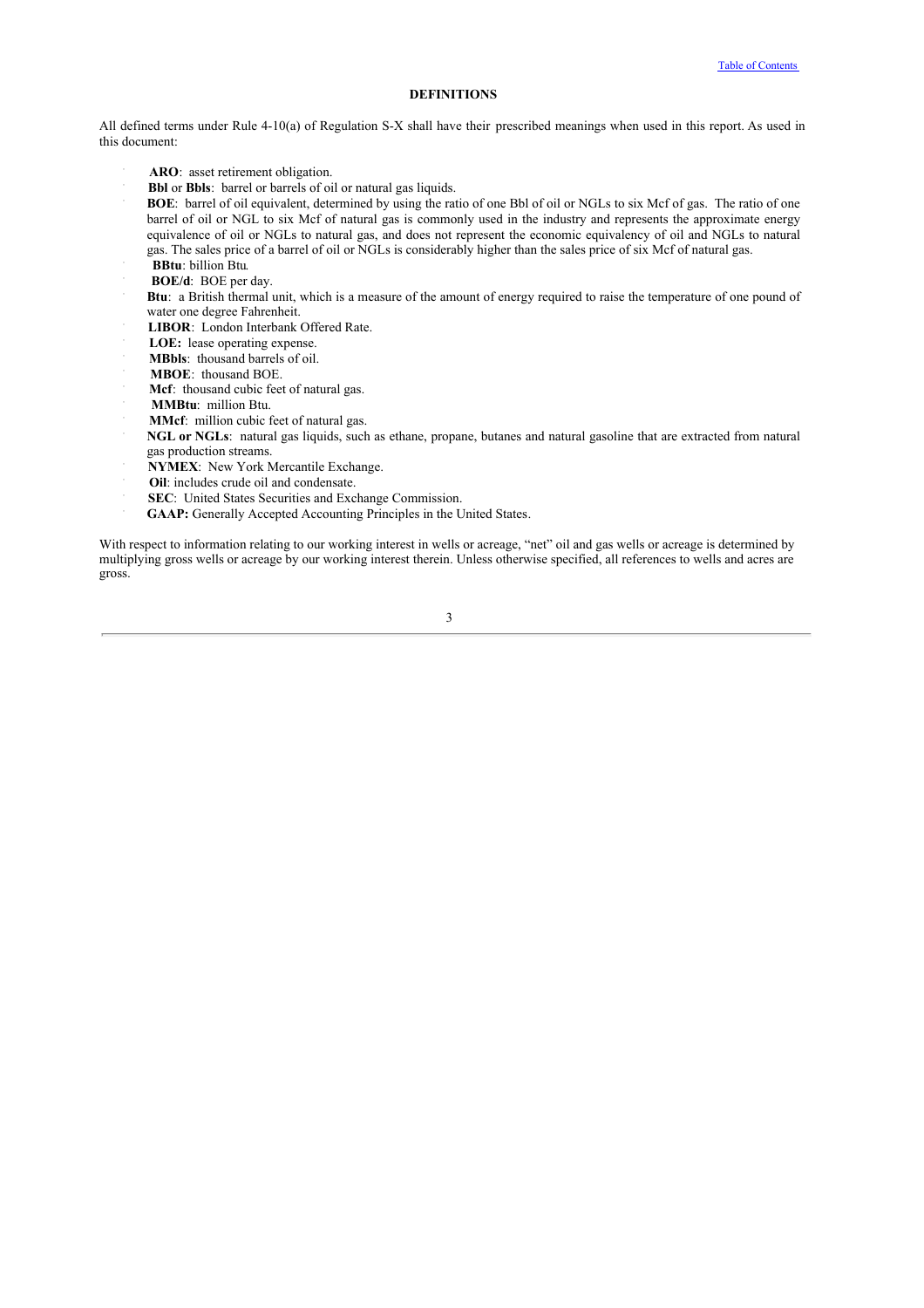#### **Part I. Financial Information Item I. Financial Statements**

#### <span id="page-3-0"></span>**Callon Petroleum Company Consolidated Balance Sheets (in thousands, except par and per share values and share data)**

| <b>ASSETS</b><br><b>Unaudited</b><br>Current assets:<br>\$<br>Cash and cash equivalents<br>$1,922$ \$<br>968<br>Accounts receivable<br>39,385<br>30,198<br>Fair value of derivatives<br>27,850<br>16,763<br>1,410<br>Other current assets<br>1,441<br>Total current assets<br>59,480<br>60,457<br>Oil and natural gas properties, full cost accounting method:<br><b>Evaluated</b> properties<br>2,251,993<br>2,077,985<br>Less accumulated depreciation, depletion and amortization<br>(1,618,027)<br>(1,478,355)<br>Net oil and natural gas properties<br>633,966<br>599,630<br>Unevaluated properties<br>142,525<br>141,581<br>Total oil and natural gas properties<br>775,547<br>742,155<br>Other property and equipment, net<br>7.905<br>7,118<br>Restricted investments<br>3.810<br>3,305<br>Deferred tax asset<br>44,688<br>Deferred financing costs<br>15.858<br>18,200<br>Fair value of derivatives<br>2,203<br>426<br>Other assets, net<br>342<br>$864,724$ \$<br>\$<br>876,770<br>Total assets<br><b>LIABILITIES AND STOCKHOLDERS' EQUITY</b><br>Current liabilities:<br>$\mathbb{S}$<br>Accounts payable and accrued liabilities<br>76,162 \$<br>76,753<br>Accrued interest<br>6,066<br>5,993<br>Cash-settled restricted stock unit awards<br>8,025<br>3,856<br>827<br>Asset retirement obligations<br>4,747<br>Deferred tax liability<br>6,214<br>Fair value of derivatives<br>1,249<br>Total current liabilities<br>98,812<br>91.080<br>Senior secured revolving credit facility<br>99.000<br>35,000<br>Secured second lien term loan<br>300,000<br>300,000<br>Asset retirement obligations<br>3,856<br>1,927<br>Cash-settled restricted stock unit awards<br>3,487<br>7,175<br>220<br>121<br>Other long-term liabilities<br><b>Total liabilities</b><br>497.643<br>443,035<br>Stockholders' equity:<br>Preferred stock, series A cumulative, \$0.01 par value and \$50.00 liquidation preference,<br>2,500,000 shares authorized: 1,578,948 and 1,578,948 shares outstanding, respectively<br>16<br>16<br>Common stock, \$0.01 par value, 110,000,000 shares authorized; 66,279,074 and 55,225,288<br>shares outstanding, respectively<br>663<br>552<br>Capital in excess of par value<br>592,287<br>526,162<br>Accumulated deficit<br>(225, 885)<br>(92, 995)<br>Total stockholders' equity<br>367,081<br>433,735<br>\$<br>864,724 \$<br>876,770<br>Total liabilities and stockholders' equity |  | September 30, 2015 | December 31, 2014 |  |
|----------------------------------------------------------------------------------------------------------------------------------------------------------------------------------------------------------------------------------------------------------------------------------------------------------------------------------------------------------------------------------------------------------------------------------------------------------------------------------------------------------------------------------------------------------------------------------------------------------------------------------------------------------------------------------------------------------------------------------------------------------------------------------------------------------------------------------------------------------------------------------------------------------------------------------------------------------------------------------------------------------------------------------------------------------------------------------------------------------------------------------------------------------------------------------------------------------------------------------------------------------------------------------------------------------------------------------------------------------------------------------------------------------------------------------------------------------------------------------------------------------------------------------------------------------------------------------------------------------------------------------------------------------------------------------------------------------------------------------------------------------------------------------------------------------------------------------------------------------------------------------------------------------------------------------------------------------------------------------------------------------------------------------------------------------------------------------------------------------------------------------------------------------------------------------------------------------------------------------------------------------------------------------------------------------------------------------------------------------------------------------------------------------------|--|--------------------|-------------------|--|
|                                                                                                                                                                                                                                                                                                                                                                                                                                                                                                                                                                                                                                                                                                                                                                                                                                                                                                                                                                                                                                                                                                                                                                                                                                                                                                                                                                                                                                                                                                                                                                                                                                                                                                                                                                                                                                                                                                                                                                                                                                                                                                                                                                                                                                                                                                                                                                                                                |  |                    |                   |  |
|                                                                                                                                                                                                                                                                                                                                                                                                                                                                                                                                                                                                                                                                                                                                                                                                                                                                                                                                                                                                                                                                                                                                                                                                                                                                                                                                                                                                                                                                                                                                                                                                                                                                                                                                                                                                                                                                                                                                                                                                                                                                                                                                                                                                                                                                                                                                                                                                                |  |                    |                   |  |
|                                                                                                                                                                                                                                                                                                                                                                                                                                                                                                                                                                                                                                                                                                                                                                                                                                                                                                                                                                                                                                                                                                                                                                                                                                                                                                                                                                                                                                                                                                                                                                                                                                                                                                                                                                                                                                                                                                                                                                                                                                                                                                                                                                                                                                                                                                                                                                                                                |  |                    |                   |  |
|                                                                                                                                                                                                                                                                                                                                                                                                                                                                                                                                                                                                                                                                                                                                                                                                                                                                                                                                                                                                                                                                                                                                                                                                                                                                                                                                                                                                                                                                                                                                                                                                                                                                                                                                                                                                                                                                                                                                                                                                                                                                                                                                                                                                                                                                                                                                                                                                                |  |                    |                   |  |
|                                                                                                                                                                                                                                                                                                                                                                                                                                                                                                                                                                                                                                                                                                                                                                                                                                                                                                                                                                                                                                                                                                                                                                                                                                                                                                                                                                                                                                                                                                                                                                                                                                                                                                                                                                                                                                                                                                                                                                                                                                                                                                                                                                                                                                                                                                                                                                                                                |  |                    |                   |  |
|                                                                                                                                                                                                                                                                                                                                                                                                                                                                                                                                                                                                                                                                                                                                                                                                                                                                                                                                                                                                                                                                                                                                                                                                                                                                                                                                                                                                                                                                                                                                                                                                                                                                                                                                                                                                                                                                                                                                                                                                                                                                                                                                                                                                                                                                                                                                                                                                                |  |                    |                   |  |
|                                                                                                                                                                                                                                                                                                                                                                                                                                                                                                                                                                                                                                                                                                                                                                                                                                                                                                                                                                                                                                                                                                                                                                                                                                                                                                                                                                                                                                                                                                                                                                                                                                                                                                                                                                                                                                                                                                                                                                                                                                                                                                                                                                                                                                                                                                                                                                                                                |  |                    |                   |  |
|                                                                                                                                                                                                                                                                                                                                                                                                                                                                                                                                                                                                                                                                                                                                                                                                                                                                                                                                                                                                                                                                                                                                                                                                                                                                                                                                                                                                                                                                                                                                                                                                                                                                                                                                                                                                                                                                                                                                                                                                                                                                                                                                                                                                                                                                                                                                                                                                                |  |                    |                   |  |
|                                                                                                                                                                                                                                                                                                                                                                                                                                                                                                                                                                                                                                                                                                                                                                                                                                                                                                                                                                                                                                                                                                                                                                                                                                                                                                                                                                                                                                                                                                                                                                                                                                                                                                                                                                                                                                                                                                                                                                                                                                                                                                                                                                                                                                                                                                                                                                                                                |  |                    |                   |  |
|                                                                                                                                                                                                                                                                                                                                                                                                                                                                                                                                                                                                                                                                                                                                                                                                                                                                                                                                                                                                                                                                                                                                                                                                                                                                                                                                                                                                                                                                                                                                                                                                                                                                                                                                                                                                                                                                                                                                                                                                                                                                                                                                                                                                                                                                                                                                                                                                                |  |                    |                   |  |
|                                                                                                                                                                                                                                                                                                                                                                                                                                                                                                                                                                                                                                                                                                                                                                                                                                                                                                                                                                                                                                                                                                                                                                                                                                                                                                                                                                                                                                                                                                                                                                                                                                                                                                                                                                                                                                                                                                                                                                                                                                                                                                                                                                                                                                                                                                                                                                                                                |  |                    |                   |  |
|                                                                                                                                                                                                                                                                                                                                                                                                                                                                                                                                                                                                                                                                                                                                                                                                                                                                                                                                                                                                                                                                                                                                                                                                                                                                                                                                                                                                                                                                                                                                                                                                                                                                                                                                                                                                                                                                                                                                                                                                                                                                                                                                                                                                                                                                                                                                                                                                                |  |                    |                   |  |
|                                                                                                                                                                                                                                                                                                                                                                                                                                                                                                                                                                                                                                                                                                                                                                                                                                                                                                                                                                                                                                                                                                                                                                                                                                                                                                                                                                                                                                                                                                                                                                                                                                                                                                                                                                                                                                                                                                                                                                                                                                                                                                                                                                                                                                                                                                                                                                                                                |  |                    |                   |  |
|                                                                                                                                                                                                                                                                                                                                                                                                                                                                                                                                                                                                                                                                                                                                                                                                                                                                                                                                                                                                                                                                                                                                                                                                                                                                                                                                                                                                                                                                                                                                                                                                                                                                                                                                                                                                                                                                                                                                                                                                                                                                                                                                                                                                                                                                                                                                                                                                                |  |                    |                   |  |
|                                                                                                                                                                                                                                                                                                                                                                                                                                                                                                                                                                                                                                                                                                                                                                                                                                                                                                                                                                                                                                                                                                                                                                                                                                                                                                                                                                                                                                                                                                                                                                                                                                                                                                                                                                                                                                                                                                                                                                                                                                                                                                                                                                                                                                                                                                                                                                                                                |  |                    |                   |  |
|                                                                                                                                                                                                                                                                                                                                                                                                                                                                                                                                                                                                                                                                                                                                                                                                                                                                                                                                                                                                                                                                                                                                                                                                                                                                                                                                                                                                                                                                                                                                                                                                                                                                                                                                                                                                                                                                                                                                                                                                                                                                                                                                                                                                                                                                                                                                                                                                                |  |                    |                   |  |
|                                                                                                                                                                                                                                                                                                                                                                                                                                                                                                                                                                                                                                                                                                                                                                                                                                                                                                                                                                                                                                                                                                                                                                                                                                                                                                                                                                                                                                                                                                                                                                                                                                                                                                                                                                                                                                                                                                                                                                                                                                                                                                                                                                                                                                                                                                                                                                                                                |  |                    |                   |  |
|                                                                                                                                                                                                                                                                                                                                                                                                                                                                                                                                                                                                                                                                                                                                                                                                                                                                                                                                                                                                                                                                                                                                                                                                                                                                                                                                                                                                                                                                                                                                                                                                                                                                                                                                                                                                                                                                                                                                                                                                                                                                                                                                                                                                                                                                                                                                                                                                                |  |                    |                   |  |
|                                                                                                                                                                                                                                                                                                                                                                                                                                                                                                                                                                                                                                                                                                                                                                                                                                                                                                                                                                                                                                                                                                                                                                                                                                                                                                                                                                                                                                                                                                                                                                                                                                                                                                                                                                                                                                                                                                                                                                                                                                                                                                                                                                                                                                                                                                                                                                                                                |  |                    |                   |  |
|                                                                                                                                                                                                                                                                                                                                                                                                                                                                                                                                                                                                                                                                                                                                                                                                                                                                                                                                                                                                                                                                                                                                                                                                                                                                                                                                                                                                                                                                                                                                                                                                                                                                                                                                                                                                                                                                                                                                                                                                                                                                                                                                                                                                                                                                                                                                                                                                                |  |                    |                   |  |
|                                                                                                                                                                                                                                                                                                                                                                                                                                                                                                                                                                                                                                                                                                                                                                                                                                                                                                                                                                                                                                                                                                                                                                                                                                                                                                                                                                                                                                                                                                                                                                                                                                                                                                                                                                                                                                                                                                                                                                                                                                                                                                                                                                                                                                                                                                                                                                                                                |  |                    |                   |  |
|                                                                                                                                                                                                                                                                                                                                                                                                                                                                                                                                                                                                                                                                                                                                                                                                                                                                                                                                                                                                                                                                                                                                                                                                                                                                                                                                                                                                                                                                                                                                                                                                                                                                                                                                                                                                                                                                                                                                                                                                                                                                                                                                                                                                                                                                                                                                                                                                                |  |                    |                   |  |
|                                                                                                                                                                                                                                                                                                                                                                                                                                                                                                                                                                                                                                                                                                                                                                                                                                                                                                                                                                                                                                                                                                                                                                                                                                                                                                                                                                                                                                                                                                                                                                                                                                                                                                                                                                                                                                                                                                                                                                                                                                                                                                                                                                                                                                                                                                                                                                                                                |  |                    |                   |  |
|                                                                                                                                                                                                                                                                                                                                                                                                                                                                                                                                                                                                                                                                                                                                                                                                                                                                                                                                                                                                                                                                                                                                                                                                                                                                                                                                                                                                                                                                                                                                                                                                                                                                                                                                                                                                                                                                                                                                                                                                                                                                                                                                                                                                                                                                                                                                                                                                                |  |                    |                   |  |
|                                                                                                                                                                                                                                                                                                                                                                                                                                                                                                                                                                                                                                                                                                                                                                                                                                                                                                                                                                                                                                                                                                                                                                                                                                                                                                                                                                                                                                                                                                                                                                                                                                                                                                                                                                                                                                                                                                                                                                                                                                                                                                                                                                                                                                                                                                                                                                                                                |  |                    |                   |  |
|                                                                                                                                                                                                                                                                                                                                                                                                                                                                                                                                                                                                                                                                                                                                                                                                                                                                                                                                                                                                                                                                                                                                                                                                                                                                                                                                                                                                                                                                                                                                                                                                                                                                                                                                                                                                                                                                                                                                                                                                                                                                                                                                                                                                                                                                                                                                                                                                                |  |                    |                   |  |
|                                                                                                                                                                                                                                                                                                                                                                                                                                                                                                                                                                                                                                                                                                                                                                                                                                                                                                                                                                                                                                                                                                                                                                                                                                                                                                                                                                                                                                                                                                                                                                                                                                                                                                                                                                                                                                                                                                                                                                                                                                                                                                                                                                                                                                                                                                                                                                                                                |  |                    |                   |  |
|                                                                                                                                                                                                                                                                                                                                                                                                                                                                                                                                                                                                                                                                                                                                                                                                                                                                                                                                                                                                                                                                                                                                                                                                                                                                                                                                                                                                                                                                                                                                                                                                                                                                                                                                                                                                                                                                                                                                                                                                                                                                                                                                                                                                                                                                                                                                                                                                                |  |                    |                   |  |
|                                                                                                                                                                                                                                                                                                                                                                                                                                                                                                                                                                                                                                                                                                                                                                                                                                                                                                                                                                                                                                                                                                                                                                                                                                                                                                                                                                                                                                                                                                                                                                                                                                                                                                                                                                                                                                                                                                                                                                                                                                                                                                                                                                                                                                                                                                                                                                                                                |  |                    |                   |  |
|                                                                                                                                                                                                                                                                                                                                                                                                                                                                                                                                                                                                                                                                                                                                                                                                                                                                                                                                                                                                                                                                                                                                                                                                                                                                                                                                                                                                                                                                                                                                                                                                                                                                                                                                                                                                                                                                                                                                                                                                                                                                                                                                                                                                                                                                                                                                                                                                                |  |                    |                   |  |
|                                                                                                                                                                                                                                                                                                                                                                                                                                                                                                                                                                                                                                                                                                                                                                                                                                                                                                                                                                                                                                                                                                                                                                                                                                                                                                                                                                                                                                                                                                                                                                                                                                                                                                                                                                                                                                                                                                                                                                                                                                                                                                                                                                                                                                                                                                                                                                                                                |  |                    |                   |  |
|                                                                                                                                                                                                                                                                                                                                                                                                                                                                                                                                                                                                                                                                                                                                                                                                                                                                                                                                                                                                                                                                                                                                                                                                                                                                                                                                                                                                                                                                                                                                                                                                                                                                                                                                                                                                                                                                                                                                                                                                                                                                                                                                                                                                                                                                                                                                                                                                                |  |                    |                   |  |
|                                                                                                                                                                                                                                                                                                                                                                                                                                                                                                                                                                                                                                                                                                                                                                                                                                                                                                                                                                                                                                                                                                                                                                                                                                                                                                                                                                                                                                                                                                                                                                                                                                                                                                                                                                                                                                                                                                                                                                                                                                                                                                                                                                                                                                                                                                                                                                                                                |  |                    |                   |  |
|                                                                                                                                                                                                                                                                                                                                                                                                                                                                                                                                                                                                                                                                                                                                                                                                                                                                                                                                                                                                                                                                                                                                                                                                                                                                                                                                                                                                                                                                                                                                                                                                                                                                                                                                                                                                                                                                                                                                                                                                                                                                                                                                                                                                                                                                                                                                                                                                                |  |                    |                   |  |
|                                                                                                                                                                                                                                                                                                                                                                                                                                                                                                                                                                                                                                                                                                                                                                                                                                                                                                                                                                                                                                                                                                                                                                                                                                                                                                                                                                                                                                                                                                                                                                                                                                                                                                                                                                                                                                                                                                                                                                                                                                                                                                                                                                                                                                                                                                                                                                                                                |  |                    |                   |  |
|                                                                                                                                                                                                                                                                                                                                                                                                                                                                                                                                                                                                                                                                                                                                                                                                                                                                                                                                                                                                                                                                                                                                                                                                                                                                                                                                                                                                                                                                                                                                                                                                                                                                                                                                                                                                                                                                                                                                                                                                                                                                                                                                                                                                                                                                                                                                                                                                                |  |                    |                   |  |
|                                                                                                                                                                                                                                                                                                                                                                                                                                                                                                                                                                                                                                                                                                                                                                                                                                                                                                                                                                                                                                                                                                                                                                                                                                                                                                                                                                                                                                                                                                                                                                                                                                                                                                                                                                                                                                                                                                                                                                                                                                                                                                                                                                                                                                                                                                                                                                                                                |  |                    |                   |  |
|                                                                                                                                                                                                                                                                                                                                                                                                                                                                                                                                                                                                                                                                                                                                                                                                                                                                                                                                                                                                                                                                                                                                                                                                                                                                                                                                                                                                                                                                                                                                                                                                                                                                                                                                                                                                                                                                                                                                                                                                                                                                                                                                                                                                                                                                                                                                                                                                                |  |                    |                   |  |
|                                                                                                                                                                                                                                                                                                                                                                                                                                                                                                                                                                                                                                                                                                                                                                                                                                                                                                                                                                                                                                                                                                                                                                                                                                                                                                                                                                                                                                                                                                                                                                                                                                                                                                                                                                                                                                                                                                                                                                                                                                                                                                                                                                                                                                                                                                                                                                                                                |  |                    |                   |  |
|                                                                                                                                                                                                                                                                                                                                                                                                                                                                                                                                                                                                                                                                                                                                                                                                                                                                                                                                                                                                                                                                                                                                                                                                                                                                                                                                                                                                                                                                                                                                                                                                                                                                                                                                                                                                                                                                                                                                                                                                                                                                                                                                                                                                                                                                                                                                                                                                                |  |                    |                   |  |
|                                                                                                                                                                                                                                                                                                                                                                                                                                                                                                                                                                                                                                                                                                                                                                                                                                                                                                                                                                                                                                                                                                                                                                                                                                                                                                                                                                                                                                                                                                                                                                                                                                                                                                                                                                                                                                                                                                                                                                                                                                                                                                                                                                                                                                                                                                                                                                                                                |  |                    |                   |  |
|                                                                                                                                                                                                                                                                                                                                                                                                                                                                                                                                                                                                                                                                                                                                                                                                                                                                                                                                                                                                                                                                                                                                                                                                                                                                                                                                                                                                                                                                                                                                                                                                                                                                                                                                                                                                                                                                                                                                                                                                                                                                                                                                                                                                                                                                                                                                                                                                                |  |                    |                   |  |
|                                                                                                                                                                                                                                                                                                                                                                                                                                                                                                                                                                                                                                                                                                                                                                                                                                                                                                                                                                                                                                                                                                                                                                                                                                                                                                                                                                                                                                                                                                                                                                                                                                                                                                                                                                                                                                                                                                                                                                                                                                                                                                                                                                                                                                                                                                                                                                                                                |  |                    |                   |  |
|                                                                                                                                                                                                                                                                                                                                                                                                                                                                                                                                                                                                                                                                                                                                                                                                                                                                                                                                                                                                                                                                                                                                                                                                                                                                                                                                                                                                                                                                                                                                                                                                                                                                                                                                                                                                                                                                                                                                                                                                                                                                                                                                                                                                                                                                                                                                                                                                                |  |                    |                   |  |

The accompanying notes are an integral part of these consolidated financial statements.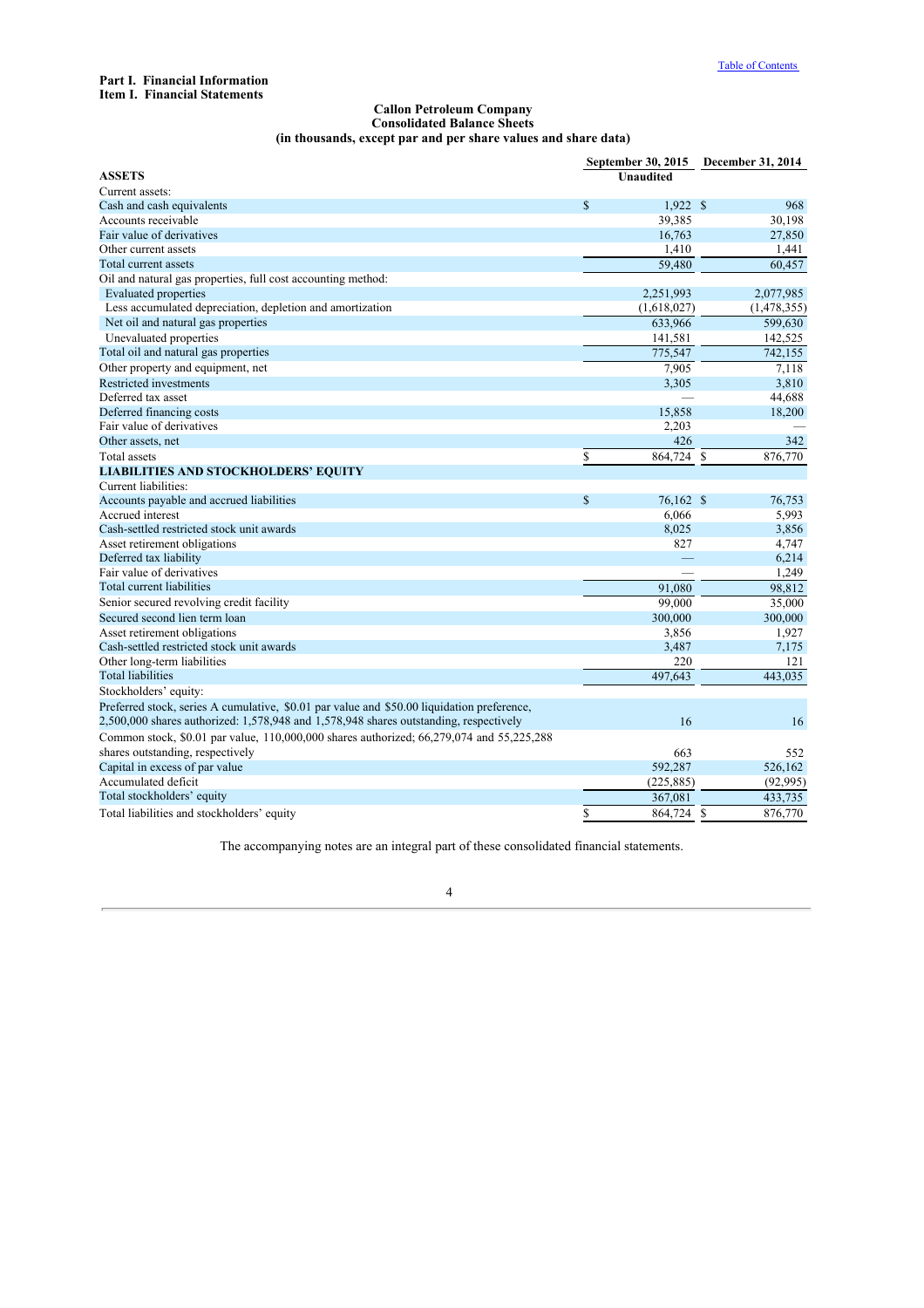#### <span id="page-4-0"></span>**Callon Petroleum Company Consolidated Statements of Operations (Unaudited; in thousands, except per share data)**

|                                                             | Three Months Ended September 30, |              | Nine Months Ended September 30, |  |                |          |
|-------------------------------------------------------------|----------------------------------|--------------|---------------------------------|--|----------------|----------|
|                                                             | 2015                             |              | 2014                            |  | 2015           | 2014     |
| Operating revenues:                                         |                                  |              |                                 |  |                |          |
| Oil sales                                                   | \$<br>30,582                     | $\mathbf{s}$ | 36,346 \$                       |  | 94,584 \$      | 104,965  |
| Natural gas sales                                           | 3,734                            |              | 3,311                           |  | 9,365          | 8,479    |
| Total operating revenues                                    | 34,316                           |              | 39,657                          |  | 103,949        | 113,444  |
| Operating expenses:                                         |                                  |              |                                 |  |                |          |
| Lease operating expenses                                    | 7,194                            |              | 6,270                           |  | 20,728         | 14,863   |
| Production taxes                                            | 2,583                            |              | 2,247                           |  | 7,800          | 6,429    |
| Depreciation, depletion and amortization                    | 16,704                           |              | 16,115                          |  | 52,395         | 38,635   |
| General and administrative                                  | 4,302                            |              | 3,261                           |  | 22,167         | 23,707   |
| Accretion expense                                           | 142                              |              | 202                             |  | 485            | 603      |
| Write-down of oil and natural gas properties                | 87,301                           |              |                                 |  | 87,301         |          |
| Rig termination fee                                         |                                  |              |                                 |  | 3,641          |          |
| Gain on sale of other property and equipment                |                                  |              |                                 |  |                | (1,080)  |
| Total operating expenses                                    | 118,226                          |              | 28,095                          |  | 194,517        | 83,157   |
| Income (loss) from operations                               | (83,910)                         |              | 11,562                          |  | (90, 568)      | 30,287   |
| Other income:                                               |                                  |              |                                 |  |                |          |
| Interest expense                                            | 5,603                            |              | 2,205                           |  | 15,567         | 5,007    |
| Gain on early extinguishment of debt                        |                                  |              |                                 |  |                | (3,205)  |
| Gain on derivative contracts                                | (23, 283)                        |              | (9, 944)                        |  | (17, 463)      | (2,746)  |
| Other income                                                | (92)                             |              | (61)                            |  | (177)          | (203)    |
| Total other income                                          | (17, 772)                        |              | (7,800)                         |  | (2,073)        | (1, 147) |
| Income (loss) before income taxes                           | (66, 138)                        |              | 19,362                          |  | (88, 495)      | 31,434   |
| Income tax expense                                          | 45,667                           |              | 7,161                           |  | 38,474         | 12,630   |
| Net income (loss)                                           | (111, 805)                       |              | 12,201                          |  | (126,969)      | 18,804   |
| Preferred stock dividends                                   | (1,974)                          |              | (1,974)                         |  | (5,921)        | (5,921)  |
| Income (loss) available to common stockholders              | \$<br>$(113,779)$ \$             |              | $10,227$ \$                     |  | $(132,890)$ \$ | 12,883   |
| Income (loss) per common share:                             |                                  |              |                                 |  |                |          |
| <b>Basic</b>                                                | \$<br>$(1.72)$ \$                |              | 0.24S                           |  | $(2.10)$ \$    | 0.31     |
| Diluted                                                     | \$<br>$(1.72)$ \$                |              | $0.23$ \$                       |  | $(2.10)$ \$    | 0.30     |
| Shares used in computing income (loss) per common<br>share: |                                  |              |                                 |  |                |          |
| <b>Basic</b>                                                | 66,277                           |              | 43,187                          |  | 63,265         | 41,370   |
| Diluted                                                     | 66,277                           |              | 44,211                          |  | 63.265         | 42,510   |

The accompanying notes are an integral part of these consolidated financial statements.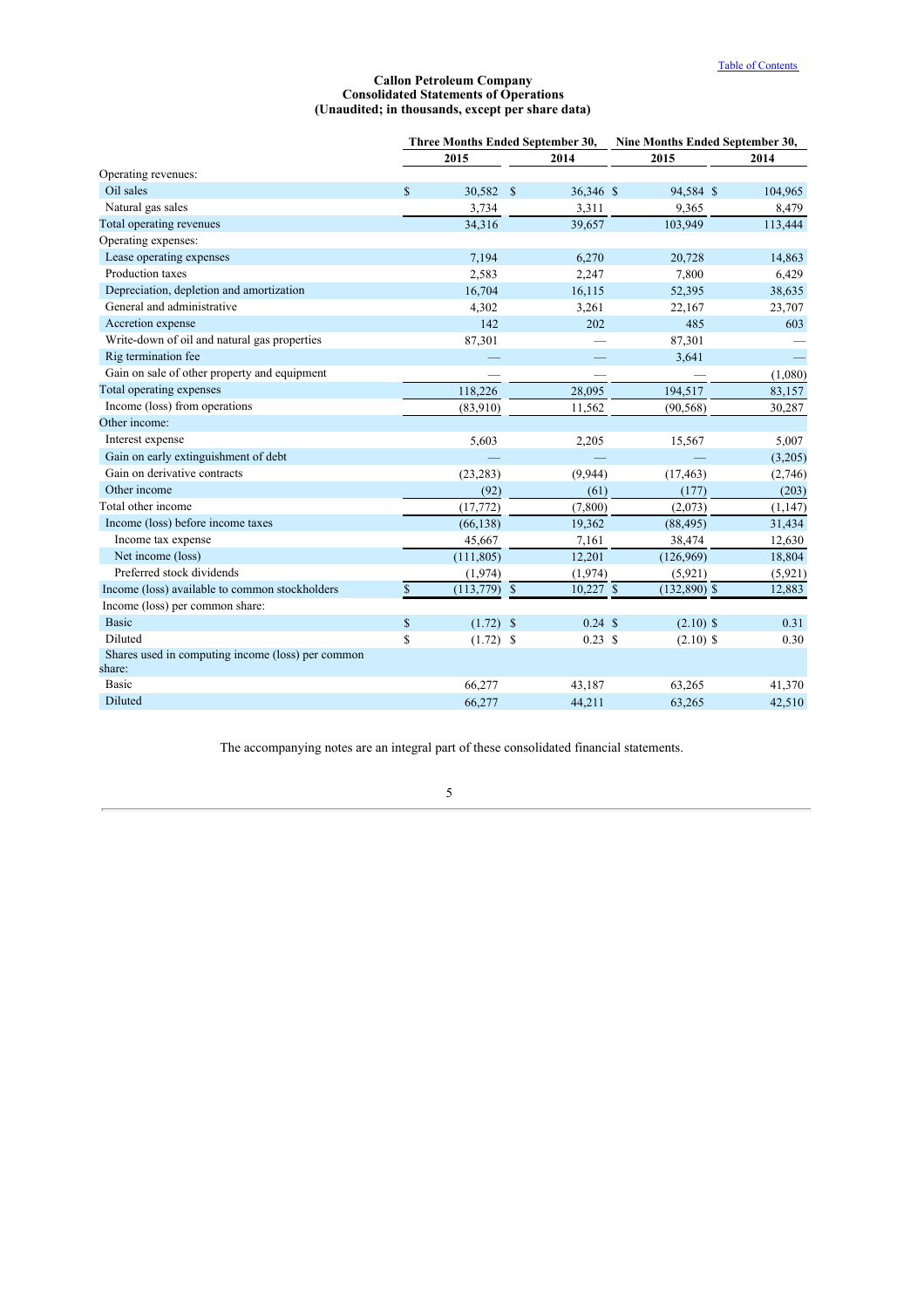#### <span id="page-5-0"></span>**Callon Petroleum Company Consolidated Statements of Cash Flows (Unaudited; in thousands)**

|                                                                                      |    | Nine Months Ended September 30, |            |
|--------------------------------------------------------------------------------------|----|---------------------------------|------------|
|                                                                                      |    | 2015                            | 2014       |
| Cash flows from operating activities:                                                |    |                                 |            |
| Net income (loss)                                                                    | \$ | $(126,969)$ \$                  | 18,804     |
| Adjustments to reconcile net income (loss) to cash provided by operating activities: |    |                                 |            |
| Depreciation, depletion and amortization                                             |    | 52,583                          | 39,493     |
| Write-down of oil and natural gas properties                                         |    | 87,301                          |            |
| Accretion expense                                                                    |    | 485                             | 603        |
| Amortization of non-cash debt related items                                          |    | 2,342                           | 494        |
| Amortization of deferred credit                                                      |    |                                 | (433)      |
| Deferred income tax expense                                                          |    | 38,474                          | 12,630     |
| Net loss (gain) on derivatives, net of settlements                                   |    | 7,635                           | (5,728)    |
| Gain on sale of other property and equipment                                         |    |                                 | (1,080)    |
| Non-cash gain for early debt extinguishment                                          |    |                                 | (3,205)    |
| Non-cash expense (benefit) related to equity share-based awards                      |    | (300)                           | 432        |
| Change in the fair value of liability share-based awards                             |    | 4,759                           | 6,571      |
| Payments to settle asset retirement obligations                                      |    | (3,047)                         | (3,283)    |
| Changes in current assets and liabilities:                                           |    |                                 |            |
| Accounts receivable                                                                  |    | (7,278)                         | (8,016)    |
| Other current assets                                                                 |    | 31                              | 802        |
| Current liabilities                                                                  |    | 6,455                           | 3,449      |
| Payments to settle vested liability share-based awards related to early retirements  |    | (3,538)                         | (1, 417)   |
| Payments to settle vested liability share-based awards                               |    | (3,925)                         | (2,052)    |
| Change in other long-term liabilities                                                |    | 100                             |            |
| Change in other assets, net                                                          |    | 421                             | (367)      |
| Net cash provided by operating activities                                            |    | 55.529                          | 57,697     |
| Cash flows from investing activities:                                                |    |                                 |            |
| Capital expenditures                                                                 |    | (178, 548)                      | (188, 793) |
| Deposit on acquisition                                                               |    |                                 | (10,629)   |
| Proceeds from sales of mineral interests and equipment                               |    | 348                             | 1,991      |
| Net cash used in investing activities                                                |    | (178, 200)                      | (197, 431) |
| Cash flows from financing activities:                                                |    |                                 |            |
| Borrowings on credit facility                                                        |    | 130,000                         | 200,000    |
| Payments on credit facility                                                          |    | (66,000)                        | (169,610)  |
| Payment of deferred financing costs                                                  |    |                                 | (3,068)    |
| Issuance of common stock                                                             |    | 65,546                          | 122,514    |
| Payment of preferred stock dividends                                                 |    | (5,921)                         | (5,921)    |
| Net cash provided by financing activities                                            |    | 123,625                         | 143,915    |
| Net change in cash and cash equivalents                                              |    | 954                             | 4,181      |
| Balance, beginning of period                                                         |    | 968                             | 3,012      |
| Balance, end of period                                                               | \$ | $1.922$ \$                      | 7,193      |

The accompanying notes are an integral part of these consolidated financial statements.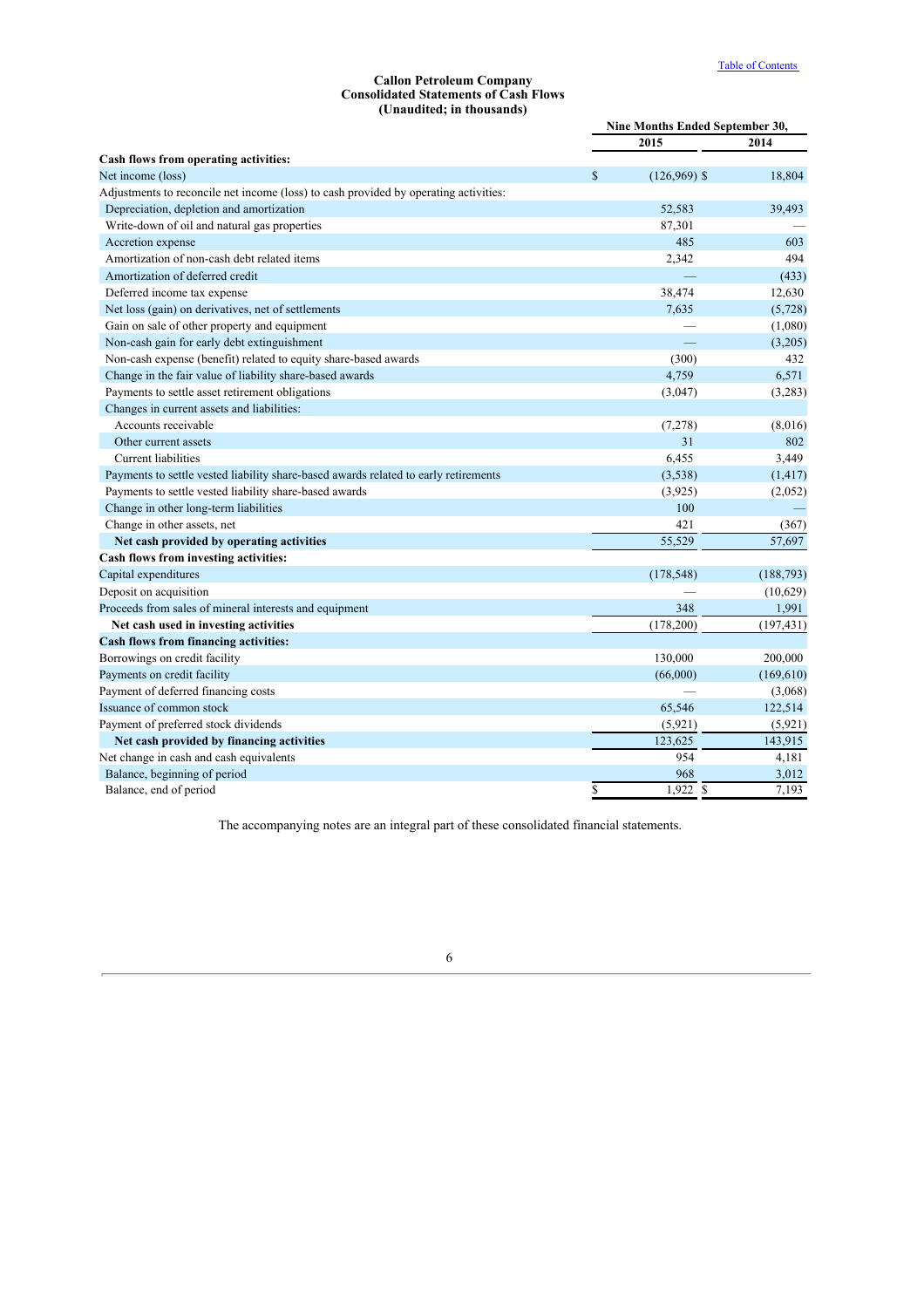#### <span id="page-6-0"></span>**Callon Petroleum Company Notes to the Consolidated Financial Statements** (All dollar amounts in thousands, except per unit data)

## **INDEX TO THE NOTES TO CONSOLIDATED FINANCIAL STATEMENTS**

|    | Description of Business and Basis of Presentation | 7. Fair Value Measurements      |
|----|---------------------------------------------------|---------------------------------|
|    | 2. Oil and Natural Gas Properties                 | 8. Income Taxes                 |
|    | 3. Acquisitions                                   | 9. Asset Retirement Obligations |
| 4. | Earnings Per Share                                | 10. Equity Transactions         |
|    | <b>Borrowings</b>                                 | 11. Other                       |
|    |                                                   |                                 |

[6.](#page-0-0) Derivative Instruments and Hedging Activities

#### **Note 1 - Description of Business and Basis of Presentation**

#### *Description of business*

Callon Petroleum Company is an independent oil and natural gas company established in 1950. The Company was incorporated under the laws of the state of Delaware in 1994 and succeeded to the business of a publicly traded limited partnership, a joint venture with a consortium of European investors and an independent energy company partially owned by a member of current management. As used herein, the "Company," "Callon," "we," "us," and "our" refer to Callon Petroleum Company and its predecessors and subsidiaries unless the context requires otherwise.

Callon is focused on the acquisition, development, exploration and exploitation of unconventional, onshore, oil and natural gas reserves in the Permian Basin in West Texas, and more specifically, the Midland Basin. The Company's operations to date have been predominantly focused on horizontal drilling of several prospective intervals, including multiple levels of the Wolfcamp formation and, more recently, the Lower Spraberry shale . Callon has assembled a multi-year inventory of potential horizontal well locations and intends to add to this inventory through delineation drilling of emerging zones on our existing acreage and acquisition of additional locations through acreage purchases, joint ventures and asset swaps.

#### *Basis of presentation*

#### Unless otherwise indicated, all dollar amounts included within the Footnotes to the Financial Statements are presented in **thousands, except for per share and per unit data.**

The interim consolidated financial statements of the Company have been prepared in accordance with (1) GAAP, (2) the SEC's instructions to Quarterly Report on Form 10-Q and (3) Rule 10-01 of Regulation S-X, and include the accounts of Callon Petroleum Company, and its subsidiary, Callon Petroleum Operating Company ("CPOC"). CPOC also has subsidiaries, namely Callon Offshore Production, Inc. and Mississippi Marketing, Inc.

These interim consolidated financial statements should be read in conjunction with the Company's Annual Report on Form 10-K for the year ended December 31, 2014. The balance sheet at December 31, 2014 has been derived from the audited financial statements at that date. Operating results for the periods presented are not necessarily indicative of the results that may be expected for the year ended December 31, 2015.

In the opinion of management, the accompanying unaudited consolidated financial statements reflect all adjustments, including normal recurring adjustments and all intercompany account and transaction eliminations, necessary to present fairly the Company's financial position, the results of its operations and its cash flows for the periods indicated. Certain prior year amounts have been reclassified to conform to current year presentation.

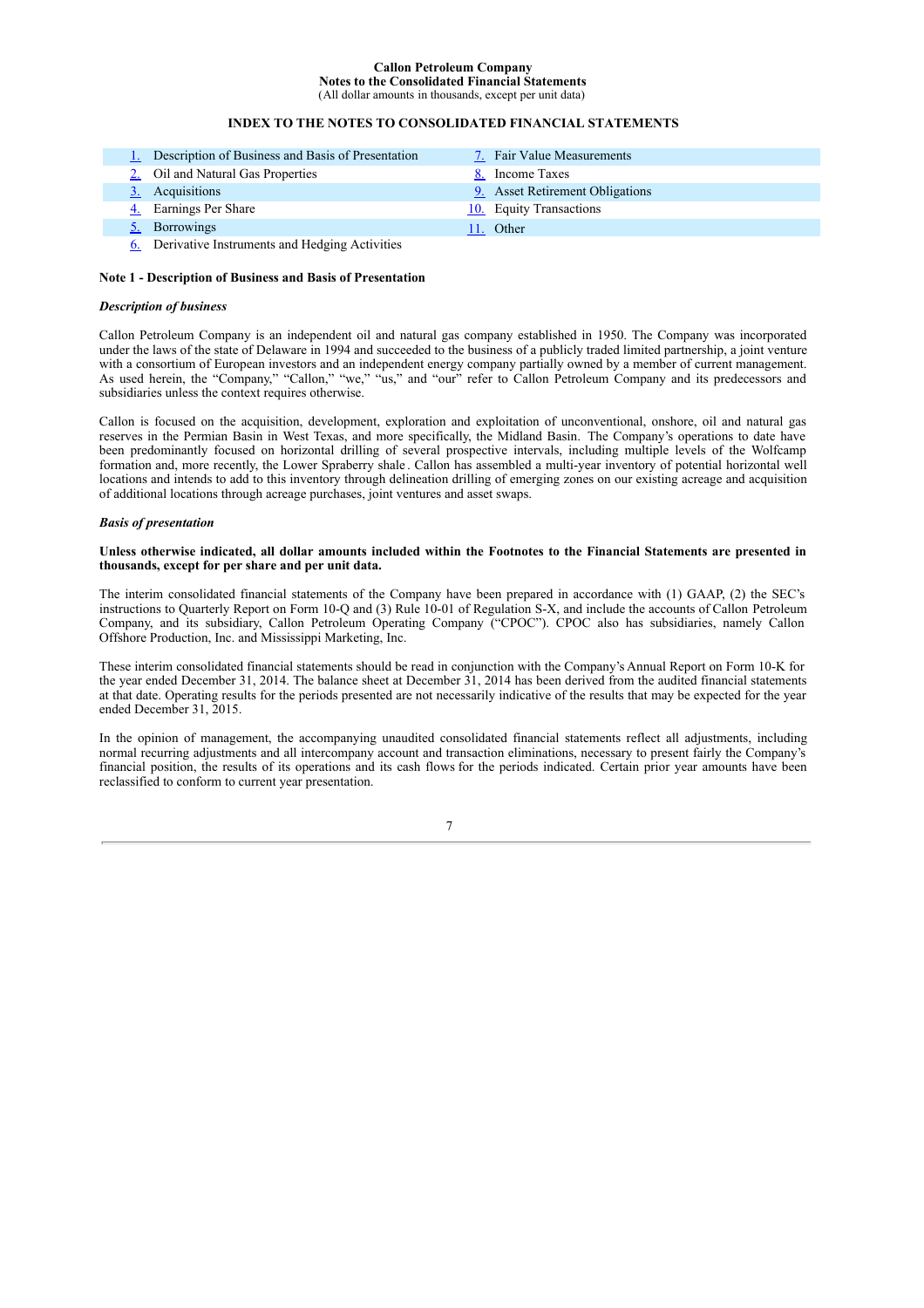#### *Recently issued accounting policies*

In April 2015, the Financial Accounting Standards Board issued accounting standards update No. 2015-03, Interest – Imputation of Interest: Simplifying the Presentation of Debt Issuance Costs ("ASU 2015-03"). The standard requires that the costs for issuing debt should appear on the balance sheet as direct reduction from the debt's carrying value. The guidance in ASU 2015-03 is effective for public entities for annual reporting periods beginning after December 15, 2015, including interim periods therein. Early adoption is permitted and is to be applied on retrospective basis. The Company is currently evaluating the method of adoption and impact this standard will have on its financial statements and related disclosures.

In August 2015, the FASB issued ASU No. 2015-15. Interest – Imputation of Interest (Subtopic 835-30): Presentation and Subsequent Measurement of Debt Issuance Costs Associated with Line-of-Credit Arrangements ("ASU 2015-15"). ASU 2015-15 updates the accounting guidance included in ASU 2015-03 as a result of the June 18, 2015, Emerging Issues Task Force meeting, in which the SEC stated that the SEC staff would not object to an entity deferring and presenting costs related to revolving debt arrangements as an asset. The Company is currently evaluating the method of adoption and impact this standard will have on its financial statements and related disclosures.

#### <span id="page-7-0"></span>**Note 2 - Oil and Natural Gas Properties**

The Company uses the full cost method of accounting for its exploration and development activities. Under this method of accounting, the cost of both successful and unsuccessful exploration and development activities are capitalized as oil and gas properties. Such amounts include the cost of drilling and equipping productive wells, dry hole costs, lease acquisition costs, delay rentals, interest capitalized on unevaluated leases, other costs related to exploration and development activities, and site restoration, dismantlement and abandonment costs capitalized in accordance with asset retirement obligation accounting guidance. Costs capitalized also include any internal costs that are directly related to exploration and development activities, including salaries and benefits, but do not include any costs related to production, general corporate overhead or similar activities.

Under full cost accounting rules, the Company reviews the carrying value of its proved oil and natural gas properties each quarter. Under these rules, capitalized costs of oil and natural gas properties, net of accumulated depreciation, depletion and amortization and deferred income taxes, may not exceed the present value of estimated future net cash flows from proved oil and natural gas reserves, discounted at 10%, plus the lower of cost or fair value of unevaluated properties, net of related tax effects (the full cost ceiling). These rules generally require pricing based on the preceding 12-months' average oil and natural gas prices based on closing prices on the first day of each month and require a write-down if the net capitalized costs of proved oil and natural gas properties exceeds the full cost ceiling. At September 30, 2015, the prices used in determining the estimated future net cash flows from proved reserves were \$54.48 per barrel of oil and \$3.53 per Mcf of natural gas. For the period ended September 30, 2015, the Company recognized a write-down of oil and natural gas properties of \$87,301 as a result of the ceiling test limitation.

#### <span id="page-7-1"></span>**Note 3 - Acquisitions**

On October 8, 2014, the Company completed the acquisition of certain undeveloped acreage and producing oil and gas properties located in Midland, Andrews, Ector and Martin Counties, Texas (the "Central Midland Basin Acquisition") for an aggregate cash purchase price of \$210,205. The Company assumed operatorship of the properties on November 1, 2014, and acquired a 62% working interest (46.5% net revenue interest) in the Central Midland Basin Acquisition. The aggregate cash purchase price was funded with a combination of the net proceeds from an equity offering of \$122,450 and a portion of the net proceeds from borrowings under a secured second lien term loan.

The Central Midland Basin Acquisition was accounted for under the acquisition method of accounting, which involves determining the fair value of the assets acquired and liabilities assumed. The following purchase price allocation is based on management's estimates of the fair value of the assets acquired and liabilities assumed. The following table summarizes the acquisition date fair values of the net assets acquired:

| Oil and natural gas properties             | 91.895  |
|--------------------------------------------|---------|
| Unevaluated oil and natural gas properties | 118.450 |
| Asset retirement obligations               | (140)   |
| Net assets acquired                        | 210,205 |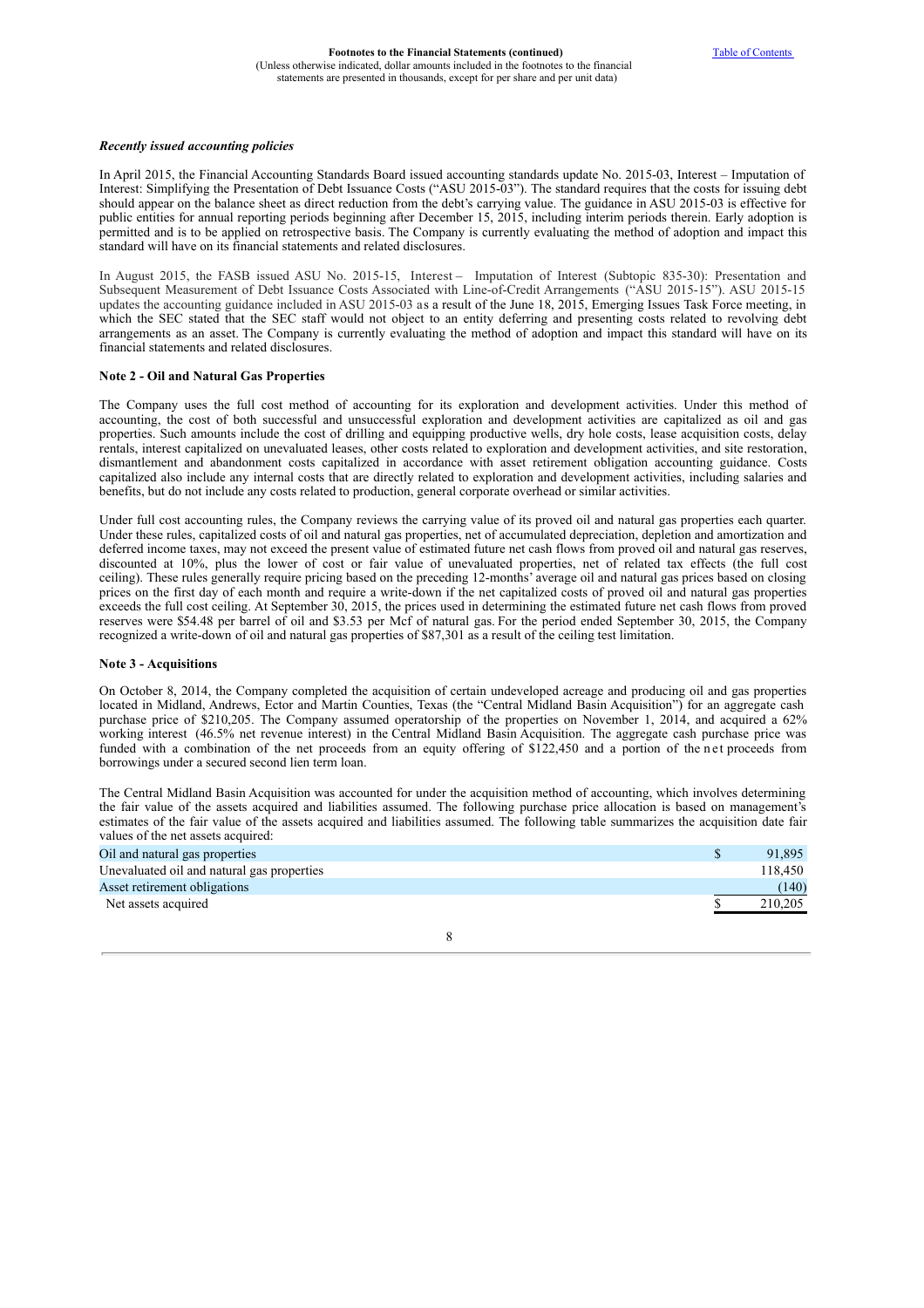#### (Unless otherwise indicated, dollar amounts included in the footnotes to the financial statements are presented in thousands, except for per share and per unit data)

The following unaudited summary pro forma financial information for the three and nine months ended September 30, 2014 has been presented for illustrative purposes only and does not purport to represent what the Company's results of operations would have been if the Central Midland Basin Acquisition had occurred as presented, or to project the Company's results of operations for any future periods. The pro forma financial information was prepared assuming the Central Midland Basin Acquisition occurred as of January 1, 2013. The pro forma adjustments are based on available information and certain assumptions that management believes are reasonable, including revenue, lease operating expenses, production taxes, depreciation, depletion and amortization expense, accretion expense, interest expense and capitalized interest.

|                                         |                    | <b>Three Months Ended</b> |  |         |
|-----------------------------------------|--------------------|---------------------------|--|---------|
|                                         | September 30, 2014 | September 30, 2014        |  |         |
| Revenues                                |                    | 48,037                    |  | 142,040 |
| Income from operations                  |                    | 15.245                    |  | 45,543  |
| Income available to common stockholders |                    | 11,143                    |  | 16,686  |
|                                         |                    |                           |  |         |
| Net income per common share:            |                    |                           |  |         |
| Basic                                   |                    | 0.19                      |  | 0.30    |
| Diluted                                 |                    | 0.19                      |  | 0.29    |

#### **Note 4 - Earnings Per Share**

The following table sets forth the computation of basic and diluted earnings per share:

| (share amounts in thousands)                                   |    | <b>Three Months Ended</b><br>September 30, |                    | <b>Nine Months Ended</b><br>September 30, |         |  |
|----------------------------------------------------------------|----|--------------------------------------------|--------------------|-------------------------------------------|---------|--|
|                                                                |    | 2015                                       | 2014               | 2015                                      | 2014    |  |
| Net income (loss)                                              |    | $(111,805)$ \$                             | $12,201$ \$        | $(126,969)$ \$                            | 18,804  |  |
| Preferred stock dividends                                      |    | (1,974)                                    | (1,974)            | (5,921)                                   | (5,921) |  |
| Income (loss) available to common stockholders                 |    | $(113,779)$ \$                             | $10,227$ \$        | $(132,890)$ \$                            | 12,883  |  |
|                                                                |    |                                            |                    |                                           |         |  |
| Weighted average shares outstanding                            |    | 66,277                                     | 43,187             | 63,265                                    | 41,370  |  |
| Dilutive impact of restricted stock                            |    |                                            | 1,024              |                                           | 1,140   |  |
| Weighted average shares outstanding for diluted loss per share |    | 66,277                                     | 44,211             | 63,265                                    | 42,510  |  |
|                                                                |    |                                            |                    |                                           |         |  |
| Basic income (loss) per share                                  | \$ | $(1.72)$ \$                                | $0.24 \text{ }$ \$ | $(2.10)$ \$                               | 0.31    |  |
| Diluted income (loss) per share                                | \$ | $(1.72)$ \$                                | 0.23 S             | $(2.10)$ \$                               | 0.30    |  |
|                                                                |    |                                            |                    |                                           |         |  |
| Stock options (a)                                              |    | 15                                         | 30                 | 15                                        | 30      |  |
| Restricted stock (a)                                           |    | 159                                        |                    | 159                                       |         |  |

(a) Shares excluded from the diluted earnings per share calculation because their effect would be anti-dilutive.

#### **Note 5 - Borrowings**

The Company's borrowings consisted of the following at:

|                                          | September 30, 2015 December 31, 2014 |         |  |         |  |  |
|------------------------------------------|--------------------------------------|---------|--|---------|--|--|
| <b>Principal components:</b>             |                                      |         |  |         |  |  |
| Senior secured revolving credit facility |                                      | 99.000  |  | 35,000  |  |  |
| Secured second lien term loan            |                                      | 300,000 |  | 300,000 |  |  |
| Total carrying value of borrowings       |                                      | 399,000 |  | 335,000 |  |  |

#### *Senior secured revolving credit facility (the "Credit Facility")*

On March 11, 2014, the Company entered into the Fifth Amended and Restated Credit Agreement to the Credit Facility with a maturity date of March 11, 2019. JPMorgan Chase Bank, N.A. is Administrative Agent, and participating lenders include Regions Bank, Citibank, N.A., Capital One, N.A., KeyBank, N.A., Whitney Bank, IberiaBank, N.A., OneWest Bank, N.A., SunTrust Bank and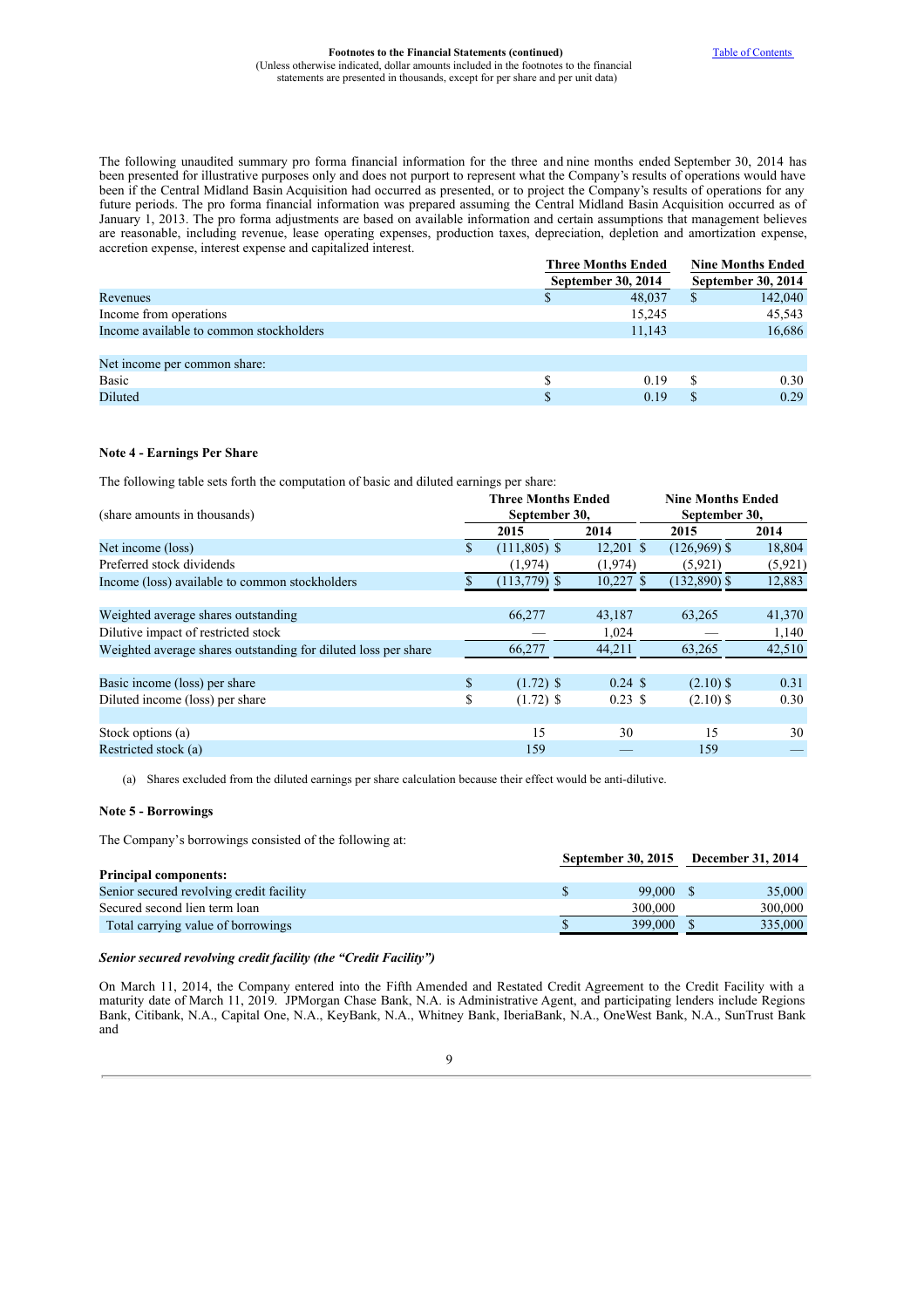Royal Bank of Canada. The total notional amount available under the Credit Facility is \$500,000. Amounts borrowed under the Credit Facility may not exceed the borrowing base, which is generally reviewed on a semi-annual basis. As of September 30, 2015, the Credit Facility's borrowing base was \$250,000. The Credit Facility is secured by first preferred mortgages covering the Company's major producing properties. Subsequent to September 30, 2015 the Credit Facility's borrowing base was increased to \$300,000 following the lenders' regularly scheduled semi-annual redetermination process.

As of September 30, 2015, the balance outstanding on the Credit Facility was \$99,000 with a weighted-average interest rate of 2.21%, calculated as the LIBOR plus a tiered rate ranging from 1.75% to 2.75%, which is determined based on utilization of the facility. In addition, the Credit Facility carries a commitment fee of 0.5% per annum, payable quarterly, on the unused portion of the borrowing base.

#### *Secured second lien term loan (the "Term Loan")*

On October 8, 2014, the Company entered into the Term Loan with an aggregate amount of up to \$300,000 and a maturity date of October 8, 2021. The Royal Bank of Canada is Administrative Agent, and participants include several institutional lenders. The Term Loan may be prepaid at the Company's option, subject to a prepayment premium. The prepayment amount (i) is 102% if the prepayment event occurs prior to October 8, 2016, (ii) is 101% if the prepayment event occurs on or after October 8, 2016 but before October 8, 2017, and (iii) is 100% for prepayments made on or after October 8, 2017. The Term Loan is secured by junior liens on properties mortgaged under the Credit Facility, subject to an intercreditor agreement.

As of September 30, 2015, the balance outstanding on the Term Loan was \$300,000 with an interest rate of 8.5%, calculated at a rate of LIBOR (subject to a floor rate of 1.0%) plus 7.5% per annum. The Company can elect a LIBOR rate based on various tenors, and is currently incurring interest based on an underlying three-month LIBOR rate, which was last elected in October 2015.

#### *Restrictive covenants*

The Company's Credit Facility and Term Loan contain various covenants including restrictions on additional indebtedness, payment of cash dividends and maintenance of certain financial ratios. The Company was in compliance with these covenants at September 30, 2015.

#### **Note 6 - Derivative Instruments and Hedging Activities**

#### *Objectives and strategies for using derivative instruments*

The Company is exposed to fluctuations in oil and natural gas prices received for its production. Consequently, the Company believes it is prudent to manage the variability in cash flows on a portion of its oil and natural gas production. The Company utilizes a mix of collars, swaps, puts, calls and similar derivative financial instruments to manage fluctuations in cash flows resulting from changes in commodity prices. The Company does not use these instruments for speculative or trading purposes.

#### *Counterparty risk and of setting*

The use of derivative instruments exposes the Company to the risk that a counterparty will be unable to meet its commitments. While the Company monitors counterparty creditworthiness on an ongoing basis, it cannot predict sudden changes in counterparties' creditworthiness. In addition, even if such changes are not sudden, the Company may be limited in its ability to mitigate an increase in counterparty credit risk. Should one of these counterparties not perform, the Company may not realize the benefit of some of its derivative instruments under lower commodity prices while continuing to be obligated under higher commodity price contracts subject to any right of offset under the agreements. Counterparty credit risk is considered when determining the fair value of a derivative instrument; see Note 7 for additional information regarding fair value.

The Company executes commodity derivative contracts under master agreements that have netting provisions that provide for offsetting assets against liabilities. In general, if a party to a derivative transaction incurs an event of default, as defined in the applicable agreement, the other party will have the right to demand the posting of collateral, demand a cash payment transfer or terminate the arrangement.

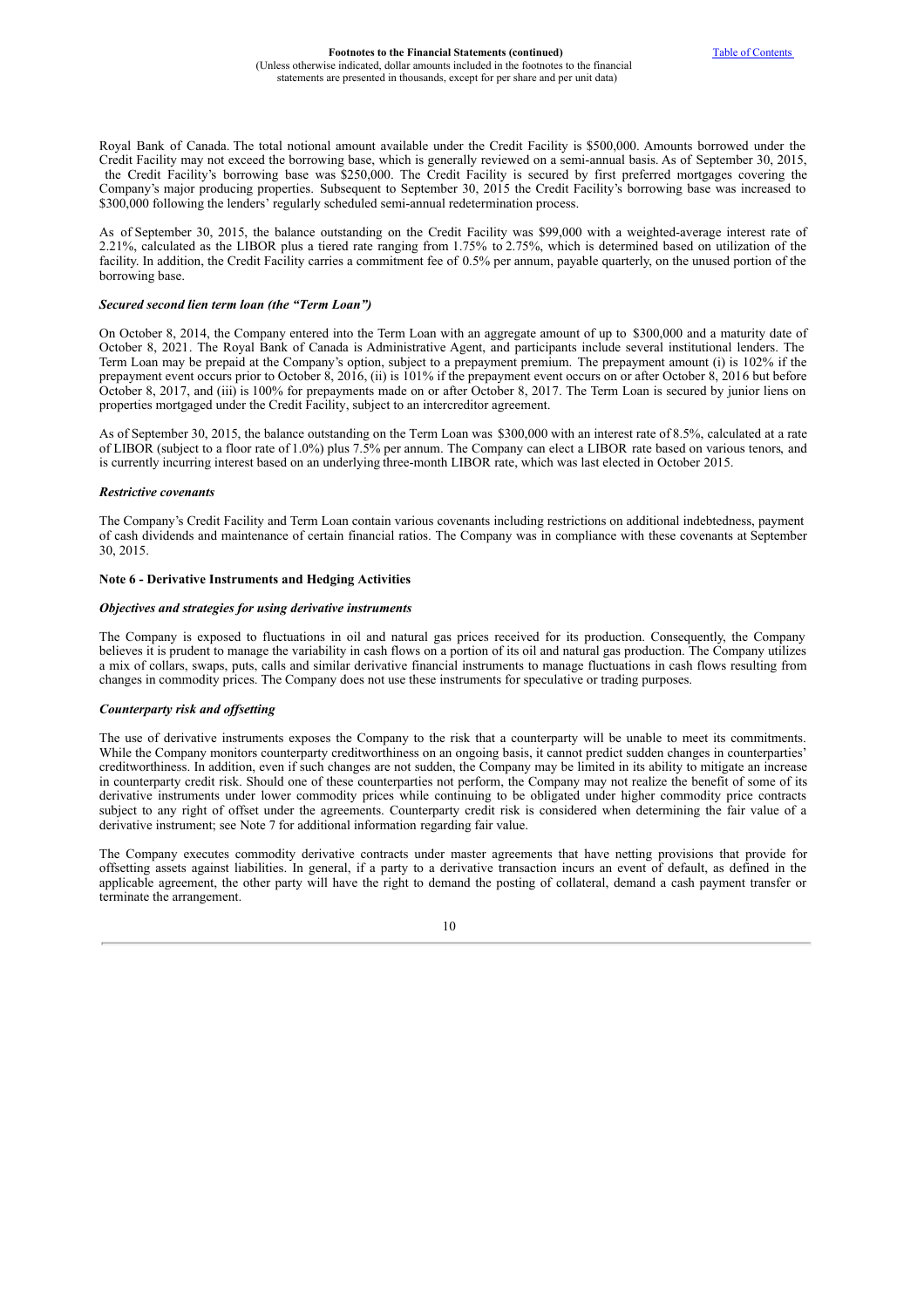#### *Financial statement presentation and settlements*

Settlements of the Company's derivative instruments are based on the difference between the contract price or prices specified in the derivative instrument and a benchmark price, such as the NYMEX price. To determine the fair value of the Company's derivative instruments, the Company utilizes present value methods that include assumptions about commodity prices based on those observed in underlying markets. See Note 7 for additional information regarding fair value.

#### *Derivatives not designated as hedging instruments*

The Company records its derivative contracts at fair value in the consolidated balance sheet and records changes in fair value as a gain or loss on derivative contracts in the consolidated statement of operations. Cash settlements are also recorded as gain or loss on derivative contracts in the consolidated statement of operations.

The following table reflects the fair value of the Company's derivative instruments for the periods presented:

|             |                                 | <b>Balance Sheet Presentation</b> | <b>Asset Fair Value</b> |            |  |                          | <b>Liability Fair Value</b> |            |            |              | <b>Net Derivative Fair Value</b> |        |            |
|-------------|---------------------------------|-----------------------------------|-------------------------|------------|--|--------------------------|-----------------------------|------------|------------|--------------|----------------------------------|--------|------------|
|             | <b>Commodity Classification</b> | <b>Line Description</b>           |                         | 09/30/2015 |  | 12/31/2014               |                             | 09/30/2015 | 12/31/2014 |              | 09/30/2015                       |        | 12/31/2014 |
| Natural gas | Current                         | Fair value of derivatives \$      |                         | 407 \$     |  | 1.262                    |                             | $-$ \$     |            | $(7)$ \$     |                                  | 407 \$ | 1,255      |
| Oil         | Current                         | Fair value of derivatives         |                         | 16.356     |  | 26,588                   |                             |            |            | (1.242)      | 16.356                           |        | 25,346     |
| Oil         | Non-current                     | Fair value of derivatives         |                         | 2.203      |  | $\overline{\phantom{a}}$ |                             |            |            | _            | 2.203                            |        |            |
|             | Totals                          |                                   |                         | 18.966 \$  |  | 27,850 \$                |                             | — S        |            | $(1.249)$ \$ | 18.966 \$                        |        | 26.601     |

As previously discussed, the Company's derivative contracts are subject to master netting arrangements. The Company's policy is to present the fair value of derivative contracts on a net basis in the consolidated balance sheet. The following presents the impact of this presentation to the Company's recognized assets and liabilities for the periods indicated:

|                                                | <b>September 30, 2015</b> |                           |                           |  |  |  |
|------------------------------------------------|---------------------------|---------------------------|---------------------------|--|--|--|
|                                                | <b>Presented without</b>  | As Presented with         |                           |  |  |  |
|                                                | <b>Effects of Netting</b> | <b>Effects of Netting</b> | <b>Effects of Netting</b> |  |  |  |
| Current assets: Fair value of derivatives      | 17,539 \$                 | $(776)$ \$                | 16,763                    |  |  |  |
| Long-term assets: Fair value of derivatives    | 2.203                     |                           | 2.203                     |  |  |  |
| Current liabilities: Fair value of derivatives | $(776)$ \$                | 776 \$                    |                           |  |  |  |

|                                                | <b>December 31, 2014</b> |                           |                           |                           |  |
|------------------------------------------------|--------------------------|---------------------------|---------------------------|---------------------------|--|
|                                                | <b>Presented without</b> |                           |                           | As Presented with         |  |
|                                                |                          | <b>Effects of Netting</b> | <b>Effects of Netting</b> | <b>Effects of Netting</b> |  |
| Current assets: Fair value of derivatives      |                          | 27,850 \$                 |                           | 27,850                    |  |
| Current liabilities: Fair value of derivatives |                          | $(1,249)$ \$              | $-$ S                     | (1,249)                   |  |

For the periods indicated, the Company recorded the following related to its derivatives in the consolidated statement of operations as gain or loss on derivative contracts:

|                                           | Three Months Ended September 30, |            |  | Nine Months Ended September 30, |  |            |  |         |
|-------------------------------------------|----------------------------------|------------|--|---------------------------------|--|------------|--|---------|
|                                           |                                  | 2015       |  | 2014                            |  | 2015       |  | 2014    |
| <b>Oil derivatives</b>                    |                                  |            |  |                                 |  |            |  |         |
| Net gain (loss) on settlements            | S                                | $9,399$ \$ |  | $(497)$ \$                      |  | 23,863 \$  |  | (2,838) |
| Net gain (loss) on fair value adjustments |                                  | 13.758     |  | 10,351                          |  | (6,787)    |  | 5,805   |
| Total gain (loss)                         |                                  | 23,157 \$  |  | 9,854 \$                        |  | 17,076 \$  |  | 2,967   |
| Natural gas derivatives                   |                                  |            |  |                                 |  |            |  |         |
| Net gain (loss) on settlements            |                                  | 390 S      |  | 35 S                            |  | $1.235$ \$ |  | (144)   |
| Net gain (loss) on fair value adjustments |                                  | (264)      |  | 55                              |  | (848)      |  | (77)    |
| Total gain (loss)                         |                                  | 126S       |  | 90 \$                           |  | 387 \$     |  | (221)   |
| Total gain on derivative contracts        |                                  | 23,283 \$  |  | $9,944$ \$                      |  | 17,463 \$  |  | 2,746   |

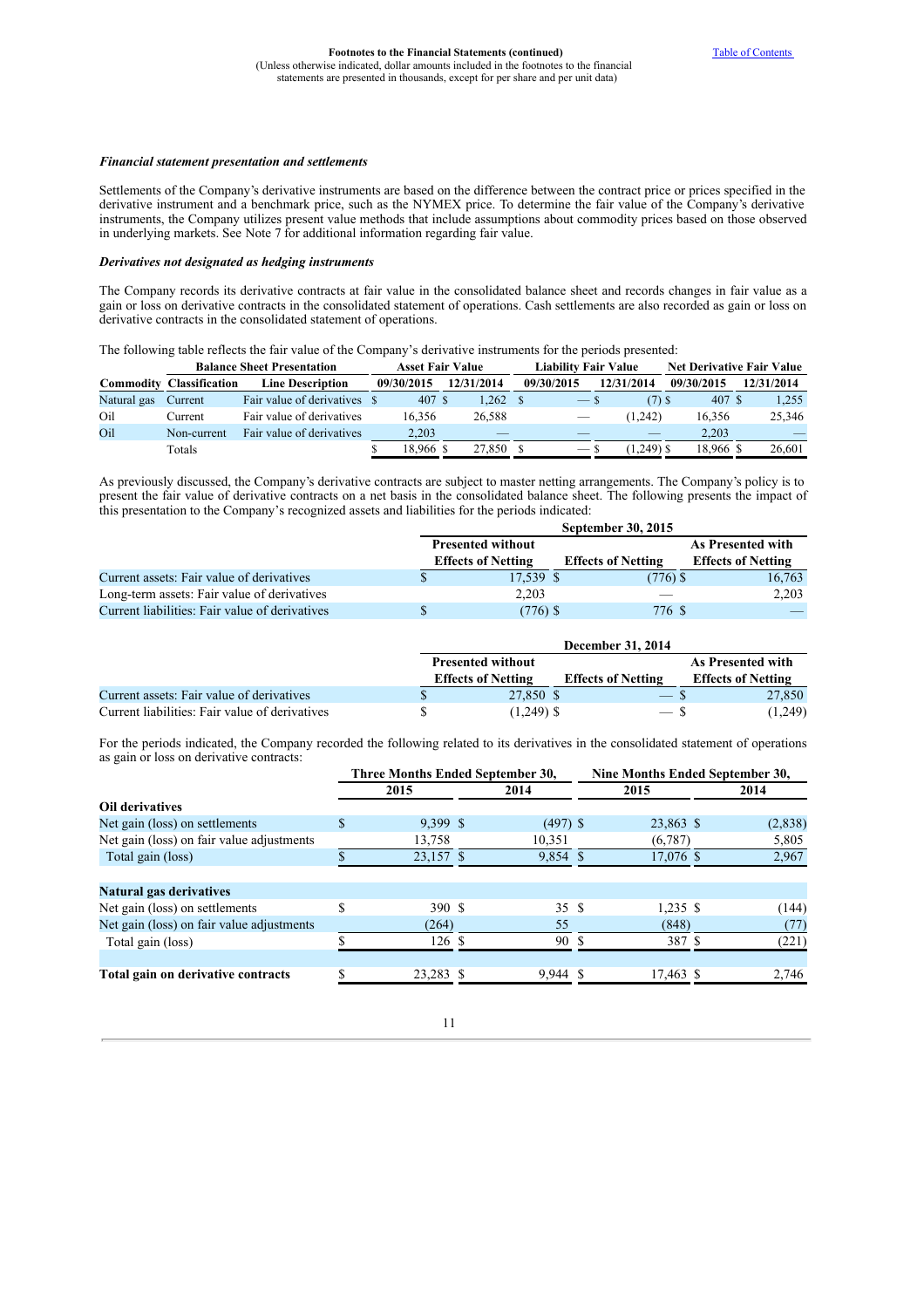## *Derivative positions*

Listed in the tables below are the outstanding oil and natural gas derivative contracts as of September 30, 2015:

|                                       |    | For the Three Months Ended |                             |  |                             |                             |              |  |  |  |  |
|---------------------------------------|----|----------------------------|-----------------------------|--|-----------------------------|-----------------------------|--------------|--|--|--|--|
|                                       |    | December 31,               | March 31,                   |  | <b>June 30,</b>             | September 30,               | December 31, |  |  |  |  |
| Oil contracts                         |    | 2015                       | 2016                        |  | 2016                        | 2016                        | 2016         |  |  |  |  |
| <b>Swap contracts (NYMEX):</b>        |    |                            |                             |  |                             |                             |              |  |  |  |  |
| Total volume (MBbls)                  |    | 442                        | 182                         |  | 182                         | 184                         | 184          |  |  |  |  |
| Weighted average price per Bbl        | s. | 64.93 \$                   | 58.23 \$                    |  | 58.23 \$                    | 58.23 \$                    | 58.23        |  |  |  |  |
| <b>Swap contracts (Midland basis)</b> |    |                            |                             |  |                             |                             |              |  |  |  |  |
| differentials):                       |    |                            |                             |  |                             |                             |              |  |  |  |  |
| Volume (MBbls)                        |    | 327                        | 364                         |  | 364                         | 368                         | 368          |  |  |  |  |
| Weighted average price per Bbl        | \$ | $(2.38)$ \$                | $0.17 \text{ }$ \$          |  | $0.17 \text{ }$ \$          | $0.17 \text{ }$ \$          | 0.17         |  |  |  |  |
| <b>Collar contracts combined with</b> |    |                            |                             |  |                             |                             |              |  |  |  |  |
| short puts (WTI, three-way collar):   |    |                            |                             |  |                             |                             |              |  |  |  |  |
| Volume (MBbls)                        |    |                            | 182                         |  | 182                         | 184                         | 184          |  |  |  |  |
| Weighted average price per Bbl        |    |                            |                             |  |                             |                             |              |  |  |  |  |
| Ceiling (short call)                  | \$ | $-$ \$                     | 65.00 \$                    |  | 65.00 \$                    | 65.00 \$                    | 65.00        |  |  |  |  |
| Floor (long put)                      | \$ | $-$ \$                     | 55.00 \$                    |  | 55.00 \$                    | 55.00 \$                    | 55.00        |  |  |  |  |
| Short put                             | \$ | $-$ \$                     | $40.33 \text{ \textdegree}$ |  | $40.33 \text{ \textdegree}$ | $40.33 \text{ \textdegree}$ | 40.33        |  |  |  |  |

|                                       | For the Three Months Ended |                    |                   |                         |                       |                      |  |  |  |  |  |
|---------------------------------------|----------------------------|--------------------|-------------------|-------------------------|-----------------------|----------------------|--|--|--|--|--|
| Natural gas contracts                 | December 31,<br>2015       |                    | March 31,<br>2016 | <b>June 30,</b><br>2016 | September 30,<br>2016 | December 31,<br>2016 |  |  |  |  |  |
| <b>Collar contracts combined with</b> |                            |                    |                   |                         |                       |                      |  |  |  |  |  |
| short puts (three-way collar):        |                            |                    |                   |                         |                       |                      |  |  |  |  |  |
| Volume (BBtu)                         |                            | 161                |                   |                         |                       |                      |  |  |  |  |  |
| Weighted average price per            |                            |                    |                   |                         |                       |                      |  |  |  |  |  |
| MMBtu                                 |                            |                    |                   |                         |                       |                      |  |  |  |  |  |
| Ceiling (short call)                  | \$                         | 4.32 $\sqrt{s}$    | $-$ \$            | $-$ \$                  | $-$ \$                |                      |  |  |  |  |  |
| Floor (long put)                      | \$                         | $3.85 \text{ \AA}$ | $-$ \$            | $-$ \$                  | $-$ \$                |                      |  |  |  |  |  |
| Short put                             | \$                         | $3.25 \text{ s}$   | $-$ \$            | $-$ \$                  | $-$ \$                |                      |  |  |  |  |  |
| Swap contracts:                       |                            |                    |                   |                         |                       |                      |  |  |  |  |  |
| Total volume (BBtu)                   |                            | 228                |                   |                         |                       |                      |  |  |  |  |  |
| Weighted average price per            |                            |                    |                   |                         |                       |                      |  |  |  |  |  |
| <b>MMBtu</b>                          | S                          | $3.96 \text{ s}$   | $-$ \$            |                         | -S                    | -S                   |  |  |  |  |  |
| <b>Short call contracts:</b>          |                            |                    |                   |                         |                       |                      |  |  |  |  |  |
| Short call volume (BBtu)              |                            | 111                |                   |                         |                       |                      |  |  |  |  |  |
| Short call price per MMBtu            | \$                         | $5.00 \text{ s}$   | $-$ \$            |                         | $-$ s                 |                      |  |  |  |  |  |
|                                       |                            |                    |                   |                         |                       |                      |  |  |  |  |  |

## **Note 7 - Fair Value Measurements**

The fair value hierarchy included in GAAP gives the highest priority to Level 1 inputs, which consist of unadjusted quoted prices for identical instruments in active markets. Level 2 inputs consist of quoted prices for similar instruments. Level 3 valuations are derived from inputs that are significant and unobservable, and these valuations have the lowest priority.

## *Fair Value of Financial Instruments*

*Cash, cash equivalents, and restricted investments.* The carrying amounts for these instruments approximate fair value due to the short-term nature or maturity of the instruments.

*Debt.* The Company's debt is recorded at the carrying amount in the consolidated balance sheet. The carrying amount of floatingrate debt approximated fair value because the interest rates were variable and reflective of market rates.

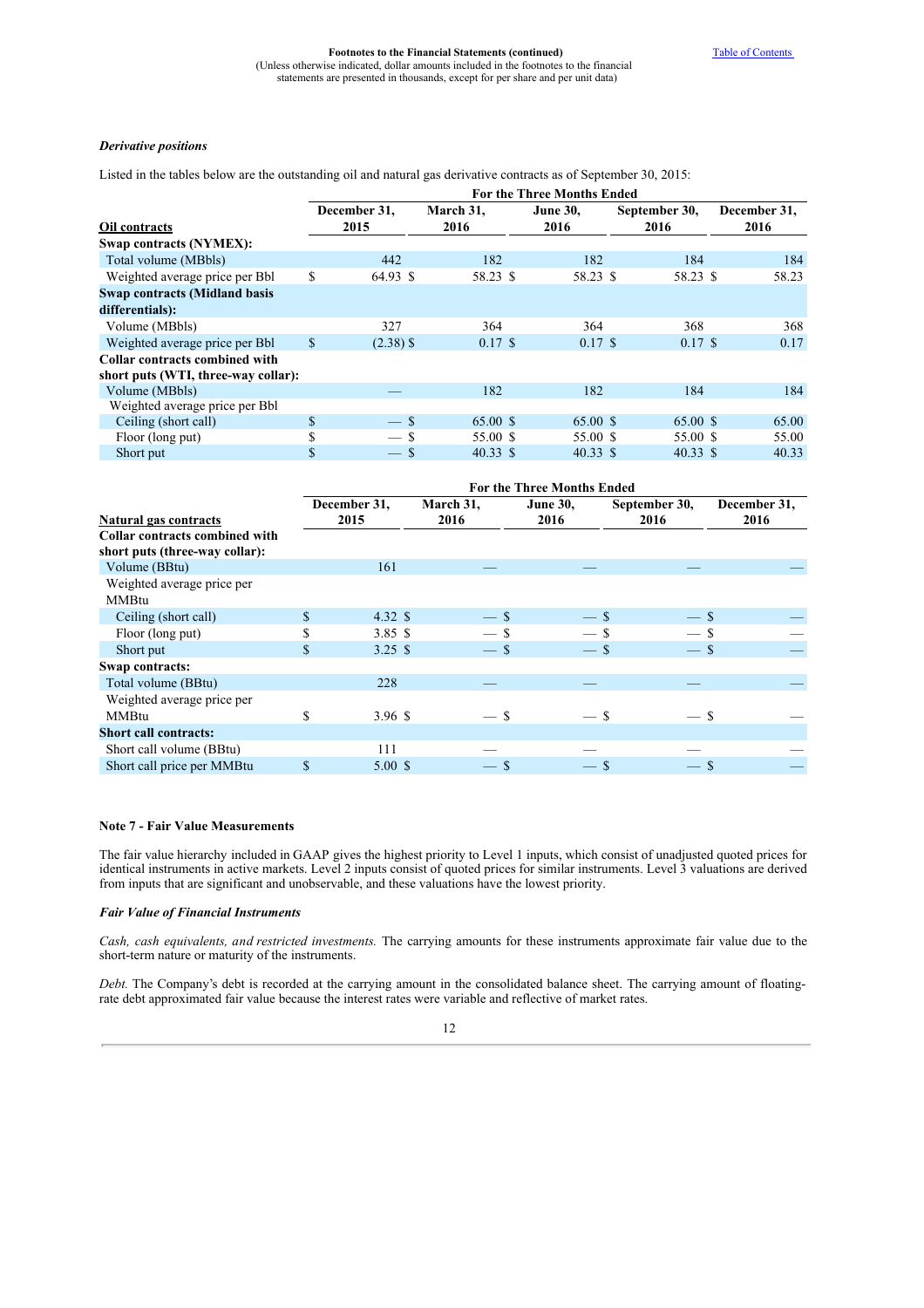#### *Assets and liabilities measured at fair value on a recurring basis*

Certain assets and liabilities are reported at fair value on a recurring basis in the consolidated balance sheet. The following methods and assumptions were used to estimate fair value:

*Commodity derivative instruments.* The fair value of commodity derivative instruments is derived using an income approach valuation model that utilizes market-corroborated inputs that are observable over the term of the derivative contract. The Company's fair value calculations also incorporate an estimate of the counterparties' default risk for derivative assets and an estimate of the Company's default risk for derivative liabilities. The Company believes that the majority of the inputs used to calculate the commodity derivative instruments fall within Level 2 of the fair value hierarchy based on the wide availability of quoted market prices for similar commodity derivative contracts. See Note 6 for additional information regarding the Company's derivative instruments.

The following tables present the Company's assets and liabilities measured at fair value on a recurring basis:

| <b>Balance Sheet Presentation as of September 30, 2015</b> | Classification      | Level 1                  | Level 2          | Level 3 | Total         |
|------------------------------------------------------------|---------------------|--------------------------|------------------|---------|---------------|
| Fair value of derivatives                                  | Current assets      | \$                       | $-$ \$ 16,763 \$ | $-$ \$  | 16,763        |
| Other assets, net                                          | Long-term assets    |                          | 2,203            |         | 2,203         |
| Total net assets                                           |                     | $\overline{\phantom{m}}$ | 18.966 \$        |         | 18.966        |
|                                                            |                     |                          |                  |         |               |
|                                                            |                     |                          |                  |         |               |
| <b>Balance Sheet Presentation as of December 31, 2014</b>  | Classification      | <b>Level 1</b>           | Level 2          | Level 3 | Total         |
| Fair value of derivatives                                  | Current assets      |                          | $-$ \$ 27,850 \$ |         | $-$ \$ 27,850 |
| Fair value of derivatives                                  | Current liabilities |                          | (1,249)          |         | (1,249)       |
| Total net assets                                           |                     |                          | 26,601 \$        | $-$ \$  | 26,601        |

## **Note 8 - Income Taxes**

The Company typically provides for income taxes at a statutory rate of 35% adjusted for permanent differences expected to be realized, which primarily relate to non-deductible executive compensation expenses and state income taxes. As a result of the writedown of oil and natural gas properties discussed in Note 2, the Company has incurred a cumulative three year loss. Because of the impact the cumulative loss has on the determination of the recoverability of deferred tax assets through future earnings, the Company assessed the ability to realize its deferred tax assets based on the future reversals of existing deferred tax liabilities. Accordingly, the Company established a valuation allowance for a portion of the deferred tax asset. The valuation allowance was \$68,818 as of September 30, 2015.

#### **Note 9 - Asset Retirement Obligations**

The table below summarizes the Company's asset retirement obligations activity for the nine months ended September 30, 2015:

| Asset retirement obligations at January 1, 2015              | 6,674   |
|--------------------------------------------------------------|---------|
| Accretion expense                                            | 485     |
| Liabilities incurred                                         | 121     |
| Liabilities settled                                          | (2,923) |
| Revisions to estimate                                        | 326     |
| Asset retirement obligations at end of period                | 4,683   |
| Less: Current asset retirement obligations                   | (827)   |
| Long-term asset retirement obligations at September 30, 2015 | 3,856   |
|                                                              |         |

Certain of the Company's operating agreements require that assets be restricted for abandonment obligations. Amounts recorded in the consolidated balance sheet at September 30, 2015 as long-term restricted investments were \$3,305. These assets, which primarily include short-term U.S. Government securities, are held in abandonment trusts dedicated to pay future abandonment costs for several of the Company's oil and natural gas properties.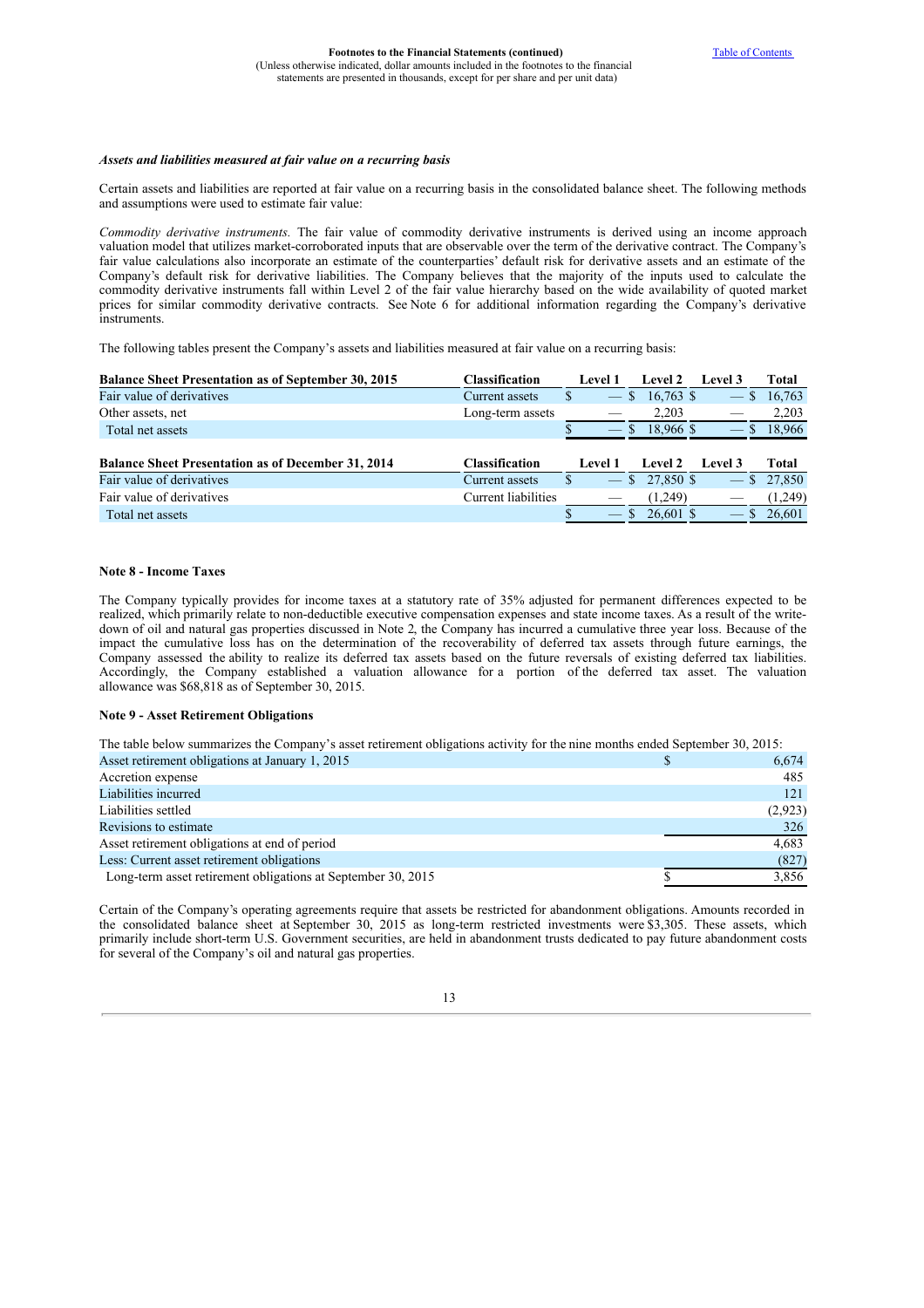#### **Note 10 - Equity Transactions**

#### *10% Series A Cumulative Preferred Stock ("Preferred Stock")*

Holders of the Company's Preferred Stock are entitled to receive, when, as and if declared by our Board of Directors, out of funds legally available for the payment of dividends, cumulative cash dividends at a rate of 10.0% per annum of the \$50.00 liquidation preference per share (equivalent to \$5.00 per annum per share). Dividends are payable quarterly in arrears on the last day of each March, June, September and December when, as and if declared by our Board of Directors. Preferred Stock dividends were \$1,974 and \$5,921 for the three and nine months ended September 30, 2015 and 2014, respectively.

The Preferred Stock has no stated maturity and is not subject to any sinking fund or other mandatory redemption. On or after May 30, 2018, the Company may, at its option, redeem the Preferred Stock, in whole or in part, by paying \$50.00 per share in cash, plus any accrued and unpaid dividends to the redemption date.

Following a change of control, as defined in the prospectus supplement, the Company will have the option to redeem the Preferred Stock, in whole but not in part for \$50.00 per share in cash, plus accrued and unpaid dividends (whether or not declared), to the redemption date. If the Company does not exercise its option to redeem the Preferred Stock upon a change of control, the holders of the Preferred Stock have the option to convert the Preferred Stock into a number of shares of the Company's common stock based on the value of the common stock on the date of the change of control as determined under the certificate of designations for the Preferred Stock. If the change of control occurred on September 30, 2015, and the Company did not exercise its right to redeem the Preferred Stock, using the closing price of \$7.29 as the value of a share of common stock, each share of Preferred Stock would be convertible into approximately 6.9 shares of common stock. If the Company exercises its redemption rights relating to shares of Preferred Stock, the holders of Preferred Stock will not have the conversion right described above.

#### *Common Stock*

On March 13, 2015, the Company completed an underwritten public offering of 9,000,000 shares of its common stock at \$6.55 per share, before underwriting discounts, and the exercise in full by the underwriters of their option to purchase 1,350,000 additional shares of common stock at \$6.55 per share, before underwriting discounts. The Company received net proceeds of approximately \$65,546, after the underwriting discounts and estimated offering costs.

#### **Note 11 - Other**

#### *Operating leases*

As of September 30, 2015, the Company had contracts for two horizontal drilling rigs (the "Cactus 1 Rig" and "Cactus 2 Rig"). The Cactus 1 Rig was initially contracted for a term of two years in April 2012. The Cactus 2 Rig was initially contracted for a term of two years in April 2014. The Cactus 2 Rig replaced a previously contracted horizontal drilling rig, which was cancelled in March 2014. In March 2015, the Company extended the terms of its Cactus 1 Rig and Cactus 2 Rig to end in July 2018 and August 2018, respectively. The rig lease agreements include early termination provisions that obligate the Company to reduced minimum rentals pursuant to a "standby" dayrate for the term of the agreement. These payments would be reduced assuming the lessor is able to recharter the rig and staffing personnel to another lessee.

In March 2015, the Company decided to terminate its one-year contract for a vertical rig (effective April 2015) and is required to pay approximately \$3,641 in reduced rental payments over the remainder of the lease term ending November 2015, unless the lessor is able to re-charter the rig to another lessee. This amount was recognized as rig termination fee on the consolidated statements of operations for the three and nine months ended September 30, 2015. As of September 30, 2015, the Company has paid \$2,800 of the estimated \$3,641 in reduced rental payments.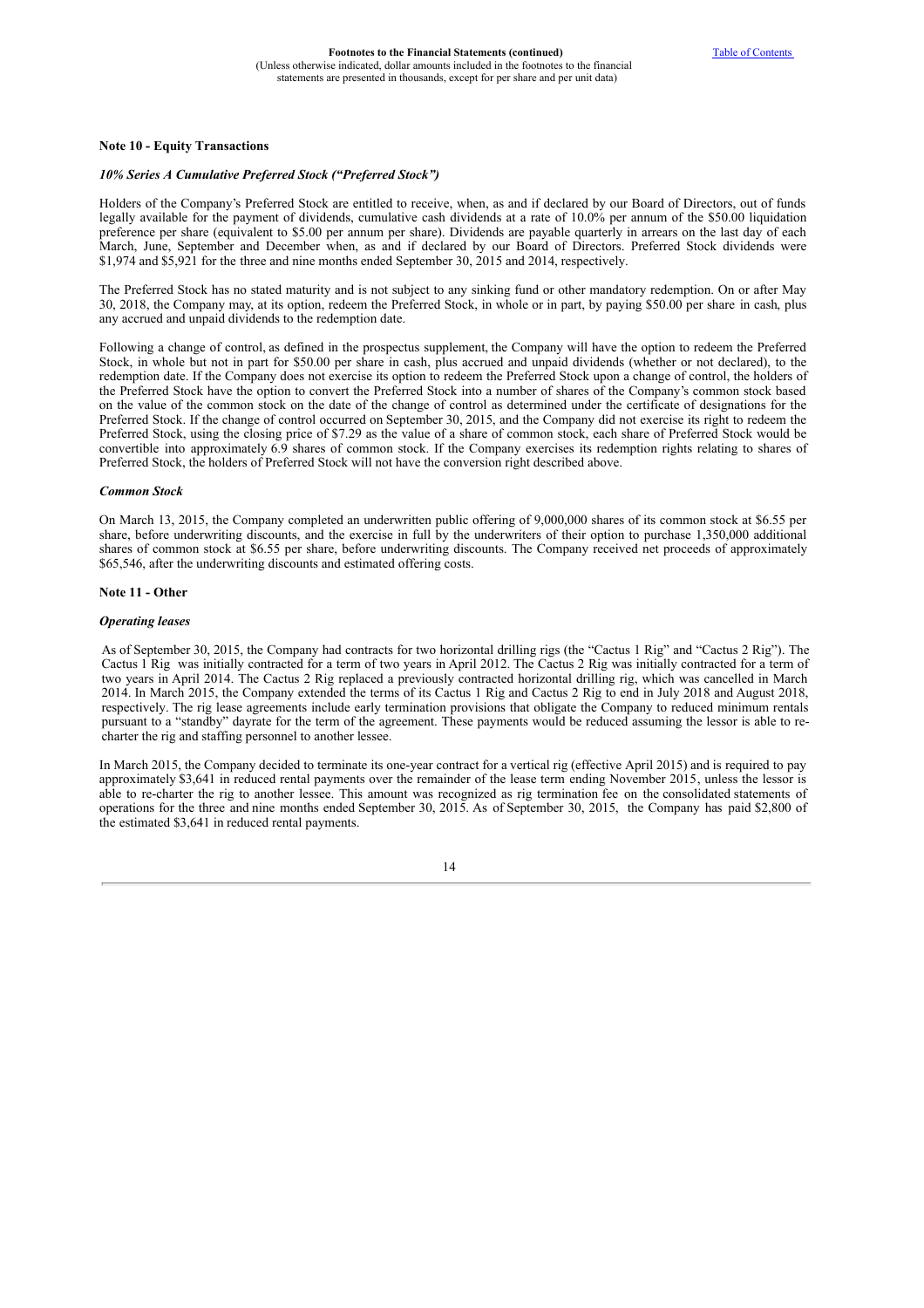### **Special Note Regarding Forward Looking Statements**

All statements, other than statements of historical fact, may be deemed to be forward-looking statements within the meaning of Section 27A of the Securities Act of 1933, as amended, and Section 21E of the Securities Exchange Act of 1934, as amended. All statements that address activities, outcomes and other matters that should or may occur in the future, including, without limitation, statements regarding the financial position, business strategy, production and reserve quantities, present value and growth and other plans and objectives for our future operations, are forward-looking statements. Although we believe the expectations expressed in such forward-looking statements are based on reasonable assumptions, such statements are not guarantees of future performance.

Forward-looking statements include the items identified in the preceding paragraph, information concerning possible or assumed future results of operations and other statements in this Form 10-Q identified by words such as "anticipate," "project," "intend," "estimate," "expect," "believe," "predict," "budget," "projection," "goal," "plan," "forecast," "target" or similar expressions.

You should not place undue reliance on forward-looking statements. They are subject to known and unknown risks, uncertainties and other factors that may affect our operations, markets, products, services and prices, and cause our actual results, performance or achievements to be materially different from any future results, performance or achievements expressed or implied by the forwardlooking statements. In addition to any assumptions and other factors referred to specifically in connection with forward-looking statements, risks, uncertainties and factors that could cause our actual results to differ materially from those indicated in any forward-looking statement include, but are not limited to:

- the timing and extent of changes in market conditions and prices for oil, natural gas and NGLs (including regional basis differentials),
- our ability to transport our production to the most favorable markets or at all,
- the timing and extent of our success in discovering, developing, producing and estimating reserves,
- our ability to fund our planned capital investments,
- the impact of government regulation, including regulation of endangered species, any increase in severance or similar taxes, legislation relating to hydraulic fracturing, the climate and over-the-counter derivatives,
- · the costs and availability of oilfield personnel services and drilling supplies, raw materials, and equipment and services,
- our future property acquisition or divestiture activities,
- · the effects of weather,

·

·

·

- · increased competition,
- · the financial impact of accounting regulations and critical accounting policies,
- · the comparative cost of alternative fuels,
- · conditions in capital markets, changes in interest rates and the ability of our lenders to provide us with funds as agreed,
- credit risk relating to the risk of loss as a result of non-performance by our counterparties, and
- any other factors listed in the reports we have filed and may file with the SEC.

We caution you that the forward-looking statements contained in this Form 10-Q are subject to all of the risks and uncertainties. many of which are beyond our control, incident to the exploration for and development, production and sale of oil and natural gas. These risks include, but are not limited to, the risks described in Item 1A of our Annual Report on Form 10-K for the year ended December 31, 2014 (the "2014 Annual Report on Form 10-K"), and all quarterly reports on Form 10-Q filed subsequently thereto.

Should one or more of the risks or uncertainties described above or in our 2014 Annual Report on Form 10-K occur, or should underlying assumptions prove incorrect, our actual results and plans could differ materially from those expressed in any forwardlooking statements. We specifically disclaim all responsibility to publicly update any information contained in a forward-looking statement or any forward-looking statement in its entirety and therefore disclaim any resulting liability for potentially related damages.

All forward-looking statements attributable to us are expressly qualified in their entirety by this cautionary statement.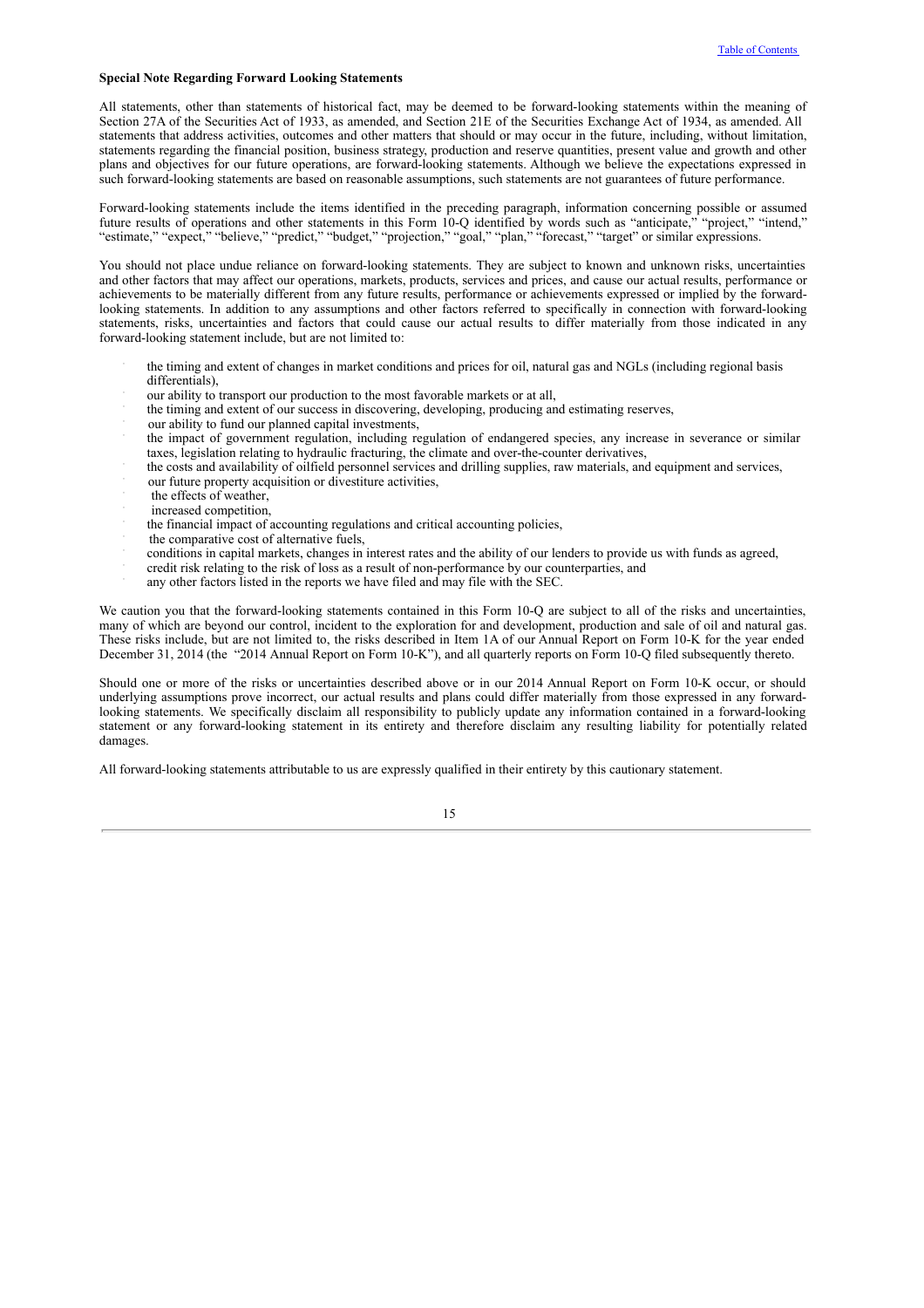#### **General**

The following management's discussion and analysis describes the principal factors affecting the Company's results of operations, liquidity, capital resources and contractual cash obligations. This discussion should be read in conjunction with the accompanying unaudited consolidated financial statements and our 2014 Annual Report on Form 10-K, which include additional information about our business practices, significant accounting policies, risk factors, and the transactions that underlie our financial results. Our website address is www.callon.com. All of our filings with the SEC are available free of charge through our website as soon as reasonably practicable after we file them with, or furnish them to, the SEC. Information on our website does not form part of this report on Form 10-Q.

We are an independent oil and natural gas company established in 1950. We are focused on the acquisition, development, exploration and exploitation of unconventional, onshore, oil and natural gas reserves in the Permian Basin in West Texas, and more specifically, the Midland Basin. Our operating culture is centered on responsible development of hydrocarbon resources, safety and the environment, which we believe strengthens our operational performance. Our drilling activity to date has been predominantly focused on the horizontal development of several prospective intervals, including multiple levels of the Wolfcamp formation and, more recently, the Lower Spraberry shale. We have assembled a multi-year inventory of potential horizontal well locations and intend to add to this inventory through delineation drilling of emerging zones on our existing acreage and acquisition of additional locations through acreage purchases, joint ventures and asset swaps. Our production was approximately 79% oil and 21% natural gas for the nine months ended September 30, 2015. On September 30, 2015, our acreage position in the Permian Basin was approximately 17,395 net acres. The Company no longer holds an acreage position in the Northern Midland Basin after selling 40 gross and net acres around a producing well and releasing all remaining undeveloped acreage in the Northern Midland Basin in 2015.

#### **Commodity Prices**

The prices for oil and natural gas remain extremely volatile and sometimes experience large fluctuations as a result of relatively small changes in supply, weather conditions, economic conditions and actions by OPEC and other countries and government actions. Prices of oil and natural gas will affect the following aspects of our business:

- our revenues, cash flows and earnings;
- the amount of oil and natural gas that we are economically able to produce;
- our ability to attract capital to finance our operations and cost of the capital;
- the amount we are allowed to borrow under our credit facility; and
- the value of our oil and natural gas properties.

For the three months ended September 30, 2015, the average NYMEX price for a barrel of oil was \$46.41 per Bbl, compared to \$97.24 per Bbl for the same period of 2014. For the nine months ended September 30, 2015, the average NYMEX price for a barrel of oil was \$51.00 per Bbl compared to \$99.66 per Bbl for the same period of 2014. The NYMEX price for a barrel of oil ranged from a low of \$38.24 per Bbl to a high of \$61.43 per Bbl for the nine months ended September 30, 2015.

For the three months ended September 30, 2015, the average NYMEX price for natural gas was \$2.73 per MMBtu compared to approximately \$3.95 per MMBtu for the same period in 2014. For the nine months ended September 30, 2015, the average NYMEX price for natural gas was \$2.76 per MMBtu compared to \$4.41 per MMBtu for the same period in 2014. The NYMEX price for natural gas ranged from a low of \$2.49 per MMBtu to a high of \$3.23 per MMBtu for the nine months ended September 30, 2015.

The Company uses the full cost method of ac counting for its exploration and development activities. Under full cost accounting rules, the Company reviews the carrying value of its proved oil and natural gas properties each quarter. Under these rules, capitalized costs of oil and natural gas properties, net of accumulated depreciation, depletion and amortization and deferred income taxes, may not exceed the present value of estimated future net cash flows from proved oil and natural gas reserves, discounted at 10%, plus the lower of cost or fair value of unevaluated properties, net of related tax effects (the full cost ceiling). These rules generally require pricing based on the preceding 12-months' average oil and natural gas prices based on closing prices on the first day of each month and require a write-down if the net capitalized costs of proved oil and natural gas properties exceeds the full cost ceiling. For the period ended September 30, 2015, the Company recorded an \$87.3 million write-down of oil and natural gas properties as a result of the ceiling test limitation driven primarily by the significant decrease in oil prices beginning in the fourth quarter of 2014. Based on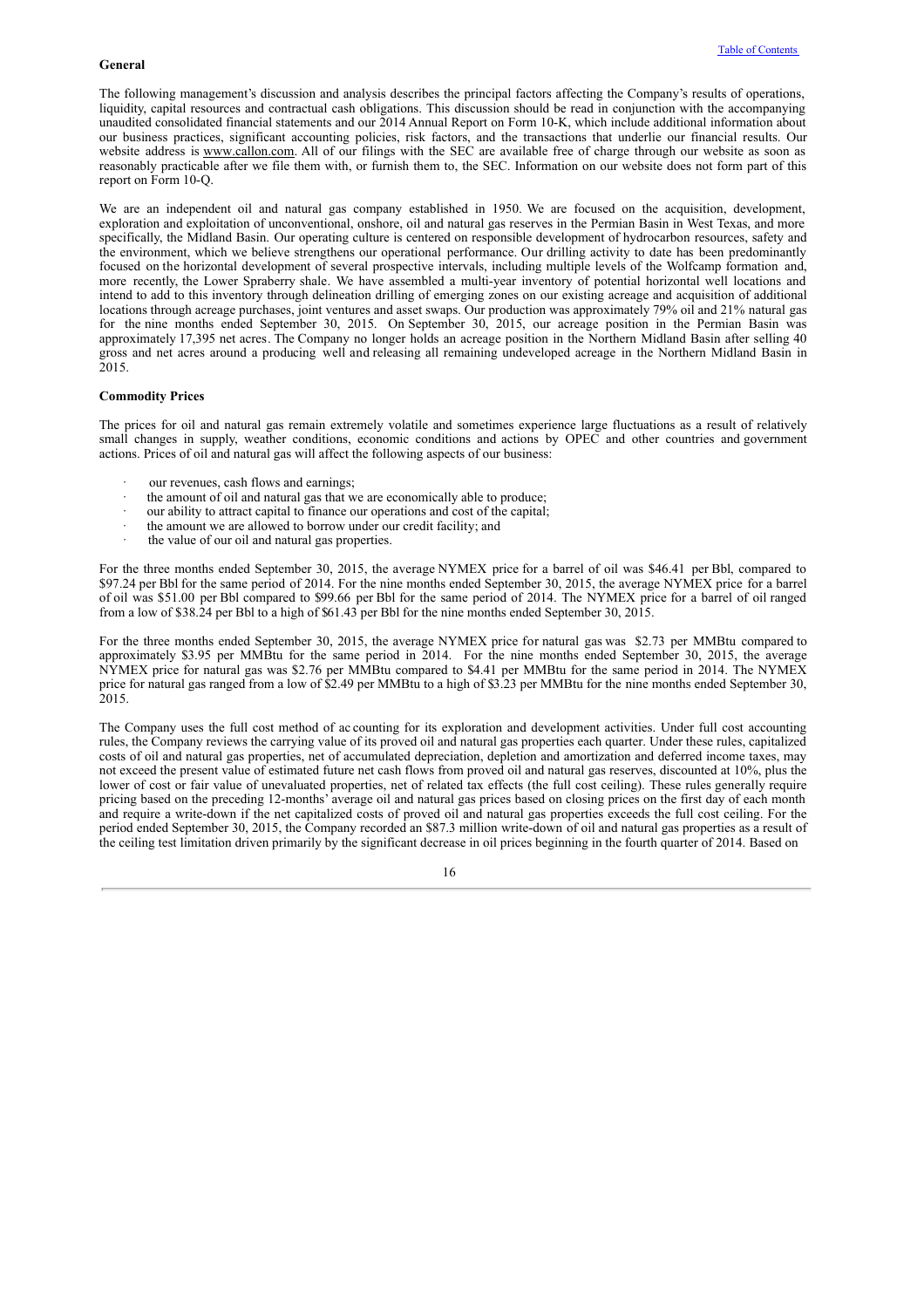prevailing commodity prices in the current environment, we expect to incur additional ceiling test write-downs in the future. However, we do not expect such prevailing commodity prices to have significant adverse effects on our proved oil and gas reserves. See Note 2 in the Footnotes to the Financial Statements for more information.

The table below presents results of the full cost ceiling test as of September 30, 2015, along with various pricing scenarios to demonstrate the sensitivity of our full cost ceiling to changes in 12-month average oil and natural gas prices. Prices do not include the impact of oil and natural gas derivative instruments. This sensitivity analysis is as of September 30, 2015 and, accordingly, does not consider drilling results, production, changes in oil and natural gas prices, and changes in future development and operating costs subsequent to September 30, 2015 that may require revisions to our proved reserve estimates and resulting estimated future net cash flows used in the full cost ceiling test.

|                                   | <b>12-Month Average Prices</b> |                      | <b>Excess (Deficit) of full</b><br>cost ceiling over net<br>capitalized costs | <b>Change in excess</b><br>(deficit) of full cost<br>ceiling over net<br>capitalized costs |
|-----------------------------------|--------------------------------|----------------------|-------------------------------------------------------------------------------|--------------------------------------------------------------------------------------------|
| <b>Pricing Scenarios</b>          | Oil (\$/Bbl)                   | Natural gas (\$/Mcf) | (In millions)                                                                 | (In millions)                                                                              |
| September 30, 2015 Actual         | \$<br>54.48 \$                 | $3.53 \text{ }$ \$   | $(87,301)$ \$                                                                 |                                                                                            |
| <b>Combined price sensitivity</b> |                                |                      |                                                                               |                                                                                            |
| Oil and natural gas $+10\%$       | \$<br>59.93 \$                 | 3.89 S               | 33,020 \$                                                                     | 120,321                                                                                    |
| Oil and natural gas -10%          | \$<br>49.03 \$                 | 3.18S                | $(207, 737)$ \$                                                               | (120, 436)                                                                                 |
| Oil price sensitivity             |                                |                      |                                                                               |                                                                                            |
| $Oil + 10\%$                      | \$<br>59.93 \$                 | $3.53 \text{ }$ \$   | 20,080 \$                                                                     | 107,381                                                                                    |
| Oil $-10\%$                       | \$<br>49.03 \$                 | $3.53 \text{ }$ \$   | $(194, 748)$ \$                                                               | (107, 447)                                                                                 |
| <b>Natural gas sensitivity</b>    |                                |                      |                                                                               |                                                                                            |
| Natural gas $+10\%$               | \$<br>54.48 \$                 | 3.89 \$              | $(74,322)$ \$                                                                 | 12,979                                                                                     |
| Natural gas -10%                  | \$<br>54.48 \$                 | 3.18S                | $(100, 292)$ \$                                                               | (12,991)                                                                                   |

## **Operational Highlights**

Our production grew 73% and 82% for the three and nine months ended September 30, 2015, respectively, compared to the same periods of 2014, increasing to 896 MBOE from 519 MBOE and 2,533 MBOE from 1,392 MBOE for the comparative three and nine months periods, respectively.

|                        |      | <b>Net Production (MBOE)</b>     |        |           |  |  |  |  |
|------------------------|------|----------------------------------|--------|-----------|--|--|--|--|
|                        |      | Three Months Ended September 30, |        |           |  |  |  |  |
|                        | 2015 | 2014                             | Change | % Change  |  |  |  |  |
| Southern Midland Basin | 613  | 393                              | 220    | 56%       |  |  |  |  |
| Central Midland Basin  | 283  | 123                              | 160    | 130%      |  |  |  |  |
| Northern Midland Basin |      |                                  | (3)    | $(100)\%$ |  |  |  |  |
| Total                  | 896  | 519                              | 377    | 73%       |  |  |  |  |

|                        | <b>Net Production (MBOE)</b> |                                 |        |          |  |  |  |
|------------------------|------------------------------|---------------------------------|--------|----------|--|--|--|
|                        |                              | Nine Months Ended September 30, |        |          |  |  |  |
|                        | 2015                         | 2014                            | Change | % Change |  |  |  |
| Southern Midland Basin | 1.601                        | 1.080                           | 521    | 48%      |  |  |  |
| Central Midland Basin  | 931                          | 297                             | 634    | 213%     |  |  |  |
| Northern Midland Basin |                              | 15                              | (14)   | (93)%    |  |  |  |
| Total                  | 2.533                        | 1.392                           | 1.141  | 82%      |  |  |  |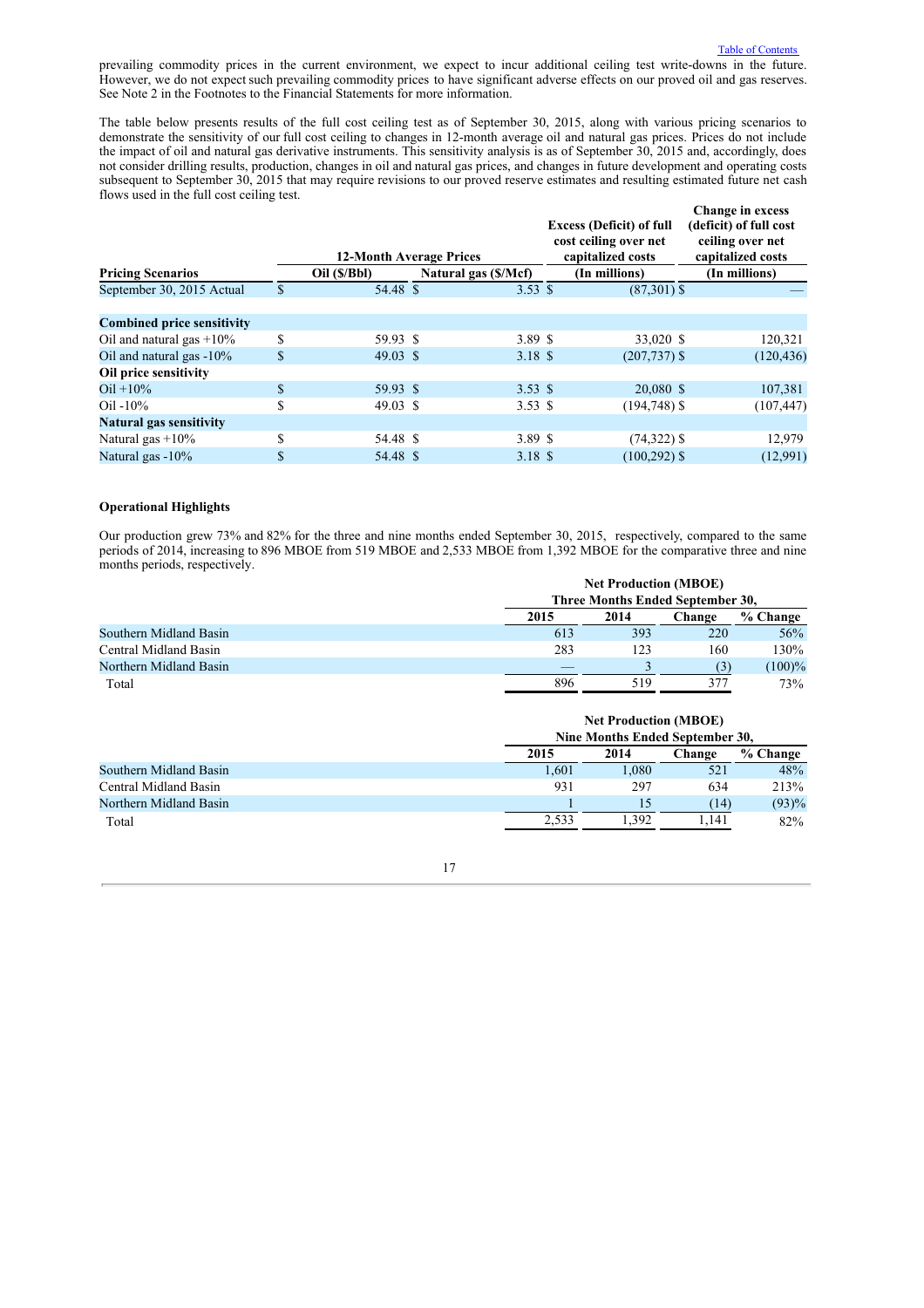Table of [Contents](#page-1-0)

The following table sets forth productive wells as of September 30, 2015:

|                  | <b>Oil Wells</b> |            | <b>Natural Gas Wells</b> |            |  |
|------------------|------------------|------------|--------------------------|------------|--|
|                  | Gross            | <b>Net</b> | Gross                    | <b>Net</b> |  |
| Working interest | 348              | 259.9      | __                       |            |  |
| Royalty interest |                  | 0.1        | $\overline{\phantom{a}}$ |            |  |
| Total            | 351              | 260.0      |                          |            |  |

A well is categorized as an oil well or a natural gas well based upon the ratio of oil to natural gas reserves on a BOE basis. However, most of our wells produce both oil and natural gas.

The following table summarizes the Company's drilling activity in the Permian Basin for periods indicated:

|                                         | For the Three Months Ended September 30, 2015 |            |               |     |                            |     |  |  |
|-----------------------------------------|-----------------------------------------------|------------|---------------|-----|----------------------------|-----|--|--|
|                                         | <b>Drilled</b>                                |            | Completed (a) |     | <b>Awaiting Completion</b> |     |  |  |
|                                         | Gross                                         | <b>Net</b> | Gross         | Net | Gross                      | Net |  |  |
| Southern Midland Basin horizontal wells |                                               |            |               | 2.0 |                            |     |  |  |
| Central Midland Basin horizontal wells  |                                               | 41         |               | 5.0 |                            | 0.4 |  |  |
| Total Midland Basin horizontal wells    |                                               |            |               | 7.0 |                            |     |  |  |

(a) Completions include wells drilled prior to the third quarter of 2015.

|                                         | For the Nine Months Ended September 30, 2015 |      |               |      |                            |            |  |  |  |
|-----------------------------------------|----------------------------------------------|------|---------------|------|----------------------------|------------|--|--|--|
|                                         | <b>Drilled</b>                               |      | Completed (a) |      | <b>Awaiting Completion</b> |            |  |  |  |
|                                         | Gross                                        | Net  | Gross         | Net  | Gross                      | <b>Net</b> |  |  |  |
| Southern Midland Basin horizontal wells |                                              | 11.8 |               | 13.8 |                            | 1.0        |  |  |  |
| Central Midland Basin horizontal wells  |                                              | 8.7  |               | 8.3  |                            | 0.4        |  |  |  |
| Central Midland Basin vertical wells    |                                              |      |               | 0.4  |                            |            |  |  |  |
| Total Midland Basin wells               |                                              | 20.5 |               | 22.5 |                            |            |  |  |  |

(a) Completions include wells drilled prior to 2015.

#### **Liquidity and Capital Resources**

Historically, our primary sources of capital have been cash flows from operations, borrowings from financial institutions, the sale of debt and equity securities and asset dispositions. Our primary uses of capital have been for the acquisition, development, exploration and exploitation of oil and natural gas properties, in addition to refinancing of debt instruments. In March 2015, we completed a common stock offering to raise additional capital, and we continue to evaluate other sources of capital to complement our cash flows from operations as we pursue our long-term growth plan in the Permian Basin.

Based upon current commodity price expectations for 2015, we believe that our cash flow from operations, proceeds from our March 2015 equity offering and borrowings under our Credit Facility and Term Loan will be sufficient to fund our operations for 2015, including working capital requirements. However, future cash flows are subject to a number of variables, including forecasted production volumes and commodity prices. We are the operator for 100% of our remaining 2015 capital program and, as a result, the amount and timing of a substantial portion of our planned capital expenditures is largely discretionary. Accordingly, we may determine it prudent to curtail drilling and completion operations due to capital constraints or reduced returns on investment as a result of commodity price weakness.

Cash and cash equivalents increased \$0.9 million in the nine months ended September 30, 2015 to \$1.9 million compared to \$1.0 million at December 31, 2014.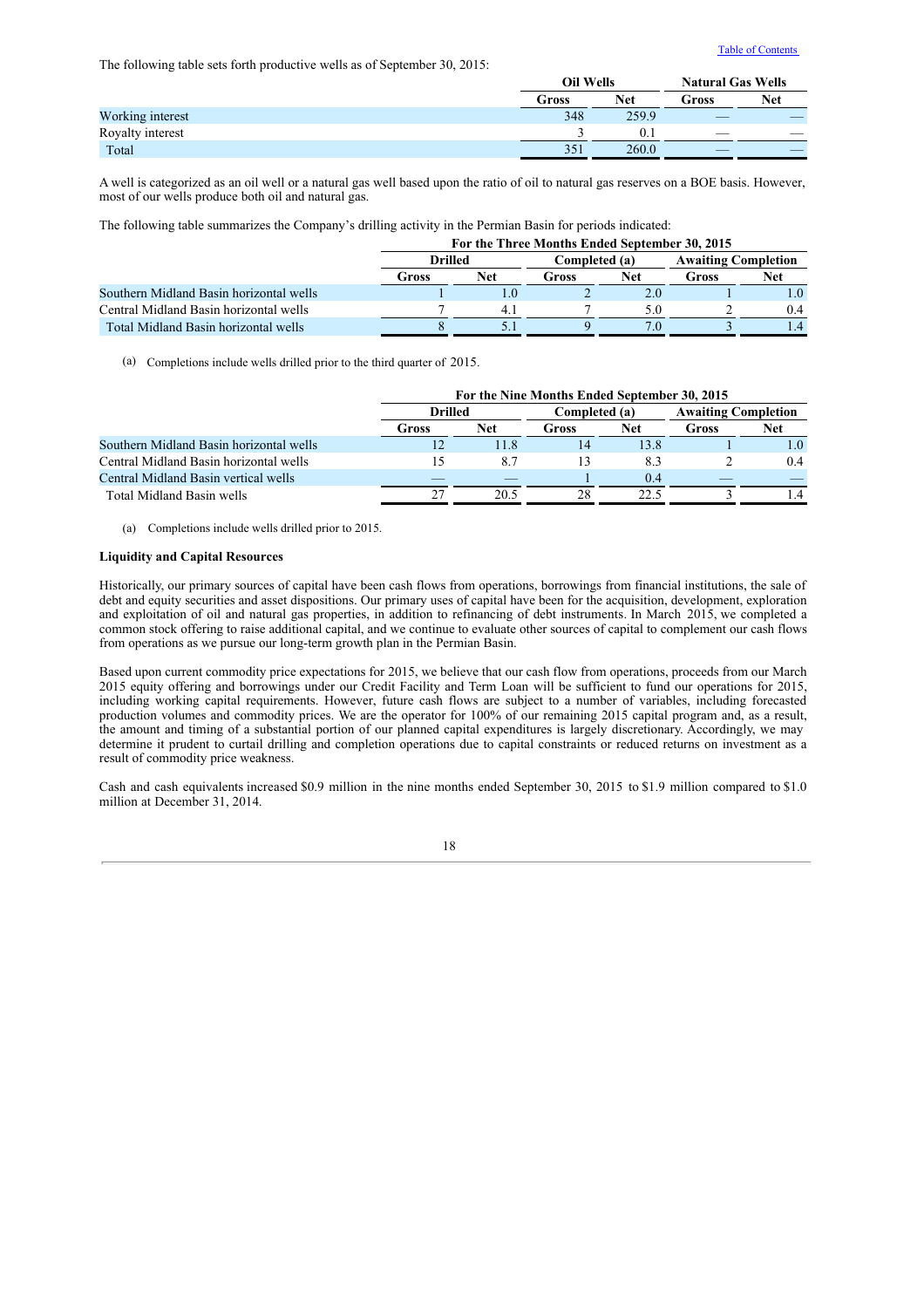## *Liquidity and cash flow*

|                                           | Nine Months Ended September 30, |         |  |  |  |  |
|-------------------------------------------|---------------------------------|---------|--|--|--|--|
| (dollars in millions)                     | 2015                            | 2014    |  |  |  |  |
| Net cash provided by operating activities | 55.5 \$                         | 57.7    |  |  |  |  |
| Net cash used in investing activities     | (178.2)                         | (197.4) |  |  |  |  |
| Net cash provided by financing activities | 123.6                           | 143.9   |  |  |  |  |
| Net change in cash                        | $0.9$ \$                        | 4.2     |  |  |  |  |

*Operating activities.* For the nine months ended September 30, 2015, net cash provided by operating activities was \$55.5 million compared to net cash provided by operating activities of \$57.7 million for the same period in 2014. The decrease was predominantly attributable to a decline in oil revenues precipitated by depressed commodity prices, offset by gains on the settlement of derivative contracts and a 73% increase in oil production. Also contributing to the decrease were increases in lease operating expenses, production taxes, interest expense, nonrecurring early retirement expenses, and payments on cash-settled restricted stock unit ("RSU") awards. Production, realized prices, and operating expenses are discussed below in Results of Operations. See Notes 6 and  $\overline{7}$  in the Footnotes to the Financial Statements for a reconciliation of the components of the Company's derivative contracts and disclosures related to derivative instruments including their composition and valuation.

*Investing activities.* For the nine months ended September 30, 2015, net cash used in investing activities was \$178.2 million compared to \$197.4 million for the same period in 2014. The \$19.2 million decrease in cash used in investing activities was primarily attributable to a \$10.6 million decrease in deposits on acquisitions for which there were none in the current period and a \$10.3 million decrease in capital expenditures, offset by a \$1.6 million decrease in proceeds resulting from the sale of mineral interests and equipment. The \$10.3 million decrease in capital expenditures was driven by a decrease in acreage acquisition costs, a reduction in drilling and completion costs, and reductions in capitalized general and administrative costs allocated directly to exploration and development projects. Offsetting these costs was an increase in capital expenditures related to capitalized interest. General and administrative expenses and capitalized interest are discussed below in Results of Operations.

Capital expenditures, on a cash basis, include the following for the periods indicated (in millions):

|                                                                                                            | For the Nine Months Ended September 30, |                    |       |  |  |
|------------------------------------------------------------------------------------------------------------|-----------------------------------------|--------------------|-------|--|--|
|                                                                                                            |                                         | 2015               | 2014  |  |  |
| Southern Midland Basin                                                                                     | \$                                      | 104.1 S            | 127.7 |  |  |
| Central Midland Basin                                                                                      |                                         | 55.7               | 40.4  |  |  |
| Northern Midland Basin                                                                                     |                                         |                    | 0.4   |  |  |
| Total operational expenditures                                                                             |                                         | 159.8              | 168.5 |  |  |
| Capitalized general and administrative costs allocated directly to<br>exploration and development projects |                                         | 7.9                | 9.4   |  |  |
|                                                                                                            |                                         |                    |       |  |  |
| Capitalized interest                                                                                       |                                         | 8.0                | 1.7   |  |  |
| Total capitalized general and administrative and interest costs                                            |                                         | 15.9               | 11.1  |  |  |
| Total operational expenditures inclusive of capitalized general                                            |                                         |                    |       |  |  |
| and administrative and interest costs                                                                      |                                         | 175.7              | 179.6 |  |  |
| Acquisitions                                                                                               |                                         | 2.8                | 9.2   |  |  |
| Total capital expenditures                                                                                 |                                         | $178.5~\text{\AA}$ | 188.8 |  |  |

*Financing activities.* For the nine months ended September 30, 2015, net cash provided by financing activities was \$123.6 million compared to cash provided by financing activities of \$143.9 million during the same period of 2014. Net cash provided by financing activities during the nine months ended September 30, 2015 included \$65.5 million of net proceeds from the issuance of common stock and a net \$64.0 million of borrowings on our Credit Facility. In addition, the Company paid approximately \$5.9 million in preferred stock dividends. See Note 10 in the Footnotes to the Financial Statements for additional information about the Company's equity offering.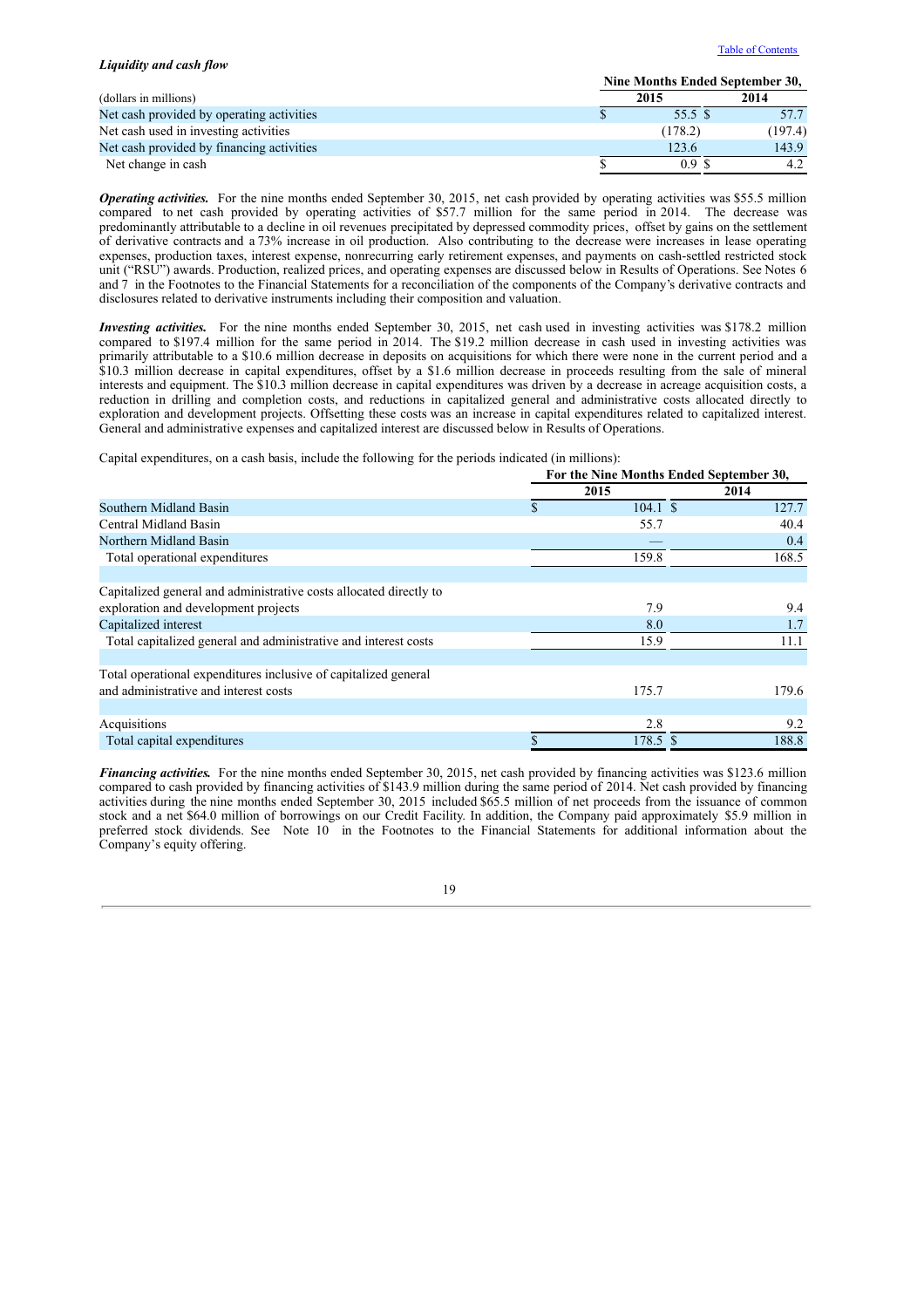## **Operational Capital Budget and Third Quarter Summary**

In order to facilitate its tactical shift to the Central Midland area, the Company increased its operational capital budget to \$180 million (on an accrual basis), with the increase primarily related to the facilities and infrastructure investment required to accommodate an increased level of activity. Callon also increased its drilling and completion budget to reflect longer completed lateral lengths, enhanced completion designs and non-consenting partner capital, offset in part by continued achieved reductions in well costs throughout the year. A reconciliation of the revised capital budget to the original plan is provided below (in millions):

|                                                     | 2015 Operational Capital Budget |                            |  |                   |  |       |  |  |
|-----------------------------------------------------|---------------------------------|----------------------------|--|-------------------|--|-------|--|--|
|                                                     |                                 | Drilling and<br>Completion |  | <b>Facilities</b> |  | Total |  |  |
| Original operational capital budget                 |                                 | $150.5~\text{\AA}$         |  | $12.0 \text{ s}$  |  | 162.5 |  |  |
| Enhanced completions/Longer laterals/Non-consents   |                                 | 7.5                        |  |                   |  | 7.5   |  |  |
| Central Midland: Accelerated facilities investments |                                 |                            |  | 6.0               |  | 6.0   |  |  |
| East Bloxom: Tank battery upgrade and repairs       |                                 |                            |  | 4.0               |  | 4.0   |  |  |
| Revised operational capital budget                  |                                 | 158.0 \$                   |  | 22.0 <sup>5</sup> |  | 180.0 |  |  |

Operational capital expenditures on an accrual basis were \$149.5 million for the nine months ended September 30, 2015.

For the nine months ended September 30, 2015, our horizontal drilling program was primarily focused on program development of established Upper and Lower Wolfcamp B zones and the Lower Spraberry zones, in both the Southern and Central Midland Basin with lateral lengths ranging from approximately 5,000 feet to 10,000 feet. We expect our remaining 2015 horizontal drilling program to be focused on the development of the Lower Spraberry zones in the Central Midland Basin with lateral lengths ranging from approximately 5,000 feet to 10,000 feet.

In addition to the operational capital expenditures above, we budgeted a total of \$17.2 million for (i) capitalized general and administrative costs and (ii) certain retained plugging and abandonment costs related to divested Gulf of Mexico shelf assets.

We currently expect to fund our remaining 2015 capital program from cash flow from operations and borrowings under our Credit Facility.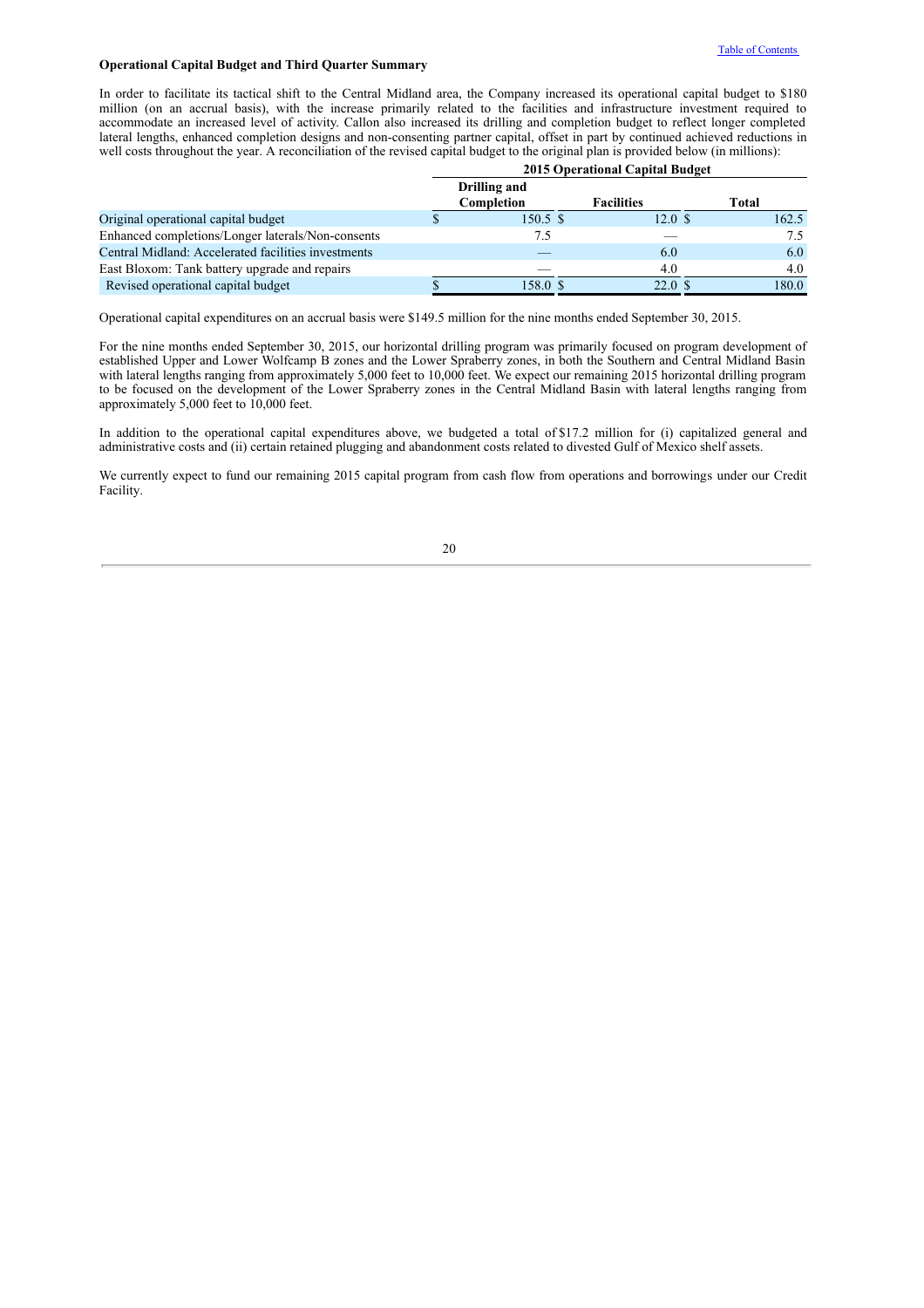## **Results of Operations**

The following table sets forth certain operating information with respect to the Company's oil and natural gas operations for the periods indicated:

|                                                                  | Three Months Ended September 30, |                   |                     |         |          |
|------------------------------------------------------------------|----------------------------------|-------------------|---------------------|---------|----------|
|                                                                  |                                  | 2015              | 2014                | Change  | % Change |
| Net production:                                                  |                                  |                   |                     |         |          |
| Oil (MBbls)                                                      |                                  | 689               | 425                 | 264     | 62%      |
| Natural gas (MMcf)                                               |                                  | 1,239             | 565                 | 674     | 119%     |
| Total (MBOE)                                                     |                                  | 896               | 519                 | 377     | 73%      |
| Average daily production (BOE/d)                                 |                                  | 9,739             | 5,641               | 4,098   | 73%      |
| % oil (BOE basis)                                                |                                  | 77%               | 82%                 |         |          |
| Average realized sales price:                                    |                                  |                   |                     |         |          |
| Oil (Bbl) (excluding impact of cash settled derivatives)         | \$                               | 44.39 \$          | 85.52 \$            | (41.13) | (48)%    |
| Oil (Bbl) (including impact of cash settled derivatives)         |                                  | 58.03             | 84.35               | (26.32) | $(31)\%$ |
| Natural gas (Mcf) (excluding impact of cash settled derivatives) | $\mathbf S$                      | $3.01~\text{\AA}$ | 5.86 \$             | (2.85)  | (49)%    |
| Natural gas (Mcf) (including impact of cash settled derivatives) |                                  | 3.33              | 5.92                | (2.59)  | (44)%    |
| Total (BOE) (excluding impact of cash settled derivatives)       | $\mathbb{S}$                     | 38.30 \$          | 76.41 \$            | (38.11) | $(50)\%$ |
| Total (BOE) (including impact of cash settled derivatives)       |                                  | 49.22             | 75.52               | (26.30) | $(35)\%$ |
| Oil and natural gas revenues (in thousands):                     |                                  |                   |                     |         |          |
| Oil revenue                                                      | \$                               | 30,582 \$         | 36,346 \$           | (5,764) | $(16)\%$ |
| Natural gas revenue                                              |                                  | 3,734             | 3,311               | 423     | 13%      |
| Total                                                            | \$                               | 34,316 \$         | 39,657 \$           | (5,341) | $(13)\%$ |
| <b>Additional per BOE data:</b>                                  |                                  |                   |                     |         |          |
| Sales price (excluding impact of cash settled derivatives)       | \$                               | 38.30 \$          | 76.41 \$            | (38.11) | (50)%    |
| Lease operating expense                                          |                                  | 8.03              | 12.08               | (4.05)  | $(34)\%$ |
| Production taxes                                                 |                                  | 2.88              | 4.33                | (1.45)  | $(33)\%$ |
| Operating margin                                                 | \$                               | 27.39 \$          | $60.00 \text{ }$ \$ | (32.61) | (54)%    |

|                                                                  | Nine Months Ended September 30, |                     |  |                     |  |           |          |
|------------------------------------------------------------------|---------------------------------|---------------------|--|---------------------|--|-----------|----------|
|                                                                  |                                 | 2015                |  | 2014                |  | Change    | % Change |
| Net production:                                                  |                                 |                     |  |                     |  |           |          |
| Oil (MBbls)                                                      |                                 | 2,012               |  | 1,162               |  | 850       | 73%      |
| Natural gas (MMcf)                                               |                                 | 3,124               |  | 1,381               |  | 1,743     | 126%     |
| Total (MBOE)                                                     |                                 | 2,533               |  | 1,392               |  | 1,141     | 82%      |
| Average daily production (BOE/d)                                 |                                 | 9,278               |  | 5,099               |  | 4,179     | 82%      |
| % oil (BOE basis)                                                |                                 | 79%                 |  | 83%                 |  |           |          |
| Average realized sales price:                                    |                                 |                     |  |                     |  |           |          |
| Oil (Bbl) (excluding impact of cash settled derivatives)         | $\mathbb{S}$                    | 47.01 \$            |  | $90.33 \text{ }$ \$ |  | (43.32)   | (48)%    |
| Oil (Bbl) (including impact of cash settled derivatives)         |                                 | 58.87               |  | 87.89               |  | (29.02)   | $(33)\%$ |
| Natural gas (Mcf) (excluding impact of cash settled derivatives) | $\mathbb{S}$                    | $3.00 \text{ }$ \$  |  | 6.14S               |  | (3.14)    | (51)%    |
| Natural gas (Mcf) (including impact of cash settled derivatives) |                                 | 3.39                |  | 6.04                |  | (2.65)    | (44)%    |
| Total (BOE) (excluding impact of cash settled derivatives)       | $\mathbb{S}$                    | 41.04 $\frac{1}{2}$ |  | 81.50 \$            |  | (40.46)   | $(50)\%$ |
| Total (BOE) (including impact of cash settled derivatives)       |                                 | 50.95               |  | 79.35               |  | (28.40)   | $(36)\%$ |
| Oil and natural gas revenues (in thousands):                     |                                 |                     |  |                     |  |           |          |
| Oil revenue                                                      | \$                              | 94,584 \$           |  | 104,965 \$          |  | (10, 381) | $(10)\%$ |
| Natural gas revenue                                              |                                 | 9,365               |  | 8,479               |  | 886       | 10%      |
| Total                                                            | \$                              | 103,949 \$          |  | 113,444 \$          |  | (9, 495)  | $(8)\%$  |
| <b>Additional per BOE data:</b>                                  |                                 |                     |  |                     |  |           |          |
| Sales price (excluding impact of cash settled derivatives)       | \$                              | $41.04$ \$          |  | 81.50 \$            |  | (40.46)   | $(50)\%$ |
| Lease operating expense                                          |                                 | 8.18                |  | 10.68               |  | (2.50)    | $(23)\%$ |
| Production taxes                                                 |                                 | 3.08                |  | 4.62                |  | (1.54)    | (33)%    |
| Operating margin                                                 | \$                              | 29.78 \$            |  | 66.20 \$            |  | (36.42)   | (55)%    |
|                                                                  |                                 |                     |  |                     |  |           |          |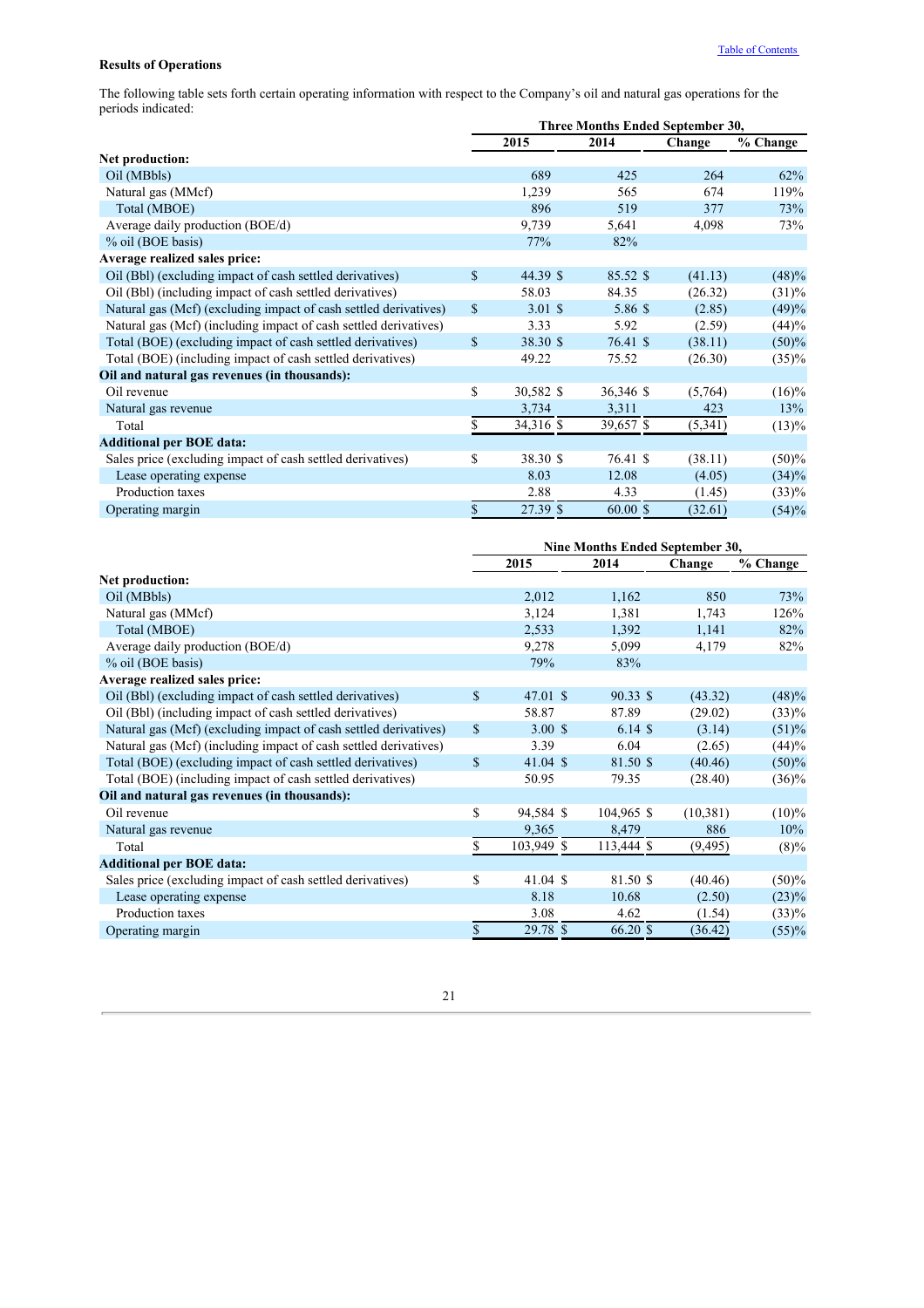#### **Revenues**

The following table is intended to reconcile the change in oil, natural gas and total revenue for the respective periods presented by reflecting the effect of changes in volume and in the underlying commodity prices.

| (in thousands)                                         | Oil       | <b>Natural Gas</b> | Total        |
|--------------------------------------------------------|-----------|--------------------|--------------|
| Revenues for the three months ended September 30, 2014 | 36,346 \$ | 3,311 \$           | 39,657       |
| Volume increase                                        | 22.519    | 3,946              | 26,465       |
| Price decrease                                         | (28, 283) | (3,523)            | (31, 806)    |
| Net increase (decrease)                                | (5,764)   | 423                | (5,341)      |
| Revenues for the three months ended September 30, 2015 | 30,582 \$ | 3,734              | 34,316       |
|                                                        |           |                    |              |
|                                                        |           |                    |              |
| (in thousands)                                         | Oil       | <b>Natural Gas</b> | <b>Total</b> |
| Revenues for the nine months ended September 30, 2014  | 104,965   | 8,479              | 113,444      |
| Volume increase                                        | 76.759    | 10.705             | 87,464       |
| Price decrease                                         | (87,140)  | (9,819)            | (96, 959)    |
| Net increase (decrease)                                | (10, 381) | 886                | (9, 495)     |

#### *Oil revenue*

For the quarter ended September 30, 2015, oil revenues of \$30.6 million decreased \$5.8 million, or 16%, compared to revenues of \$36.3 million for the same period of 2014. The decrease in oil revenue was primarily attributable to a 48% decrease in the average realized sales price offset by a 62% increase in production. The increase in production was primarily attributable to increased production from our Permian properties resulting from an increased number of producing wells from acquisitions and our horizontal drilling program, offset by normal and expected declines from our existing wells.

For the nine months ended September 30, 2015, oil revenues of \$94.6 million decreased \$10.4 million, or 10%, compared to revenues of \$105.0 million for the same period of 2014. The decrease in oil revenue was primarily attributable to a 48% decrease in the average realized sales price offset by a 73% increase in production. The increase in production was primarily attributable to increased production from our Permian properties resulting from an increased number of producing wells from acquisitions and our horizontal drilling program, offset by normal and expected declines from our existing wells.

#### *Natural gas revenue (including NGLs)*

Natural gas revenues of \$3.7 million increased \$0.4 million, or 13%, during the three months ended September 30, 2015 compared to \$3.3 million for the same period of 2014. The increase primarily relates to a 119% increase in natural gas volumes and was predominantly offset by a 49% decrease in the average price realized, which fell to \$3.01 per Mcf from \$5.86 per Mcf, reflecting decreases in both natural gas and natural gas liquids prices. The increase in production was primarily attributable to increased production from our Permian properties resulting from an increased number of producing wells as mentioned above.

Natural gas revenues of \$9.4 million increased \$0.9 million, or 10%, during the nine months ended September 30, 2015 compared to \$8.5 million for the same period of 2014. The increase primarily relates to a 126% increase in natural gas volumes and was predominantly offset by a51% decrease in the average price realized, which fell to \$3.00 per Mcf from \$6.14 per Mcf, reflecting decreases in both natural gas and natural gas liquids prices. The increase in production was primarily attributable to increased production from our Permian properties resulting from an increased number of producing wells as mentioned above.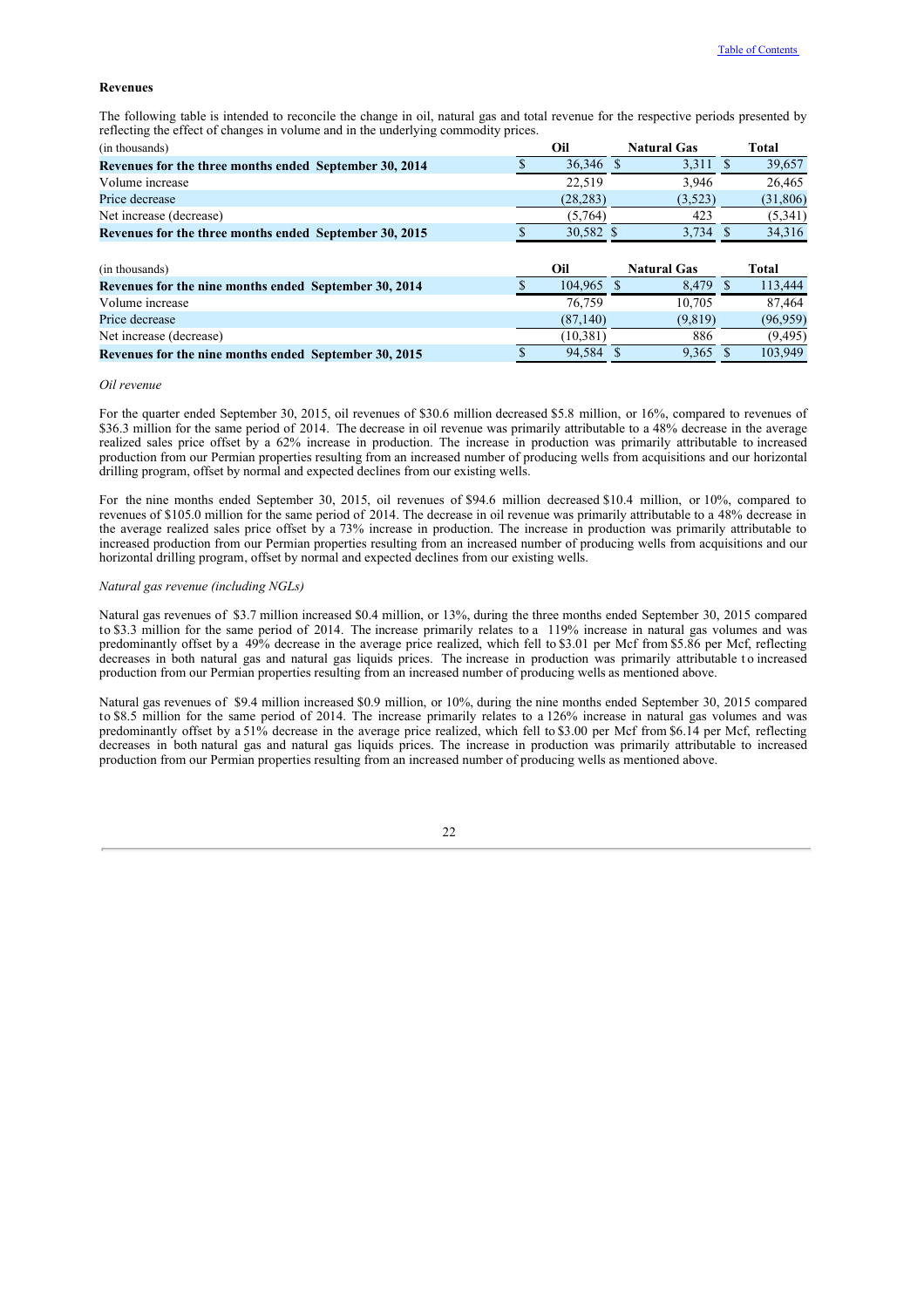#### **Operating Expenses**

| (in thousands, except per unit amounts)      | Three Months Ended September 30, |        |  |            |     |                     |                |                   |               |         |               |
|----------------------------------------------|----------------------------------|--------|--|------------|-----|---------------------|----------------|-------------------|---------------|---------|---------------|
|                                              |                                  | Per    |  |            | Per | <b>Total Change</b> |                | <b>BOE Change</b> |               |         |               |
|                                              |                                  | 2015   |  | <b>BOE</b> |     | 2014                | <b>BOE</b>     |                   | $\frac{6}{9}$ |         | $\frac{6}{9}$ |
| Lease operating expenses                     |                                  | 7.194  |  | 8.03 S     |     |                     | 6,270 \$ 12.08 | 924               | 15%           | (4.05)  | $(34)\%$      |
| Production taxes                             |                                  | 2.583  |  | 2.88       |     | 2.247               | 4.33           | 336               | 15%           | (1.45)  | $(33)\%$      |
| Depreciation, depletion and amortization     |                                  | 16,704 |  | 18.64      |     | 16.115              | 31.05          | 589               | $4\%$         | (12.41) | $(40)\%$      |
| General and administrative                   |                                  | 4.302  |  | 4.80       |     | 3.261               | 6.28           | 1.041             | 32%           | (1.48)  | $(24)\%$      |
| Accretion expense                            |                                  | 142    |  | 0.16       |     | <b>202</b>          | 0.39           | (60)              | $(30)\%$      | (0.23)  | (59)%         |
| Write-down of oil and natural gas properties |                                  | 87,301 |  | nm         |     |                     |                | 87.301            | nm            | nm      | nm            |

|                                              |    | Nine Months Ended September 30, |            |         |                          |                     |          |                   |          |
|----------------------------------------------|----|---------------------------------|------------|---------|--------------------------|---------------------|----------|-------------------|----------|
|                                              |    |                                 | Per        |         | Per                      | <b>Total Change</b> |          | <b>BOE Change</b> |          |
|                                              |    | 2015                            | <b>BOE</b> | 2014    | <b>BOE</b>               | S                   | $\%$     | S                 | $\%$     |
| Lease operating expenses                     | S. | 20,728 \$                       | 8.18 \$    |         | 14,863 \$ 10.68          | 5,865               | 39%      | (2.50)            | $(23)\%$ |
| Production taxes                             |    | 7,800                           | 3.08       | 6.429   | 4.62                     | 1,371               | 21%      | (1.54)            | $(33)\%$ |
| Depreciation, depletion and amortization     |    | 52,395                          | 20.68      | 38,635  | 27.76                    | 13.760              | 36%      | (7.08)            | $(26)\%$ |
| General and administrative                   |    | 22,167                          | 8.75       | 23,707  | 17.03                    | (1,540)             | $(6)\%$  | (8.28)            | (49)%    |
| Accretion expense                            |    | 485                             | 0.19       | 603     | 0.43                     | (118)               | $(20)\%$ | (0.24)            | $(56)\%$ |
| Write-down of oil and natural gas properties |    | 87,301                          | nm         |         | $\overline{\phantom{a}}$ | 87,301              | nm       | nm                | nm       |
| Rig termination fee.                         |    | 3,641                           | nm         |         |                          | 3.641               | nm       | nm                | nm       |
| Gain on sale of other property and equipment |    |                                 |            | (1,080) | nm                       | 1.080               | nm       | nm                | nm       |

 $*<sub>nm</sub> = not meaningful$ 

*Lease operating expenses ("LOE").* These are daily costs incurred to extract oil and natural gas out of the ground, together with the daily costs incurred to maintain our producing properties. Such costs also include maintenance, repairs and workover expenses related to our oil and natural gas properties.

LOE for the three months ended September 30, 2015 increased by 15% to \$7.2 million compared to \$6.3 million for the same period of 2014 primarily due to the growth in Permian production and operations as a result of our acquisition efforts and horizontal drilling program. LOE per BOE for the three months ended September 30, 2015 was \$8.03 per BOE compared to \$12.08 per BOE for the same period of 2014, which was primarily attributable to a decrease in the number of workovers period over period. Higher production volumes also contributed to the 34% per BOE decrease for the three months ended September 30, 2015.

LOE for the nine months ended September 30, 2015 increased by 39% to \$20.7 million compared to \$14.9 million for the same period of 2014 primarily due to the growth in Permian production and operations as a result of our acquisition efforts and horizontal drilling program. LOE per BOE for the nine months ended September 30, 2015 was \$8.18 per BOE compared to \$10.68 per BOE for the same period of 2014, which was primarily attributable to a decrease in the number of workovers period over period. Higher production volumes also contributed to the 23% per BOE decrease for the nine months ended September 30, 2015.

*Production taxes.* Production taxes include severance and ad valorem taxes. In general, production taxes are directly related to commodity price changes; however, severance taxes are based upon current year commodity prices, whereas ad valorem taxes are based upon prior year commodity prices. Severance taxes are paid on produced oil and natural gas based on a percentage of revenues from products sold at fixed rates established by federal, state or local taxing authorities. Where available, we benefit from tax credits and exemptions in our various taxing jurisdictions. In the counties where our production is located, we are also subject to ad valorem taxes, which are generally based on the taxing jurisdictions' valuation of our oil and gas properties.

Production taxes for the three months ended September 30, 2015 increased by 15% to \$2.6 million compared to \$2.2 million for the same period of 2014. The increase was primarily due to an increase in ad valorem taxes attributable to a greater number of producing wells as a result of our acquisition efforts and horizontal drilling program. Offsetting this increase was a reduction in severance taxes as a result of the decline of oil and natural gas revenue as previously mentioned. On a per BOE basis, production taxes for the three months ended September 30, 2015 decreased by 33% compared to the same period of 2014.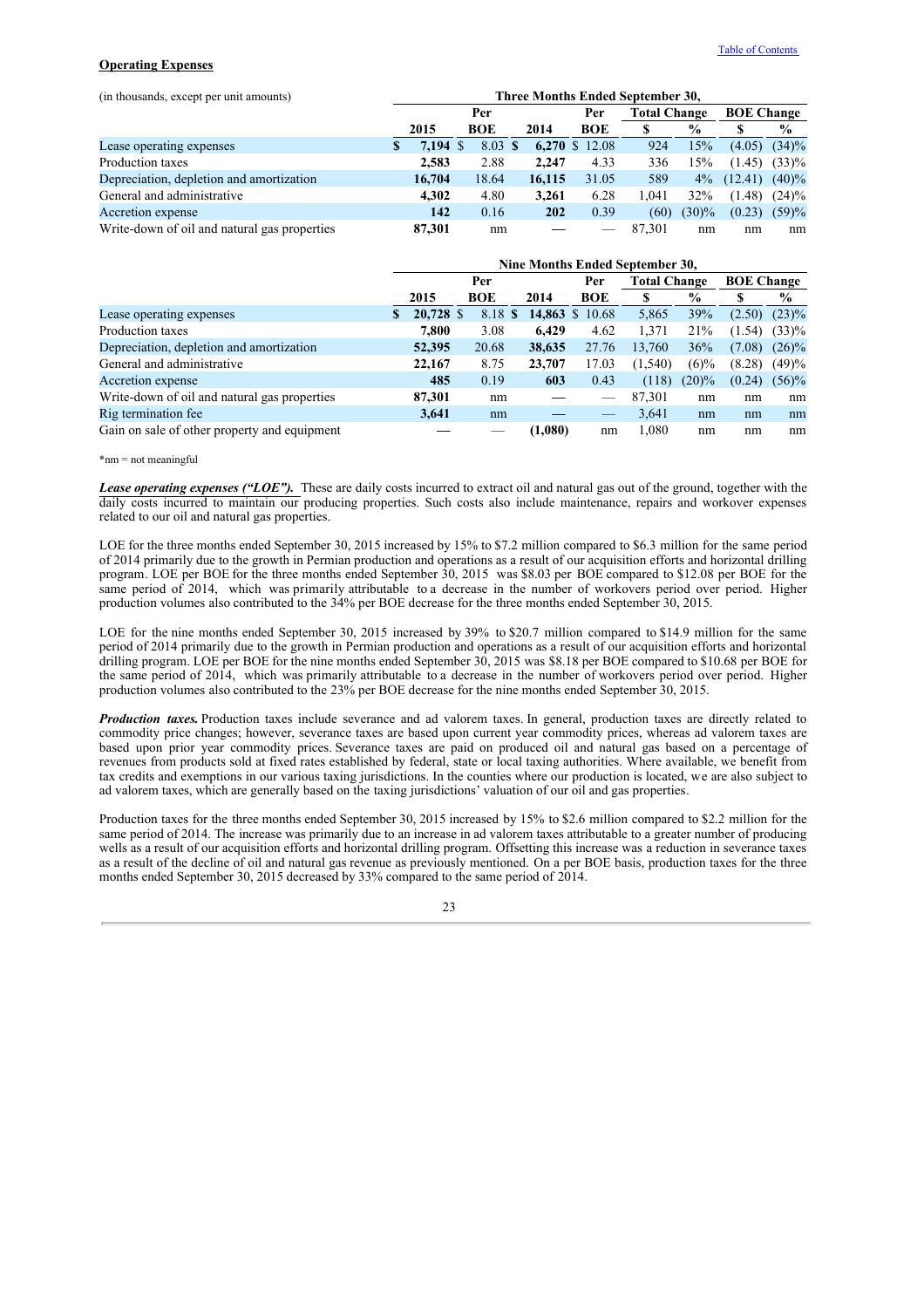Production taxes for the nine months ended September 30, 2015 increased by 21% to \$7.8 million compared to \$6.4 million for the same period of 2014. The increase was primarily due to an increase in ad valorem taxes attributable to a greater number of producing wells as a result of our acquisition efforts and horizontal drilling program. Offsetting this increase was a reduction in severance taxes as a result of the decline of oil and natural gas revenue as previously mentioned. On a per BOE basis, production taxes for the nine months ended, September 30, 2015 decreased by 33% compared to the same period of 2014.

*Depreciation, depletion and amortization ("DD&A").* Under the full cost accounting method, we capitalize costs within a cost center and then systematically expense those costs on a units-of-production basis based on proved oil and natural gas reserve quantities. We calculate depletion on the following types of costs: (i) all capitalized costs, other than the cost of investments in unevaluated properties, less accumulated amortization; (ii) the estimated future expenditures to be incurred in developing proved reserves; and (iii) the estimated dismantlement and abandonment costs, net of estimated salvage values. Depreciation of other property and equipment is computed using the straight line method over their estimated useful lives, which range from three to fifteen years.

For the three and nine months ended September 30, 2015, DD&A increased 4% to \$16.7 million and 36% to \$52.4 million, respectively, over the comparative periods of 2014. These increases are primarily due to production increases of 73% and 82% for the respective periods as previously discussed. For the three months ended September 30, 2015, DD&A decreased 40% per BOE to \$18.64 per BOE compared to \$31.05 per BOE for the same period of 2014. Similarly, for the nine months ended September 30, 2015, DD&A decreased 26% per BOE to \$20.68 per BOE compared to\$27.76 per BOE for the same period of 2014. The decreases for both periods are attributable to our increased estimated proved reserves relative to our depreciable asset base.

*General and administrative, net of amounts capitalized ("G&A").* These are costs incurred for overhead, including payroll and benefits for our corporate staff, severance and early retirement expenses, costs of maintaining our headquarters, costs of managing our production and development operations, franchise taxes, depreciation of corporate level assets, public company costs, vesting of equity and liability awards under share-based compensation plans and related mark-to-market valuation adjustments over time, fees for audit and other professional services, and legal compliance.

G&A for the three months ended September 30, 2015 increased to \$4.3 million compared to \$3.3 million for the same period of 2014. G&A expenses for the periods indicated include the following (in millions):

|                                                   | For the Three Months Ended September 30, |                   |                  |                 |            |  |  |
|---------------------------------------------------|------------------------------------------|-------------------|------------------|-----------------|------------|--|--|
|                                                   |                                          | 2015              | 2014             | <b>S</b> Change | $%$ Change |  |  |
| <b>Recurring expenses</b>                         |                                          |                   |                  |                 |            |  |  |
| G&A                                               | \$                                       | $3.5 \text{ }$ \$ | 4.0 \$           | (0.5)           | $(13)\%$   |  |  |
| Share-based compensation                          |                                          | 0.6               | 0.7              | (0.1)           | $(14)\%$   |  |  |
| Fair value adjustments of cash-settled RSU awards |                                          | 0.1               | (1.5)            | 1.6             | 107%       |  |  |
| Non-recurring expenses                            |                                          |                   |                  |                 |            |  |  |
| Expense related to a threatened proxy contest     |                                          | 0.1               | 0.1              |                 | $-$ %      |  |  |
| <b>Total G&amp;A expenses</b>                     |                                          | 4.3 \$            | 3.3 <sup>°</sup> | 1.0             | 30%        |  |  |

G&A for the nine months ended September 30, 2015 decreased to \$22.2 million compared to \$23.7 million for the same period of 2014. G&A expenses for the periods indicated include the following (in millions):

|                                                               | For the Nine Months Ended September 30, |                    |                    |                 |            |  |
|---------------------------------------------------------------|-----------------------------------------|--------------------|--------------------|-----------------|------------|--|
|                                                               |                                         | 2015               | 2014               | <b>S</b> Change | $%$ Change |  |
| <b>Recurring expenses</b>                                     |                                         |                    |                    |                 |            |  |
| G&A                                                           | S                                       | $11.2 \text{ }$ \$ | $12.1 \text{ }$ \$ | (0.9)           | $(8)\%$    |  |
| Share-based compensation                                      |                                         | 1.6                | 2.0                | (0.4)           | $(20)\%$   |  |
| Fair value adjustments of cash-settled RSU awards             |                                         | 4.3                | 5.7                | (1.4)           | $(24)\%$   |  |
| Non-recurring expenses                                        |                                         |                    |                    |                 |            |  |
| Early retirement expenses                                     |                                         | 3.6                | 1.4                | 2.2             | 157%       |  |
| Early retirement expenses related to share-based compensation |                                         | 1.1                | 1.1                |                 | $-$ %      |  |
| Expense related to a threatened proxy contest                 |                                         | 0.4                | 1.4                | (1.0)           | (71)%      |  |
| <b>Total G&amp;A expenses</b>                                 |                                         | $22.2 \text{ s}$   | 23.7 \$            | (1.5)           | $(6)\%$    |  |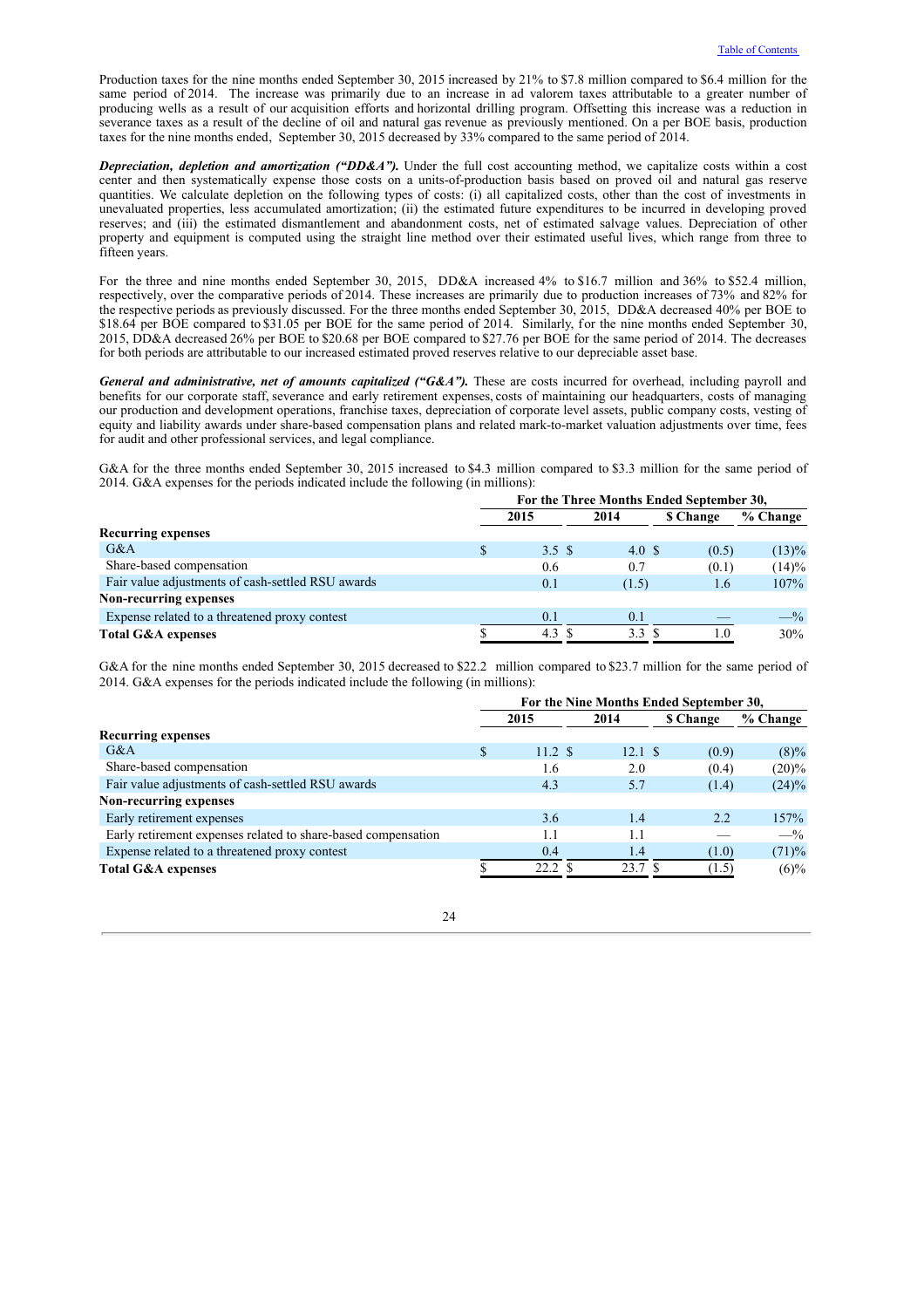*Accretion expense.* The Company is required to record the estimated fair value of liabilities for obligations associated with the retirement of tangible long-lived assets and the associated asset retirement costs. Interest is accreted on the present value of the ARO and reported as accretion expense within operating expenses in the consolidated statements of operations.

Accretion expense related to our ARO decreased 30% and 20% for the three and nine months ended September 30, 2015, respectively, compared to the same periods of 2014. Accretion expense generally correlates with the Company's ARO , which was \$4.7 million at September 30, 2015 as compared to \$6.4 million at September 30, 2014. See Note 9 in the Footnotes to the Financial Statements for additional information regarding the Company's ARO.

*Write-down of oil and natural gas properties.* During the third quarter of 2015, the Company recognized a write-down of oil and natural gas properties o f \$87.3 million as a result of the ceiling test limitation. No write-down was recognized during the comparable prior year periods. See Note 2 in the Footnotes to the Financial Statements for additional information. Based on prevailing commodity prices in the current environment, we expect to incur additional ceiling test write-downs in the future.

*Rig termination fee.* During the first quarter of 2015, the Company recognized \$3.6 million in expense related to the early termination of the contract for its vertical rig. See Note 11 in the Footnotes to the Financial Statements for additional information.

*Gain on sale of other property and equipment.* During 2014, the Company entered into an agreement to sell certain specialized deep water equipment that resulted in a gain on the sale of other property and equipment of \$1.1 million.

## **Other Income and Expenses and Preferred Stock Dividends**

| (in thousands)               |    | Three Months Ended September 30, |            |           |            |  |  |  |  |
|------------------------------|----|----------------------------------|------------|-----------|------------|--|--|--|--|
|                              |    | 2015                             | 2014       | \$ Change | $%$ Change |  |  |  |  |
| Interest expense             | S  | $5,603$ \$                       | $2,205$ \$ | 3,398     | 154%       |  |  |  |  |
| Gain on derivative contracts |    | (23, 283)                        | (9,944)    | (13, 339) | 134%       |  |  |  |  |
| Other income                 |    | (92)                             | (61)       | (31)      | 51%        |  |  |  |  |
| Total                        |    | (17,772) \$                      | (7,800)    |           |            |  |  |  |  |
|                              |    |                                  |            |           |            |  |  |  |  |
| Income tax expense           | \$ | 45,667 \$                        | 7,161 \$   | 38,506    | 538%       |  |  |  |  |
| Preferred stock dividends    |    | (1, 974)                         | (1, 974)   |           |            |  |  |  |  |

|                                      |    | Nine Months Ended September 30, |             |                 |           |  |  |  |
|--------------------------------------|----|---------------------------------|-------------|-----------------|-----------|--|--|--|
|                                      |    | 2015                            | 2014        | <b>S</b> Change | % Change  |  |  |  |
| Interest expense                     | S  | 15,567 \$                       | $5,007$ \$  | 10,560          | 211%      |  |  |  |
| Gain on early extinguishment of debt |    |                                 | (3,205)     | 3,205           | $(100)\%$ |  |  |  |
| Gain on derivative contracts         |    | (17, 463)                       | (2,746)     | (14,717)        | 536%      |  |  |  |
| Other income, net                    |    | (177)                           | (203)       | 26              | $(13)\%$  |  |  |  |
| Total                                |    | $(2,073)$ \$                    | (1,147)     |                 |           |  |  |  |
|                                      |    |                                 |             |                 |           |  |  |  |
| Income tax expense                   | \$ | 38,474 \$                       | $12,630$ \$ | 25,844          | 205%      |  |  |  |
| Preferred stock dividends            |    | (5, 921)                        | (5, 921)    |                 | $-$ %     |  |  |  |

*Interest expense***.** Interest expense incurred during the three months ended September 30, 2015 increased \$3.4 million compared to the same period of 2014. The increase is primarily attributable to \$5.3 million in expense related to a higher outstanding debt balance in 2015 compared to the corresponding period of the prior year. Offsetting the increase is a \$1.9 million increase in capitalized interest compared to the 2014 period, resulting from a higher average unevaluated property balance for the three months ended, September 30, 2015 as compared to the same period of 2014.

Interest expense incurred during the nine months ended September 30, 2015 increased \$10.6 million compared to the same period of 2014. The increase is primarily attributable to \$18.1 million in expense related to a higher outstanding debt balance in 2015 compared to the corresponding period of the prior year. Offsetting the increase is a \$6.2 million increase in capitalized interest compared to the 2014 period, resulting from a higher average unevaluated property balance for the nine months ended, September 30, 2015 as

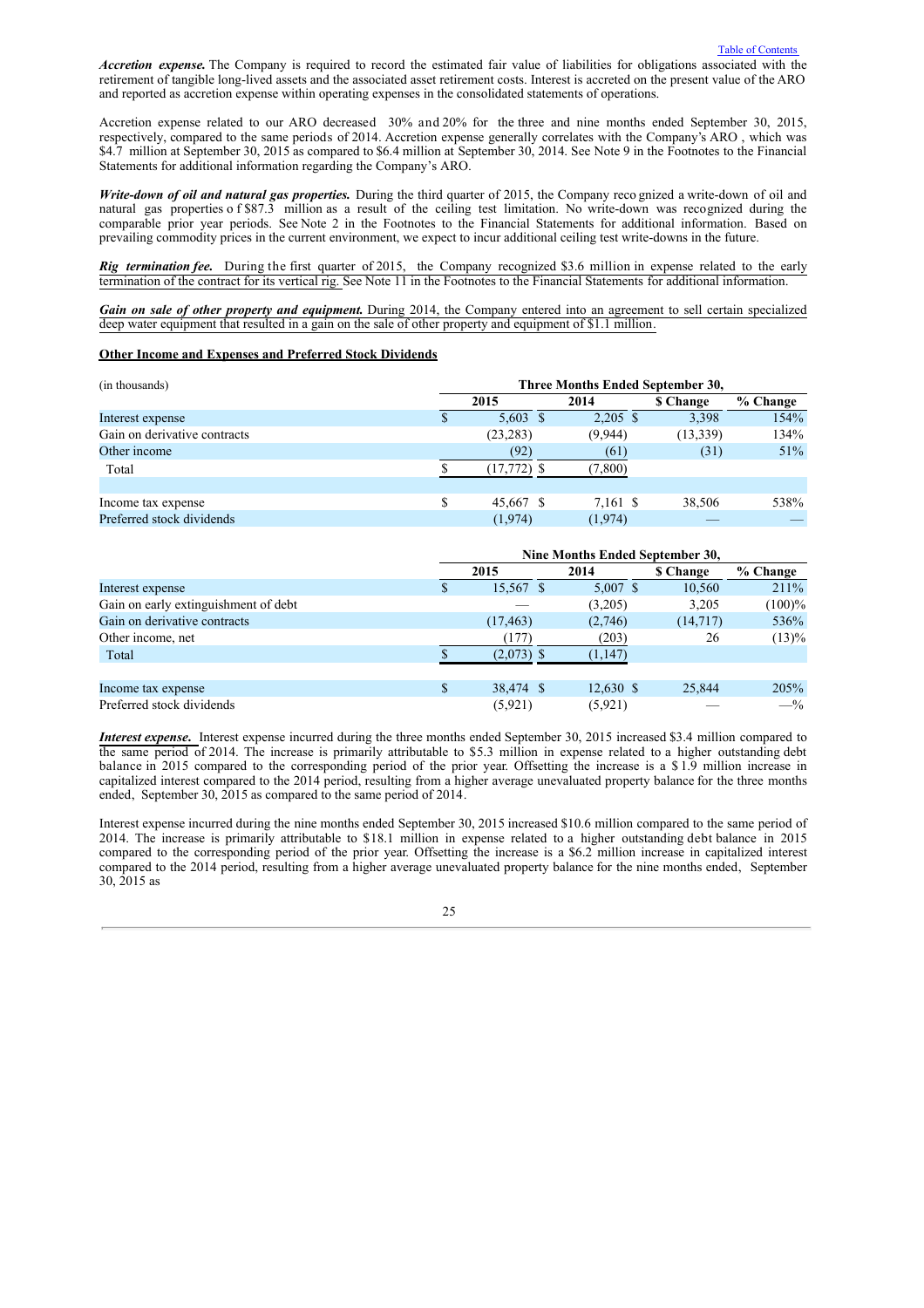compared to the same period of 2014, and a \$1.3 million decrease in interest expense related to the full redemption of our Senior Notes in April 2014.

*Gain on early extinguishment of debt.* During April 2014, the Company completed a full redemption of the remaining \$53.3 million carrying value of its outstanding Senior Notes. The carrying value included \$48.5 million of principal value and \$4.8 million of unamortized deferred credit. The Company recognized a net \$3.2 million gain on early extinguishment of debt, comprised of the recognition of \$4.8 million in deferred credit, offset by \$1.6 million of redemption expenses.

*Gain on derivative contracts.* For the three and nine months ended September 30, 2015, the net gain on derivative contracts was \$23.3 million and \$17.5 million, respectively, compared to a\$9.9 million and \$2.7 million net gain for the same periods of 2014, respectively. See Notes 6 and 7 in the Footnotes to the Financial Statements for a reconciliation of the components of the Company's derivative contracts and disclosures related to derivative instruments including their composition and valuation.

*Income tax expense.* The Company had an income tax expense of \$45.7 million for the three months ended September 30, 2015 compared to an income tax expense of \$7.2 million for the same period of 2014. Similarly, the Company had an income tax expense of \$38.5 million for the nine months ended September 30, 2015 compared to an income tax expense of \$12.6 million for the same period of 2014. The increase in income tax expense is primarily related to the establishment of a valuation allowance of \$68.8 million in the third quarter of 2015 and the difference in the amount of income (loss) before income taxes between periods. See Note 8 in the Footnotes to the Financial Statements for additional information.

*Preferred Stock dividends.* Preferred Stock dividends for the three and nine months ended September 30, 2015 were consistent with the same periods of 2014. Dividends reflect a 10% dividend rate and \$78.9 million liquidation value. See Note 10 in the Footnotes to the Financial Statements for additional information.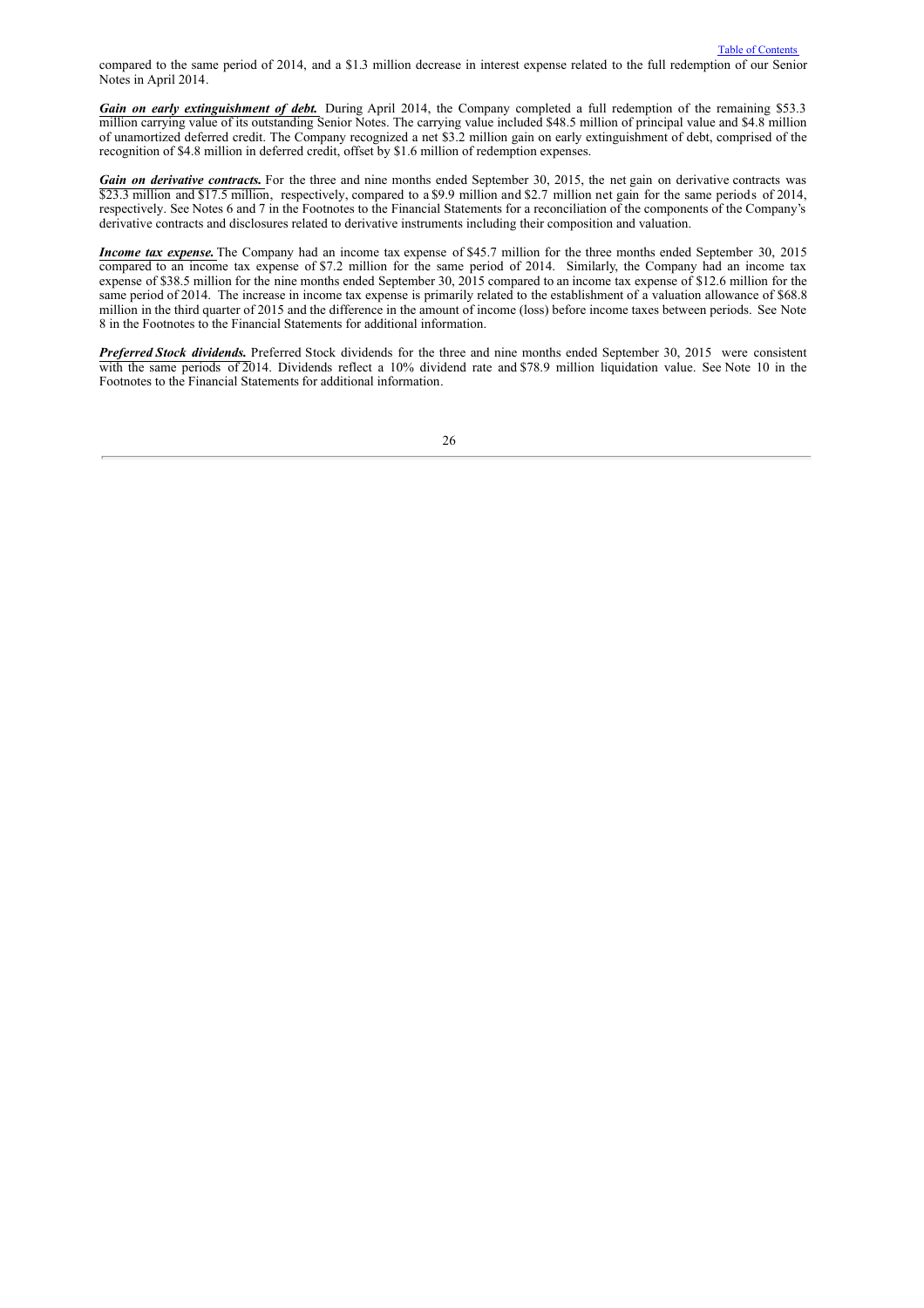#### <span id="page-26-0"></span>**Item 3. Quantitative and Qualitative Disclosures about Market Risk**

We are exposed to a variety of market risks including commodity price risk, interest rate risk and counterparty and customer risk. We address these risks through a program of risk management including the use of derivative instruments.

#### *Commodity price risk*

The Company's revenues are derived from the sale of its oil and natural gas production. The prices for oil and natural gas remain extremely volatile and sometimes experience large fluctuations as a result of relatively small changes in supply, weather conditions, economic conditions and government actions. From time to time, the Company enters into derivative financial instruments to manage oil and natural gas price risk, related both to NYMEX benchmark prices and regional basis differentials. The total volumes which we hedge through the use of our derivative instruments varies from period to period; however, generally our objective is to hedge approximately 50% to 75% of our anticipated internally forecast production for the next 12 to 24 months, subject to the covenants under our Credit Facility. Our hedge policies and objectives may change significantly with movements in commodities prices or futures prices, in addition to modification of our capital spending plans related to operational activities and acquisitions.

As of October 30, 2015, we had commodity hedging contracts linked to NYMEX benchmark pricing, covering approximately 60% and 38% of our expected oil and natural gas production, respectively, for the fourth quarter of 2015, based on the midpoint of publicly disclosed guidance as of November 4, 2015. In addition, we had commodity hedging contracts linked to Midland WTI basis differentials relative to Cushing covering approximately 44% of our expected oil production for the fourth quarter of 2015, based on the midpoint of publicly disclosed oil production guidance as of November 4, 2015. Our actual production may vary from the amounts estimated, perhaps materially. See Note 6 in the Footnotes to the Financial Statements for a description of the Company's outstanding derivative contracts at September 30, 2015 and derivative contracts established subsequent to that date.

The Company may utilize fixed price swaps, which reduce the Company's exposure to decreases in commodity prices and limit the benefit the Company might otherwise have received from any increases in commodity prices. Swap contracts may also be enhanced by the simultaneous sale of call or put options to effectively increase the effective swap price as a result of the receipt of premiums from the option sales. Additionally, the Company may sell put options or call options in conjunction with a swap and use the proceeds to increase the fixed price received.

The Company may utilize price collars to reduce the risk of changes in oil and natural gas prices. Under these arrangements, no payments are due by either party as long as the applicable market price is above the floor price (purchased put option) and below the ceiling price (sold call option) set in the collar. If the price falls below the floor, the counter-party to the collar pays the difference to the Company, and if the price rises above the ceiling, the counterparty receives the difference from the Company. Additionally, the Company may sell put options at a price lower than the floor price in conjunction with a collar (three-way collar) and use the proceeds to increase either or both the floor or ceiling prices.

The Company may purchase put options, which reduce the Company's exposure to decreases in oil and natural gas prices while allowing realization of the full benefit from any increases in oil and natural gas prices. If the price falls below the floor, the counterparty pays the difference to the Company.

The Company enters into these various agreements from time to time to reduce the effects of volatile oil and natural gas prices and does not enter into derivative transactions for speculative purposes. Presently, none of the Company's derivative positions are designated as hedges for accounting purposes.

#### *Interest rate risk*

On September 30, 2015, the Company's debt consisted of \$300.0 million related to its Term Loan and \$99.0 million related to its Credit Facility. The Company is subject to market risk exposure related to changes in interest rates on our indebtedness under the Term Loan and Credit Facility. As of September 30, 2015, the weighted average interest rate on our Credit Facility borrowings was 2.21% and the interest rate on our Term Loan borrowings was 8.50%. An increase or decrease of 1% in the interest rate would have a corresponding increase or decrease in our annual net income of approximately \$4.0 million based on the \$399.0 million outstanding in the aggregate under the two facilities on September 30, 2015. The Company is also subject to market risk exposure related to changes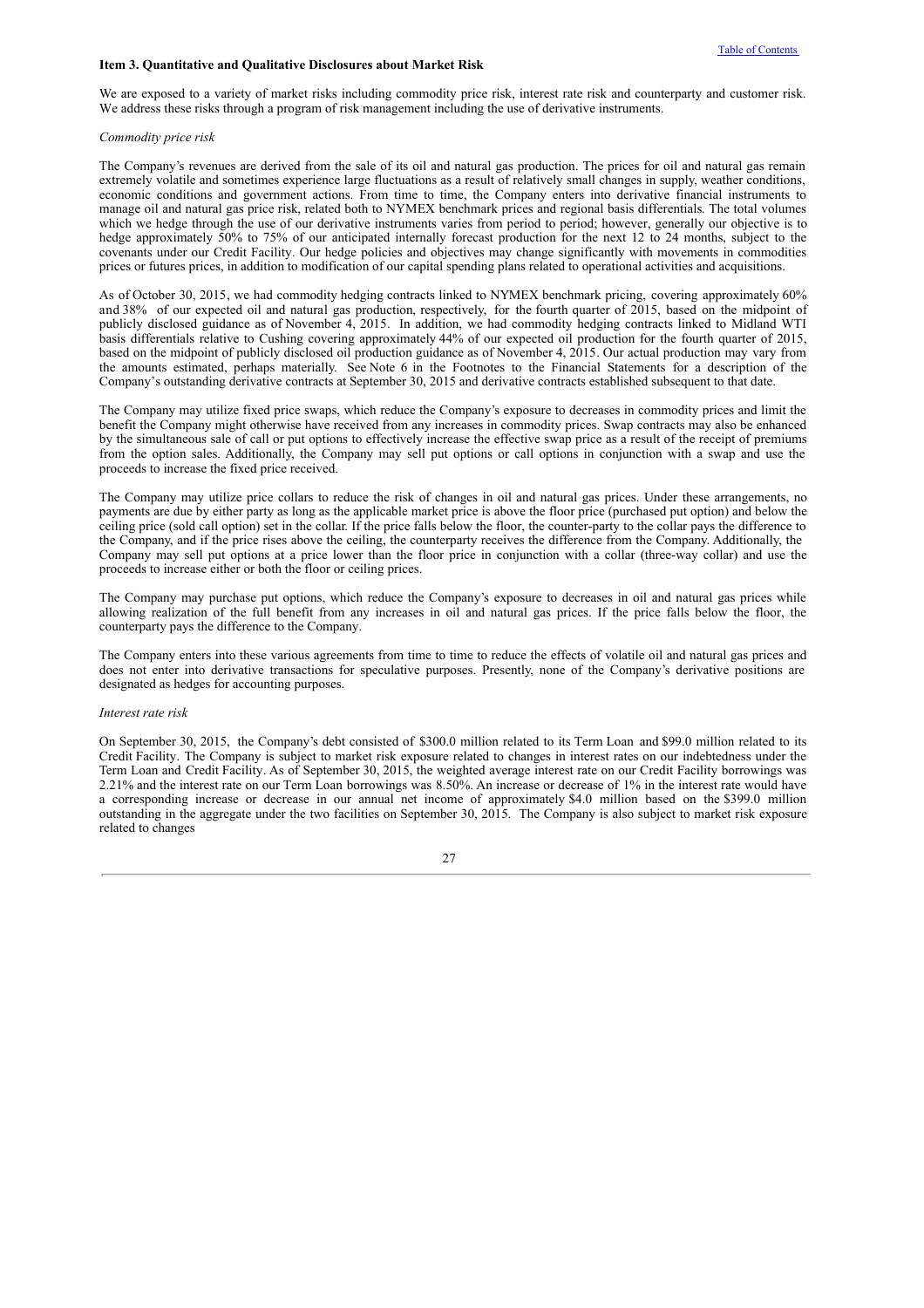in the underlying LIBOR-based interest rate used for the Term Loan to the extent that available LIBOR election options exceed the 1.0% floor rate. See Note 5 to the Consolidated Financial Statements for more information on the Company's interest rates on debt.

#### *Counterparty and customer credit risk*

The Company's principal exposures to credit risk are through receivables from the sale of our oil and natural gas production, joint interest receivables and receivables resulting from derivative financial contracts.

The Company markets its oil and natural gas production to energy marketing companies. We are subject to credit risk due to the concentration of our oil and natural gas receivables with several significant customers. We do not require any of our customers to post collateral, and the inability of our significant customers to meet their obligations to us or their insolvency or liquidation may adversely affect our financial results. At September 30, 2015 our receivables from the sale of our oil and natural gas production were approximately \$18.2 million.

Joint interest receivables arise from billings to entities that own partial interests in the wells we operate. These entities participate in our wells primarily based on their ownership in leases on which we have or intend to drill. We have little ability to control whether these entities will participate in our wells. At September 30, 2015 our joint interest receivables were approximately \$17.6 million.

The Company's oil and natural gas derivative arrangements expose us to credit risk in the event of nonperformance by counterparties. Most of the counterparties on our derivative instruments currently in place are lenders under our Credit Facility. We are likely to enter into additional derivative instruments with these or other lenders under our Credit Facility, representing institutions with an investment grade ratings. We have existing International Swap Dealers Association Master Agreements ("ISDA Agreements") with our derivative counterparties. The terms of the ISDA Agreements provide us and the counterparties with rights of set off upon the occurrence of defined acts of default by either us or a counterparty to a derivative, whereby the party not in default may set off all derivative liabilities owed to the defaulting party against all derivative asset receivables from the defaulting party.

#### **Item 4. Controls and Procedures**

Disclosure controls and procedures include, without limitation, controls and procedures designed to ensure that information required to be disclosed by an issuer in the reports that it files or submits under the Securities Exchange Act of 1934, as amended (the "Exchange Act"), is accumulated and communicated to the issuer's management, including its principal executive and financial officers, or persons performing similar functions, as appropriate to allow timely decisions regarding required disclosure. Our Chief Executive Officer and Chief Financial Officer performed an evaluation of our disclosure controls and procedures (as defined in Rules 13a-15(e) and 15d-15(e) under the Exchange Act). Based on this evaluation, our principal executive and principal financial officers have concluded that the Company's disclosure controls and procedures were effective as of September 30, 2015.

*Changes in internal control over financial reporting*. There were no changes to our internal control over financial reporting during our last fiscal quarter that have materially affected, or are reasonable likely to materially affect, our internal control over financial reporting.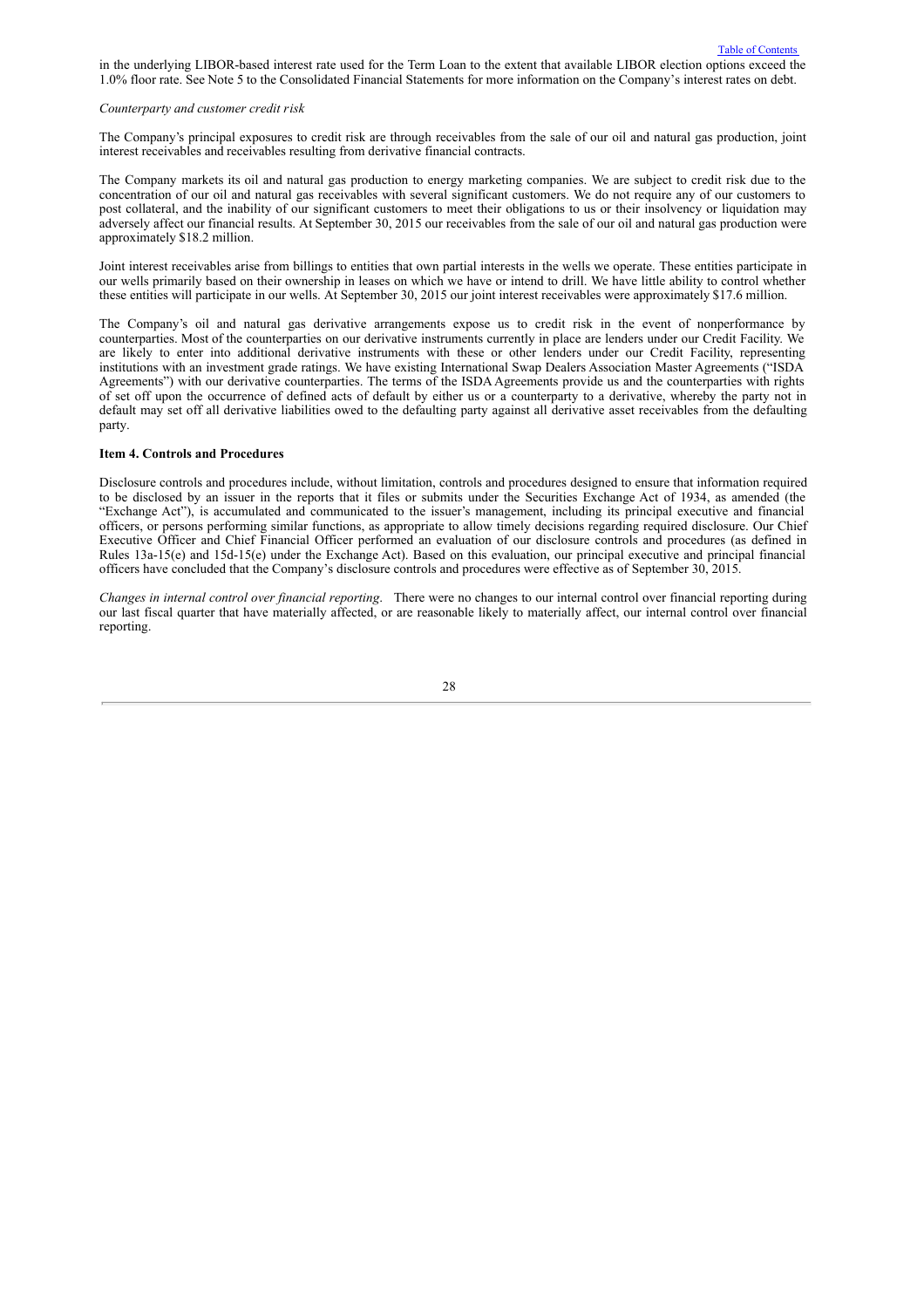#### **Part II. Other Information**

## **Item 1. Legal Proceedings**

We are a defendant in various legal proceedings and claims, which arise in the ordinary course of our business. We do not believe the ultimate resolution of any such actions will have a material effect on our financial position or results of operations.

## **Item 1A. Risk Factors**

There have been no material changes with respect to the risk factors disclosed in our 2014 Annual Report on Form 10-K.

## **Item 2. Unregistered Sales of Equity Securities and Use of Proceeds**

None.

**Item 3. Defaults Upon Senior Securities**

None.

**Item 4. Mine Safety Disclosures**

None.

## **Item 5. Other Information**

None.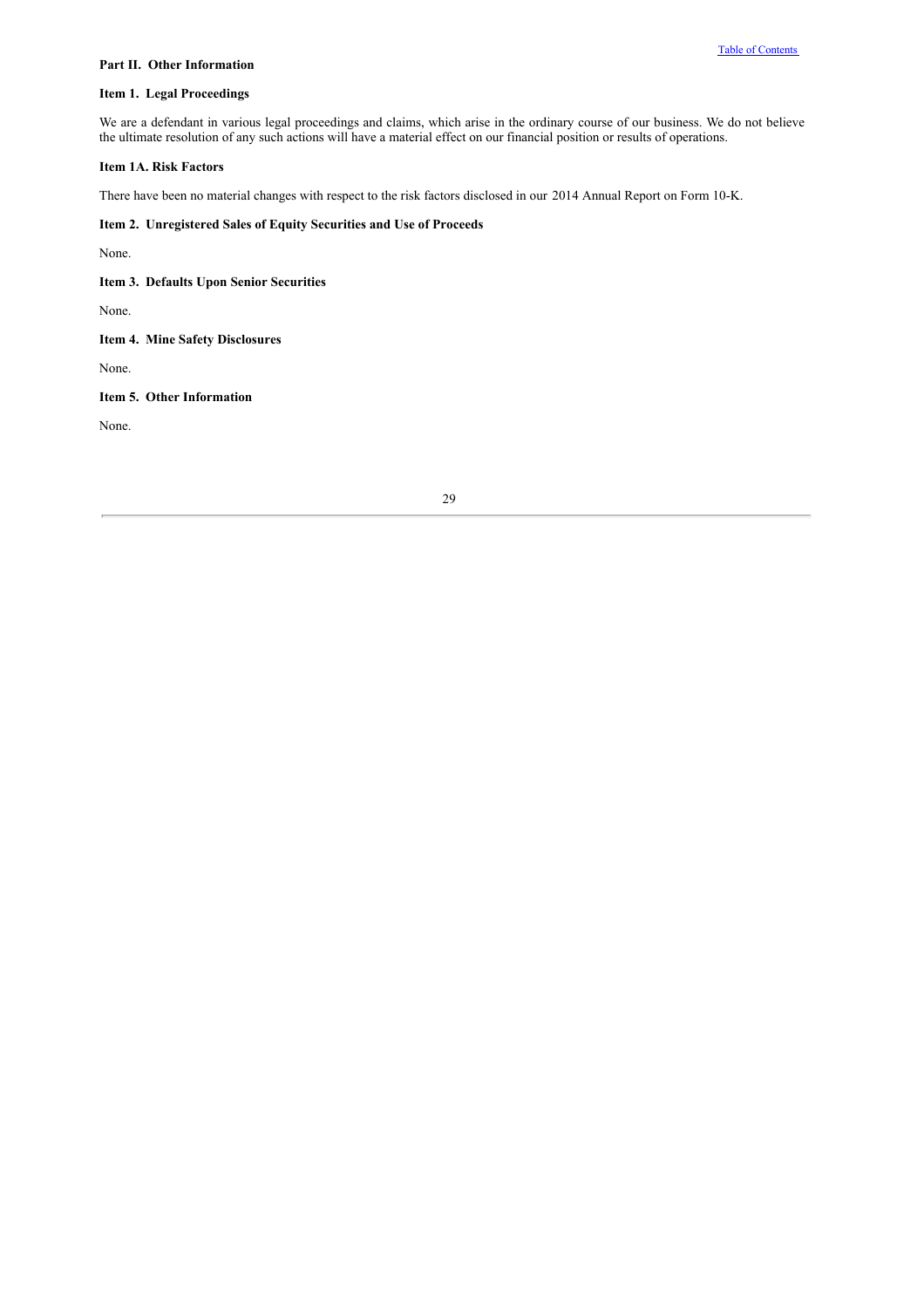## <span id="page-29-0"></span>**Item 6. Exhibits**

The following exhibits are filed as part of this Form 10-Q.

|                     | <b>Exhibit</b><br><b>Number</b>                      | <b>Description</b>                                                                                                                                                                                                                                                                                                                                                                                                                                                                   |
|---------------------|------------------------------------------------------|--------------------------------------------------------------------------------------------------------------------------------------------------------------------------------------------------------------------------------------------------------------------------------------------------------------------------------------------------------------------------------------------------------------------------------------------------------------------------------------|
| 3.                  |                                                      | Articles of Incorporation and By-Laws                                                                                                                                                                                                                                                                                                                                                                                                                                                |
| 3.1(a)              |                                                      | Certificate of Incorporation of the Company, as amended through May 20, 2015                                                                                                                                                                                                                                                                                                                                                                                                         |
| 3.2                 |                                                      | Certificate of Designation of Rights and Preferences of 10.0% Series A Cumulative Preferred Stock (incorporated by<br>reference to Exhibit 3.5 of the Company's Form 8-A filed on May 23, 2013)                                                                                                                                                                                                                                                                                      |
| 3.3                 |                                                      | Bylaws of the Company (incorporated by reference to Exhibit 3.2 of the Company's Registration Statement on Form S-4<br>filed August 4, 1994, Reg. No. 33-82408)                                                                                                                                                                                                                                                                                                                      |
| 4.                  |                                                      | Instruments defining the rights of security holders, including indentures                                                                                                                                                                                                                                                                                                                                                                                                            |
| 4.1                 |                                                      | Specimen Common Stock Certificate (incorporated by reference from Exhibit 4.1 of the Company's Registration Statement<br>on Form S-4, filed August 4, 1994, Reg. No. 33-82408)                                                                                                                                                                                                                                                                                                       |
| 4.2                 |                                                      | Form of Certificate representing the 10.0% Series A Cumulative Preferred Stock (incorporated herein by reference to<br>Exhibit 4.1 of the Company's Form 8-A filed on May 23, 2013)                                                                                                                                                                                                                                                                                                  |
| 10.                 | <b>Material Contracts</b>                            |                                                                                                                                                                                                                                                                                                                                                                                                                                                                                      |
| 10.1(a)             |                                                      | First Amendment to the Callon Petroleum Company 2011 Omnibus Incentive Plan                                                                                                                                                                                                                                                                                                                                                                                                          |
| 31.                 |                                                      | Section 13a-14 Certifications                                                                                                                                                                                                                                                                                                                                                                                                                                                        |
| 31.1(a)             |                                                      | Certification of Chief Executive Officer pursuant to Section 302 of the Sarbanes-Oxley Act of 2002.                                                                                                                                                                                                                                                                                                                                                                                  |
| 31.2(a)             |                                                      | Certification of Chief Financial Officer pursuant to Section 302 of the Sarbanes-Oxley Act of 2002.                                                                                                                                                                                                                                                                                                                                                                                  |
| 32.                 |                                                      | Section 1350 Certifications                                                                                                                                                                                                                                                                                                                                                                                                                                                          |
| 32.1 <sub>(b)</sub> |                                                      | Section 1350 Certification of Chief Executive Officer and Chief Financial Officer pursuant to Section 906 of the Sarbanes-<br>Oxley Act of 2002.                                                                                                                                                                                                                                                                                                                                     |
| 101. (c)            |                                                      | Interactive Data Files                                                                                                                                                                                                                                                                                                                                                                                                                                                               |
|                     | (a) Filed herewith.<br>incorporates it by reference. | (b) Furnished herewith. Pursuant to SEC Release No. 33-8212, this certification will be treated as "accompanying" this report and not "filed" as part of<br>such report for purposes of Section 18 of the Exchange Act or otherwise subject to the liability of Section 18 of the Exchange Act, and this certification<br>will not be deemed to be incorporated by reference into any filing under the Securities Act of 1933, except to the extent that the registrant specifically |

incorporates it by reference.<br>
(c) Pursuant to Rule 406T of Regulation S-T, these interactive data files are being furnished herewith and are not deemed filed or part of a registration<br>
statement or prospectus for purposes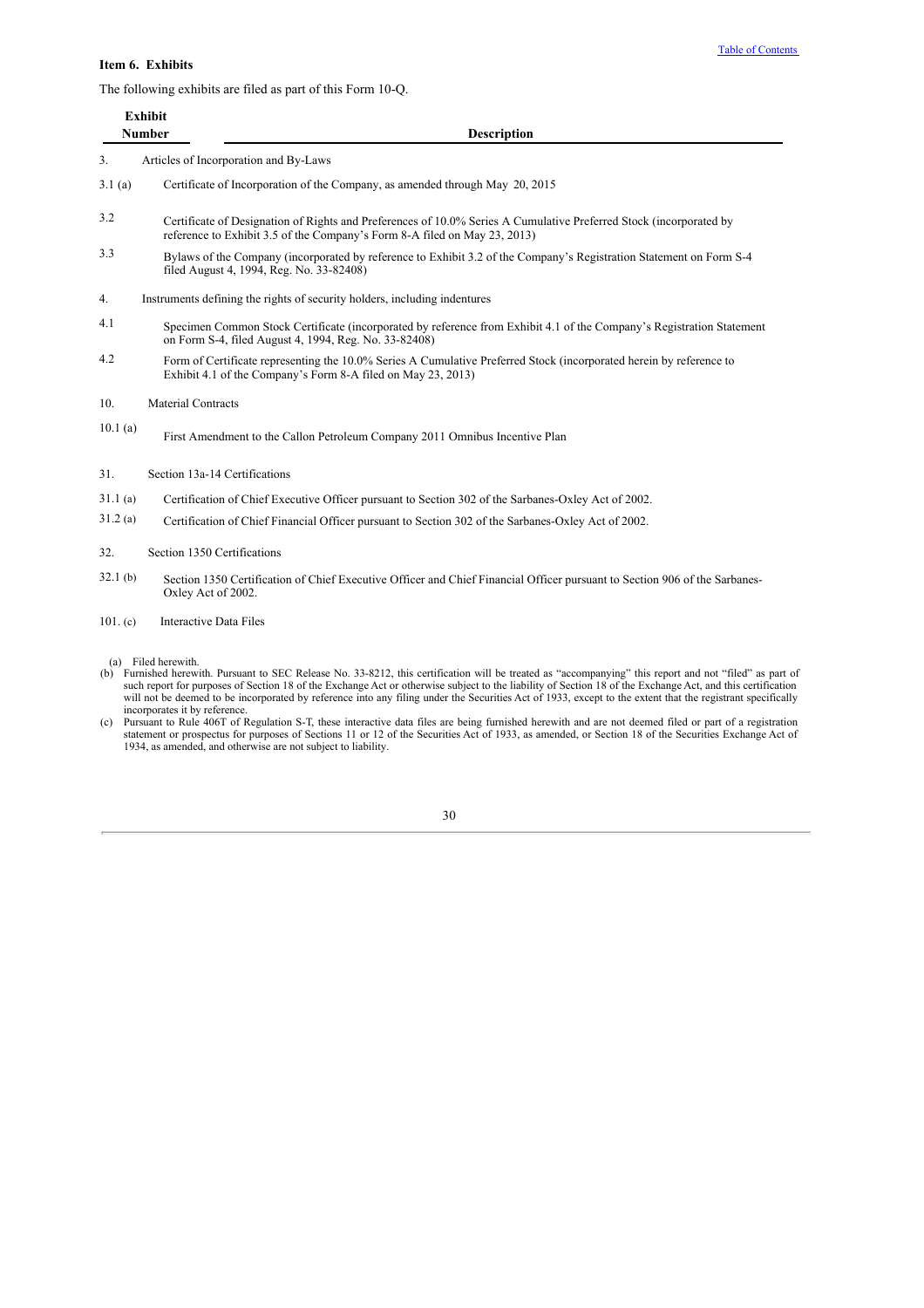## **SIGNATURES**

Pursuant to the requirements of the Securities Exchange Act of 1934, the registrant has duly caused this report to be signed on its behalf by the undersigned thereunto duly authorized.

## **Callon Petroleum Company**

| Signature                                        | Title                                                           | Date             |
|--------------------------------------------------|-----------------------------------------------------------------|------------------|
| /s/ Fred L. Callon<br>Fred L. Callon             | President and Chief Executive Officer                           | November 4, 2015 |
| /s/ Joseph C. Gatto, Jr.<br>Joseph C. Gatto, Jr. | Senior Vice President,<br>Chief Financial Officer and Treasurer | November 4, 2015 |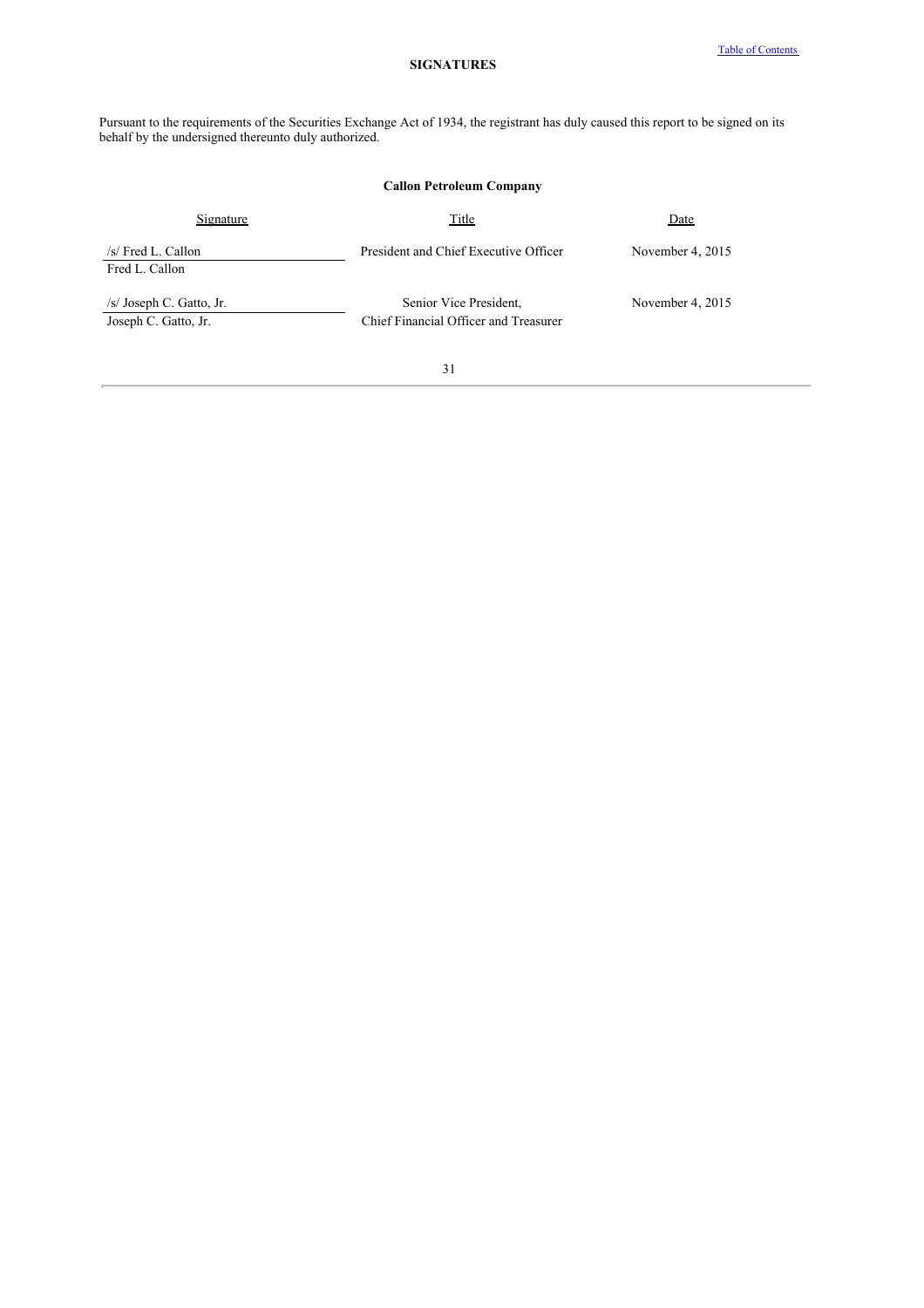## STATE OF DELAWARE SECRETARY OF STATE DIVISION OF CORPORATIONS FILED 10:00 AM 03/29/1994 344051804 - 2390003

#### CERTIFICATE OF INCORPORATION  $\Omega$ F CALLON PETROLEUM HOLDING COMPANY

#### ARTICLE ONE

The name of the Corporation is Callon Petroleum Holding Company.

### ARTICLE TWO

The address of the Corporation's registered office in the State of Delaware is 1209 Orange Street, Wilmington, New Castle County, Delaware, 19801, and the name of its registered agent at such address is The Corporation Trust

Company.

#### ARTICLE THREE

The nature of the business or purposes to be conducted or promoted is to engage in any lawful act or activity for which corporations may be organized under the General Corporation Law of Delaware ("Act"),

#### ARTICLE FOUR

The Corporation shall have authority to issue two classes of stock, and the total number authorized shall be one (1) share of Common Stock of the par value of one cent (\$.01) each, and one (1) share of Preferred Stock of the par

value of one cent (\$.01) each. A description of the different classes of stock of the Corporation and a statement of the designations and the powers, preferences and rights, and the qualifications, limitations or restrictions thereof, in respect of each class of such stock are as follows:

1. ISSUANCE IN CLASS OR SERIES. The Common Stock or Preferred Stock may be issued from time to time in one or more series, or either or both of the Common and Preferred Stock may be divided into additional classes and such classes into one or more series. The terms of a class or series, including all rights and preferences, shall be as specified in the resolution or resolutions adopted by the Board of Directors designating such class or series which resolution or resolutions the Board of Directors is hereby expressly authorized to adopt. Such resolution or resolutions with respect to a class or series shall specify all or such of the rights or preferences of such class or series as the Board of Directors shall determine, including, without limitation, any or all of the following, if applicable: (a) the number of shares to constitute such class or series and the distinctive designation thereof; (b) the dividend or manner for determining the dividend payable with respect to the shares of such class or series and the date or dates from which dividends shall accrue, whether such dividends shall be cumulative, and, if cumulative, the date or dates from which dividends shall accumulate and whether the shares in such class or series shall be entitled to preference or priority over any other class or series of stock of the Corporation with respect to payment of dividends; (c) the terms and conditions, including price or a manner for determining the price, of redemption, if any, of the shares of such class or series; (d) the terms and conditions of a retirement or sinking fund, if any, for the purchase or redemption of the shares of such class or series; (e) the amount which the shares of such class or series shall be entitled to receive, if any, in the event of any liquidation, dissolution or winding up of the Corporation and whether such shares shall be entitled to a preference or priority over shares of another class or series with respect to amounts received in connection with any liquidation, dissolution or winding up of the Corporation; (f) whether the shares of such class or series shall be convertible into, or exchangeable for, shares of stock of any other class or classes, or any other series of the same or any other class or classes of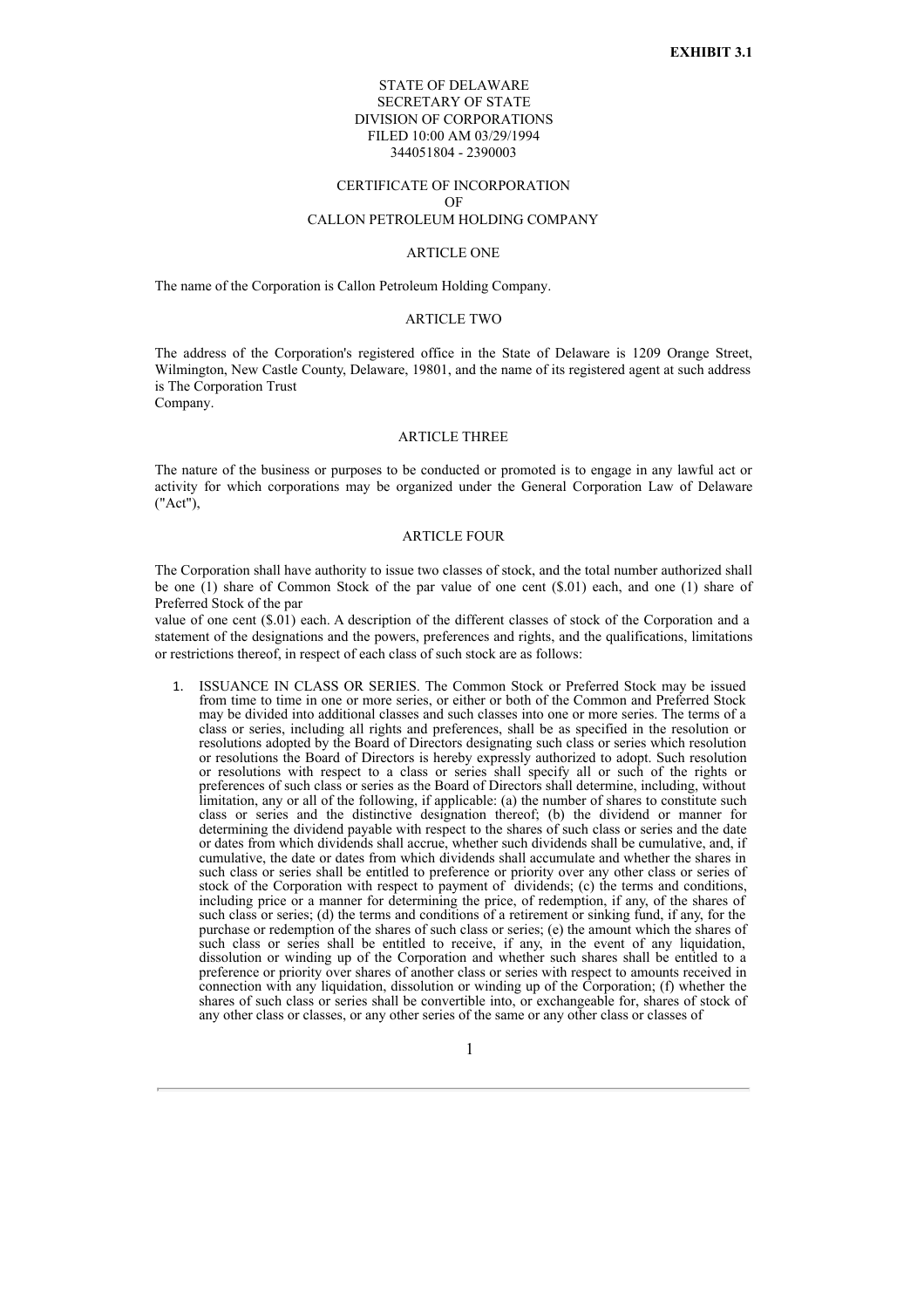stock, of the Corporation and the terms and conditions of any such conversion or exchange; (g) the voting rights, if any, of shares of stock of such class or series in addition to those granted herein, if any; (h) the status as to reissuance or sale of shares of such class or series redeemed, purchased or otherwise reacquired or surrendered to the Corporation on conversion; (i) the conditions and restrictions, if any, on the payment of dividends or on the making of other distributions on, or the purchase, redemption or other acquisition by the Corporation or any subsidiary, of any other class or series of stock of the Corporation ranking junior to such shares as to dividends or upon liquidation; (j) the conditions, if any, on the creation of indebtedness of the Corporation, or any subsidiary, and (k) such other preferences, rights, restrictions and qualifications as the Board of Directors may determine.

All shares of the Common Stock shall rank equally and all shares of the Preferred Stock shall rank equally, and be identical within their classes in all respects regardless of series, except as to terms which may be specified by the Board of Directors pursuant to the above provisions. All shares of any one series of a class of Common Stock or Preferred Stock shall be of equal rank and identical in all respects, except that shares of any one series issued at different times may differ as to the dates which dividends thereon shall accrue and be cumulative.

- 2. OTHER PROVISIONS. Shares of Common Stock or Preferred Stock of any class or series may be issued with such voting powers, full or limited, or no voting powers, and such designations, preferences and relative participating, option or special rights, and qualifications, limitations or restrictions thereof, as shall be stated and expressed in the resolution or resolutions providing for the issuance of such stock adopted by the Board of Directors. Any of the voting powers, designations, preferences, rights and qualifications, limitations or restrictions of any such class or series of stock may be made dependent upon facts ascertainable outside the resolution or resolutions of the Board of Directors providing for the issue of such stock by the Board of Directors, provided the manner in which such facts shall operate upon the voting powers, designations, preferences, rights and qualifications, limitations or restrictions of such class or series is clearly set forth in the resolution or resolutions providing for the issue of such stock adopted by the Board of Directors.
- 3. COMMON STOCK. Except as otherwise provided in any resolution or resolutions adopted by the Board of Directors providing for the issuance of a class or series of Preferred Stock or Common Stock, the Common Stock shall (a) have the exclusive voting power of the corporation; (b) entitle the holders thereof to one vote per share at all meetings of the stockholders of the Corporation; (c) entitle the holders to share ratably, without preference over any other shares of the Corporation, in all assets of the Corporation in the event of any dissolution, liquidation or winding up of the Corporation; and (d) entitle the record holders thereof on such record dates as are determined, from time to time, by the Board of Directors to receive such dividends, if any, if, as and when declared by the Board of Directors.

#### ARTICLE FIVE

The Corporation is to have perpetual existence.

#### ARTICLE SIX

1. NUMBER, ELECTION AND TERM OF DIRECTORS. The business and affairs of the Corporation shall be managed by a Board of Directors, which, subject to the rights of holders of shares of any class of series of Preferred Stock of the Corporation then outstanding to elect additional directors under specified circumstances, shall consist of not less than three nor more than twenty-one persons. The exact number of directors within the minimum and maximum limitations specified in the preceding sentence shall be fixed from time to time by either (i) the Board of Directors pursuant to a resolution adopted by a majority of the entire Board of Directors or (ii) the affirmative vote of the holders of 80% or more of the voting power of all of the shares of the Corporation entitled to vote generally in the election of directors voting together as a single class. No decrease in the number of directors constituting the Board of Directors shall shorten the term of any incumbent director. The directors shall be divided into three classes as nearly equal in number as possible, with the term of office of the first class to expire at the 1995 annual meeting of stockholders, the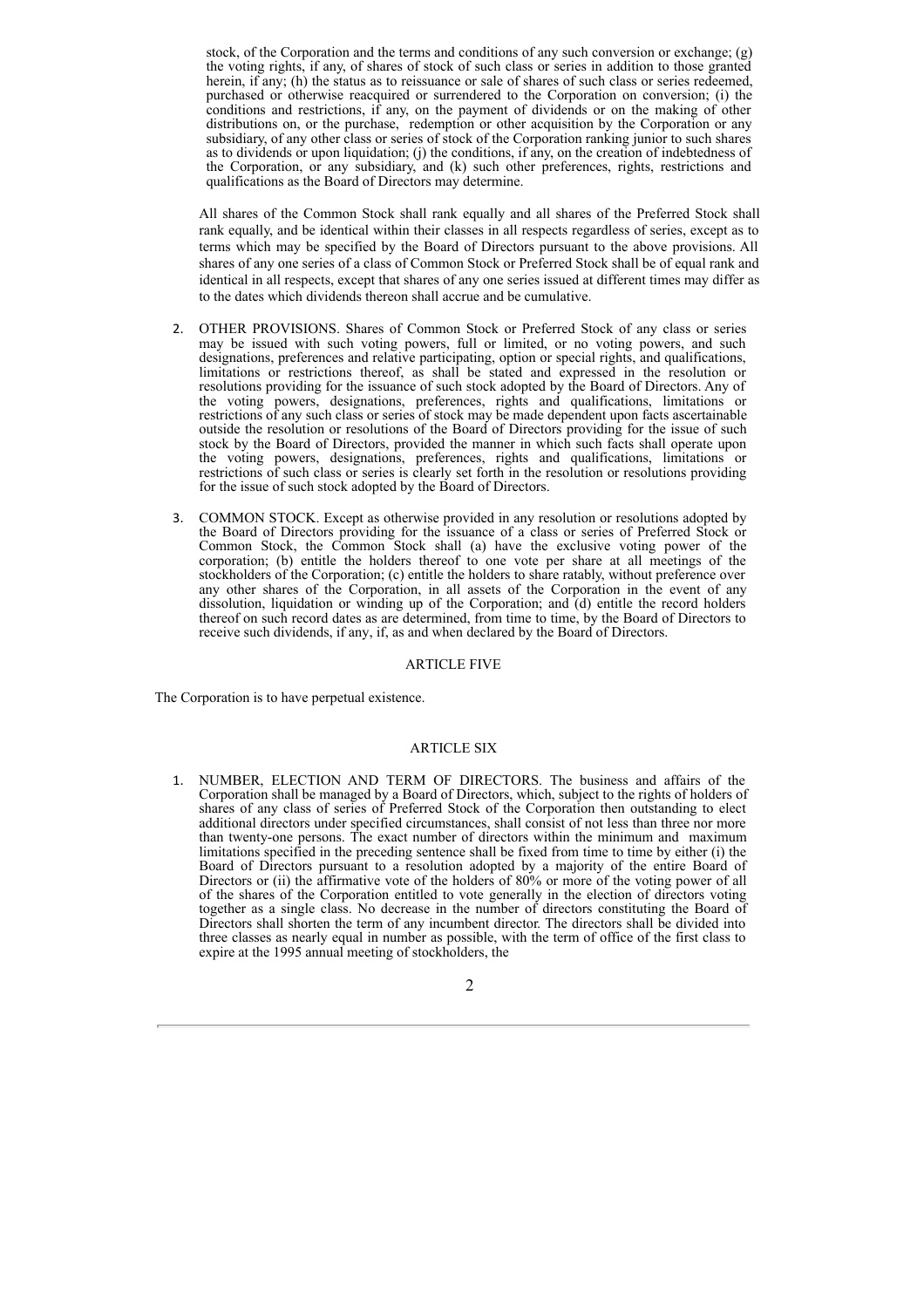term of office of the second class to expire at the 1996 annual meeting of stockholders, and the term of office of the third class to expire at the 1997 annual meeting of stockholders, and with the members of each class to hold office until their successors shall have been elected and qualified At each annual meeting of stockholders following such initial classification and election, directors elected to succeed those directors whose terms expire shall be elected for a term of office to expire at the third succeeding annual meeting of stockholders after their election.

- 2. STOCKHOLDER NOMINATION OF DIRECTOR CANDIDATES. Advance notice of stockholder nominations for the election of directors shall be submitted to the Board of Directors at least 120 days in advance of the scheduled date for the next annual meeting of stockholders.
- 3. NEWLY CREATED DIRECTORSHIPS AND VACANCIES. Subject to the rights of the holders of any series of any Preferred Stock then outstanding, newly created directorships resulting from any increase in the authorized number of directors and any vacancies in the Board of Directors resulting from the death, resignation, retirement, disqualification, removal from office or other cause may be filled by a majority vote of the directors then in office even though less than a quorum, or by a sole remaining director.
- 4. REMOVAL. Subject to the rights of the holders of any series of any Preferred Stock then outstanding, any director or the entire Board of Directors, may be removed from office at any annual or special meeting called for such purpose, and then only for cause and only by the affirmative vote of the holders of 80% or more of the voting power of all of the shares of the Corporation entitled to vote generally in the election of directors, voting together as a single class. As used herein, cause shall mean only the following: conviction of a felony or proof, beyond the existence of a reasonable doubt, that a director has committed grossly negligent or wilful misconduct resulting in a material detriment to the Corporation or committed a material breach of his fiduciary duty to the Corporation resulting in a material detriment to the Corporation.
- 5. AMENDMENT, REPEAT, ETC. Notwithstanding anything contained in this Certificate of Incorporation to the contrary, the affirmative vote of the holders of 80% or more of the voting power of all of the shares of the Corporation entitled to vote generally in the election of directors, voting together as a single class, shall be required to alter, amend or adopt any provision inconsistent with or repeal this Article Six, or to alter, amend, adopt any provision inconsistent with or repeal comparable sections of the Bylaws of the Corporation.

## ARTICLE SEVEN

Subject to the rights of the holders of any series of Preferred Shares then outstanding, Any action required or permitted to be taken by the stockholders of the Corporation must be effected at a duly called annual or special meeting of stockholders of the Corporation and may not be effected by any consent in writing by such stockholders unless all of the stockholders entitled to vote thereon consent thereto in writing. Notwithstanding anything contained in this Certificate of Incorporation to the contrary, the affirmative vote of the holders of 80% or more of the voting power of all the shares of the Corporation entitled to vote generally in the election of directors, voting together as a single class, shall be required to call a special meeting of stockholders or to alter, amend or adopt any provision inconsistent with or repeal this Article Seven, or to alter, amend or adopt any provision inconsistent with comparable sections of the Bylaws.

## ARTICLE EIGHT

The Corporation shall have the power to indemnify its present or former directors, officers, employees and agents or any person who served or is serving at the request of the Corporation as a director, officer, employee or agent of another corporation, partnership, joint venture, trust or other enterprise to the fun extent permitted by the General Corporation Law of Delaware. Such indemnification shall not be deemed exclusive of any other rights to which such person may be entitled, under any Bylaws, agreements, vote of stockholders or disinterested directors, or otherwise.

## ARTICLE NINE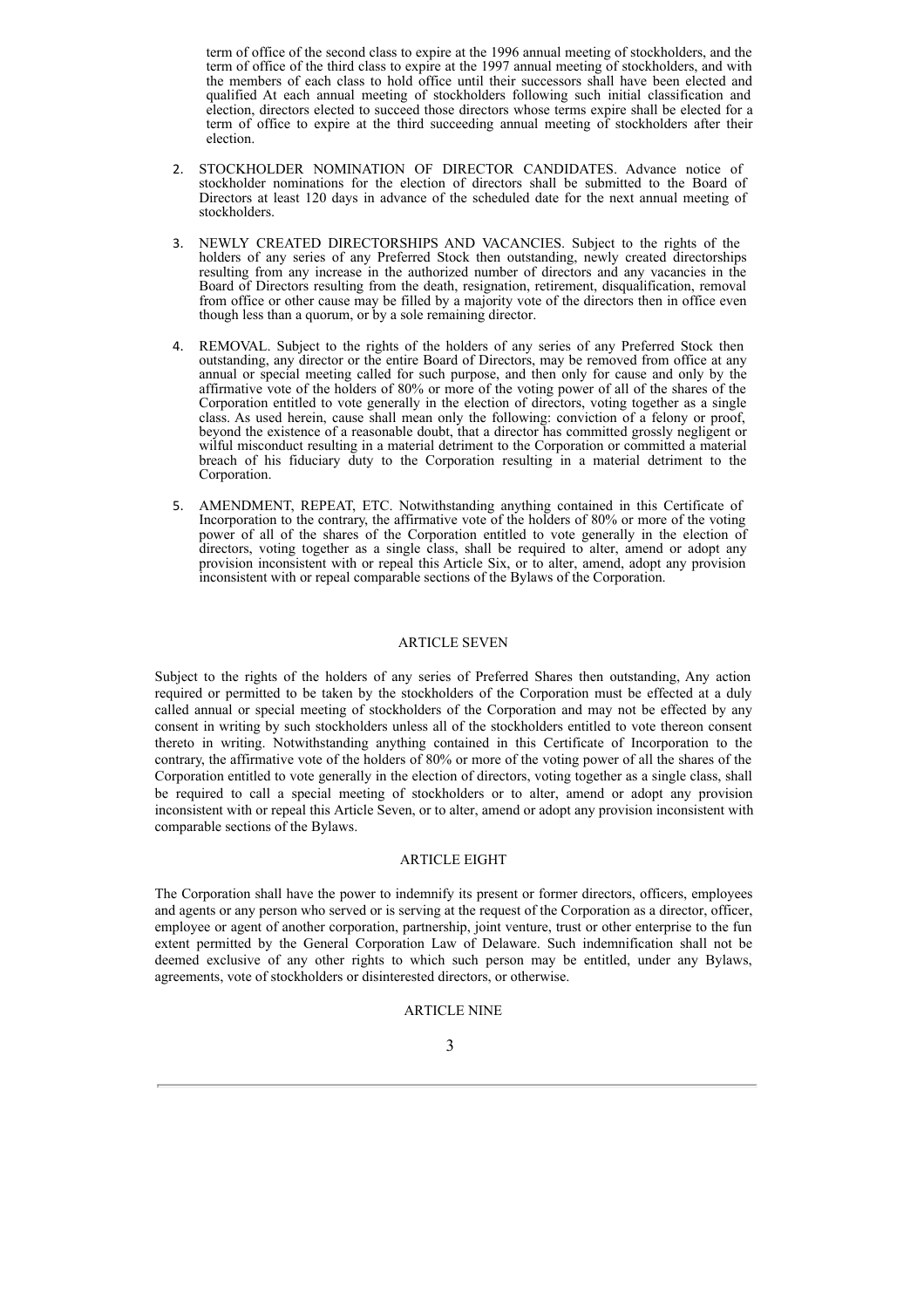A director of the Corporation shall not be personally liable to the Corporation or its stockholders for monetary damages or breach of fiduciary duty as a director, except for liability (i) for any breach of the director's duty of loyalty to the Corporation or its stockholders, (if) for acts or omissions not in good faith or which involved intentional misconduct or a knowing violation of law, (iii) under Section 174 of the Act, or, (iv) for any transaction from which the director derived an improper personal benefit.

## ARTICLE TEN

In furtherance and not in limitation of the powers conferred by statute, the board of directors is expressly authorized to make, alter or repeal the Bylaws of the corporation.

#### ARTICLE ELEVEN

The name and address of the incorporator is as follows:

George G. Young III Butler & Binion 1700 First Interstate Bank Plaza Houston, Texas 77002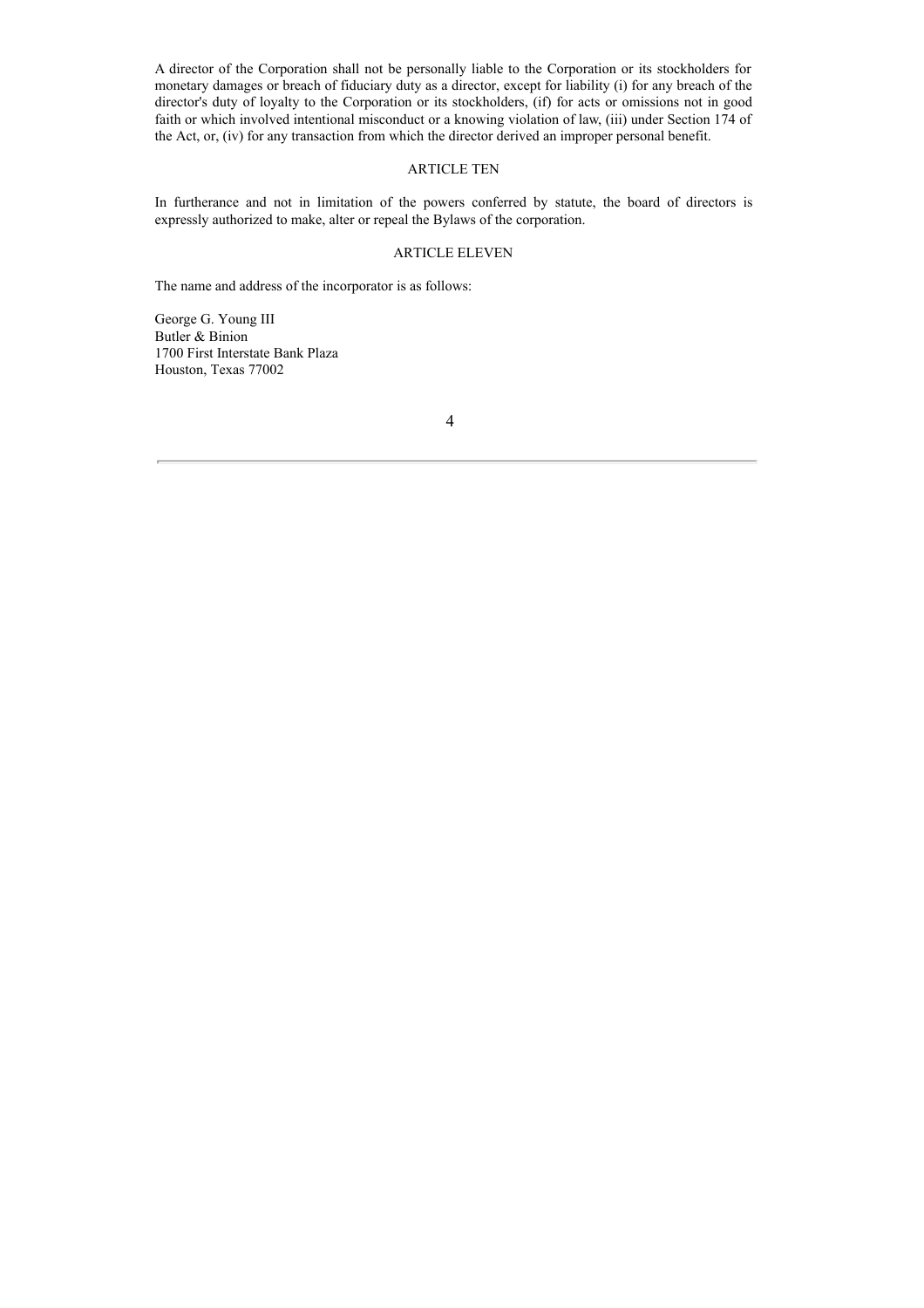In Witness Whereof, this certificate of incorporation was executed by the above named individual on this 28th day of March, 1994.

/s/ George G. Young III George G. Young III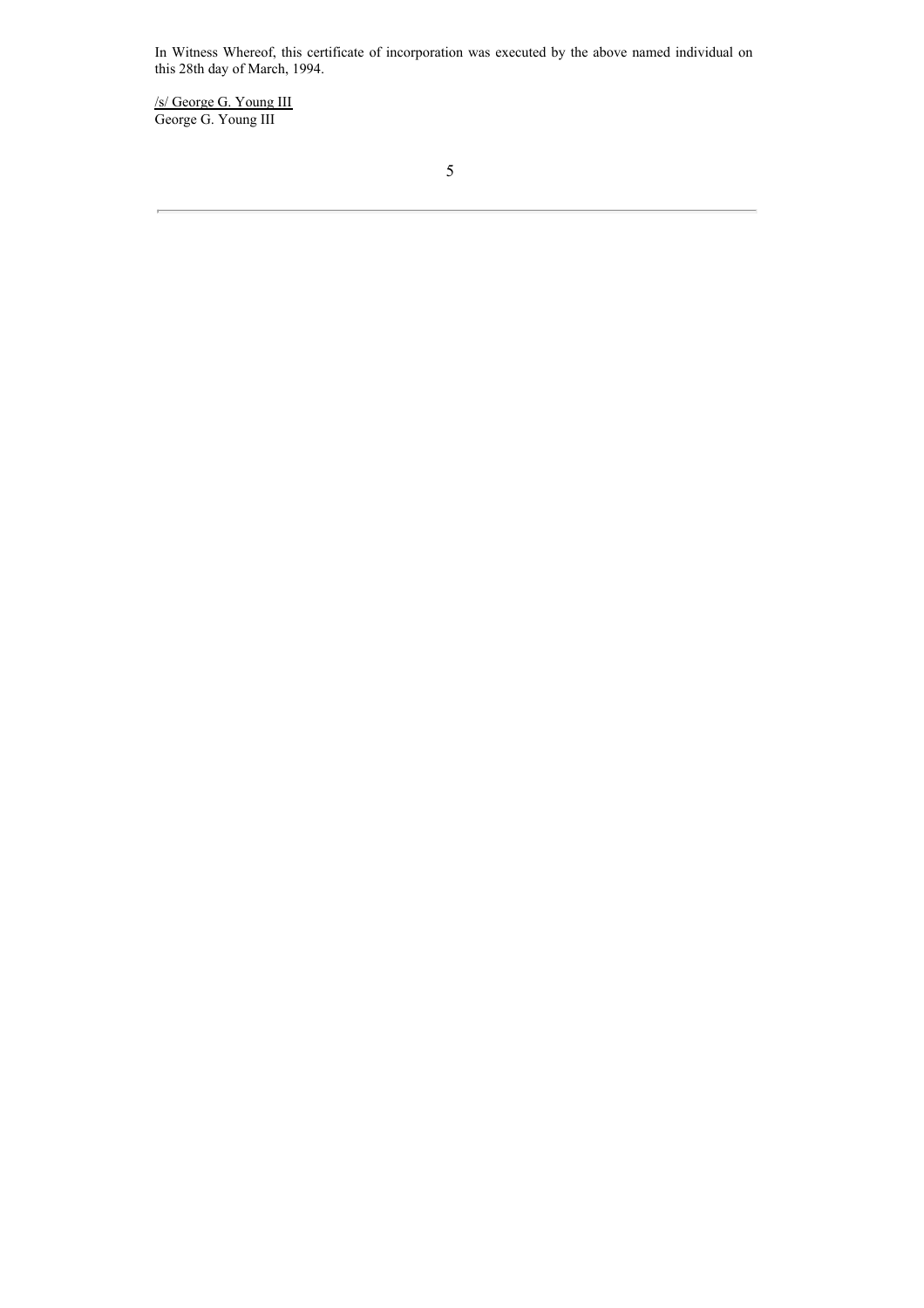## STATE OF DELAWARE SECRETARY OF STATE DIVISION OF CORPORATIONS FILED 04:30 PM 08/04/1994 944145890 - 2390003

## CERTIFICATE OF AMENDMENT

#### OF

#### CERTIFICATE OF INCORPORATION

Callon Petroleum Holding Company, a corporation organized and existing under and by virtue of the General Corporation Law of the State of Delaware (the "Corporation"),

## DOES HEREBY CERTIFY:

FIRST: That the Board of Directors of the Corporation, by the unanimous written consent of its members, filed with the minutes of the Board, adopted a resolution proposing and declaring advisable the following amendment to the Certificate of Incorporation of the Corporation:

RESOLVED, that the Certificate of Incorporation of the Corporation be amended by chanting Section 1. of the Article thereof numbered "SIX" so that, as amended, Section 1. of said Article shall be and read as follow:

#### "ARTICLE SIX

1. NUMBER, ELECTION AND TERM OF DIRECTORS. The business and affairs of the Corporation shall be managed by a Board of Directors, which, subject to the rights of holders of shares of any class or series of Preferred Stock of the Corporation then outstanding to elect additional directors under specified circumstances, shall consist of no more than twenty-one person. The number of initial directors shall be two. Thereafter, the exact number of director within the maximum limitations as specified above shall be fixed from time to time by either (i) the Board of Directors pursuant to a resolution adopted by a majority of the entire Board of Directors or (ii) the affirmative vote of the holders of 80% or more of the voting power of all of the shares of the Corporation entitled to vote generally in the election of directors voting together as a single class. No decrease in the number of directors constituting the Board of Directors shall shorten the term of any incumbent director. The directors shall be divided into three classes as nearly equal in number as possible, with the term of office of the first class to expire at the first annual meeting of stockholders following their election, the term of office of the second class to expire at the second annual meeting of stockholders following their election, and the term of office of the third class to expire at the third annual meeting of stockholders following their election, and with the members of each class to hold office until their successors shall have been elected and qualified. At each annual meeting of stockholders following such initial classification and election, directors elected to succeed those directors whose terms expire shall be elected for a term of office to expire at the third succeeding annual meeting of stockholders after their election. Notwithstanding the foregoing, the above provisions regarding classification of directors shall be applicable only in the event that the Board of Directors is composed of three or more directors. Election of directors need not be by written ballot, except as otherwise provided in the Bylaws."

SECOND: That in lieu of a meeting and vote of stockholders, the sole stockholder of the Corporation has given its written consent to the amendment in accordance with the provisions of Section 228 of the General Corporation Law of the State of Delaware.

THIRD: That the amendment was duly adopted in accordance with the applicable provisions in Sections 242 and 228 of the General Corporation Law of the State of Delaware.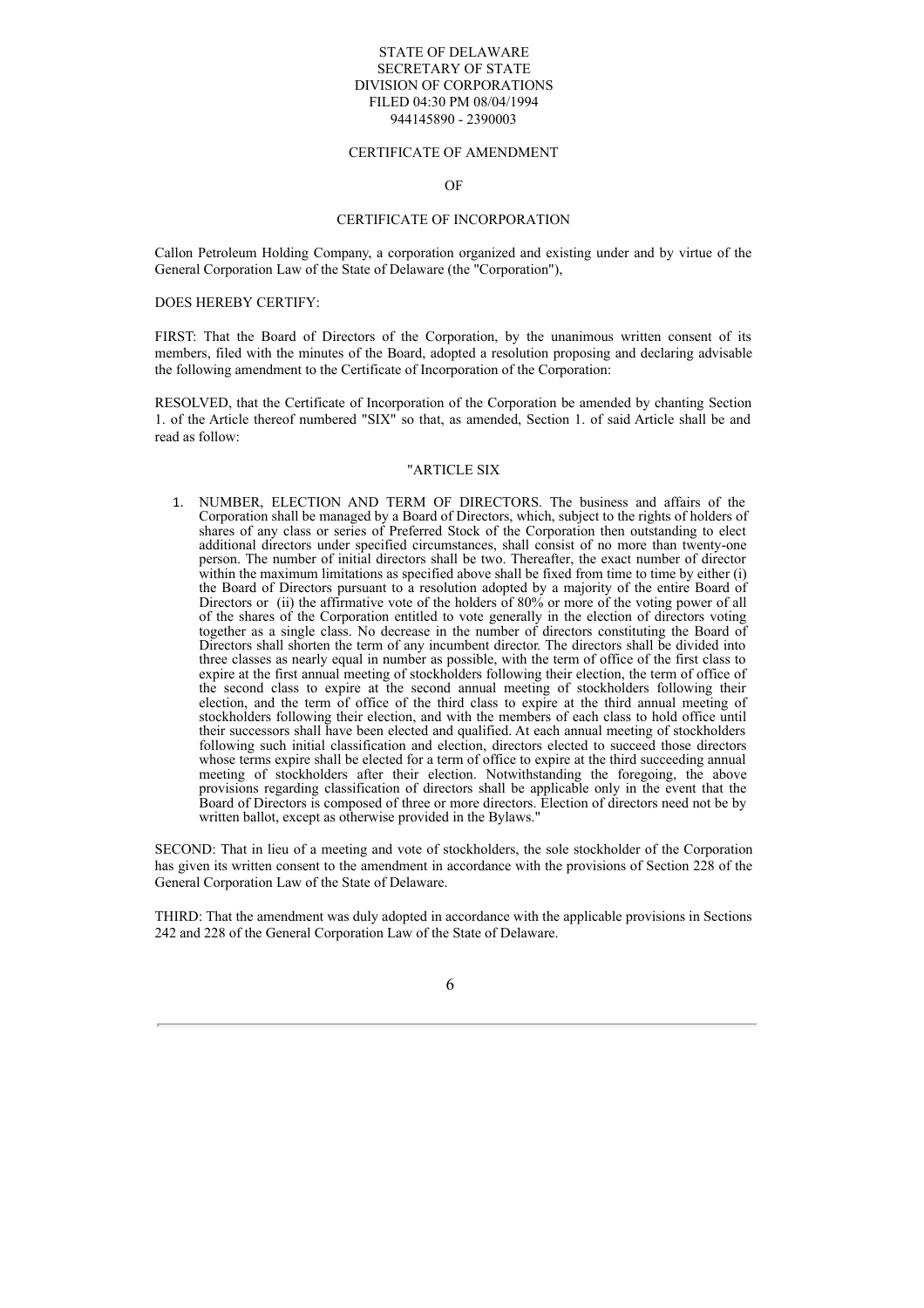IN WITNESS WHEREOF, the Corporation has caused this Certificate to be signed by Fred L. Callon, its President, and attested by H. Michael Tatum, Jr., its Secretary, this 2nd day of August, 1994.

## CALLON PETROLEUM HOLDING COMPANY

By /s/ Fred L. Callon Fred L. Callon, President

ATTEST

/s/ H. Michael Tatum Jr. H. Michael Tatum Jr., Secretary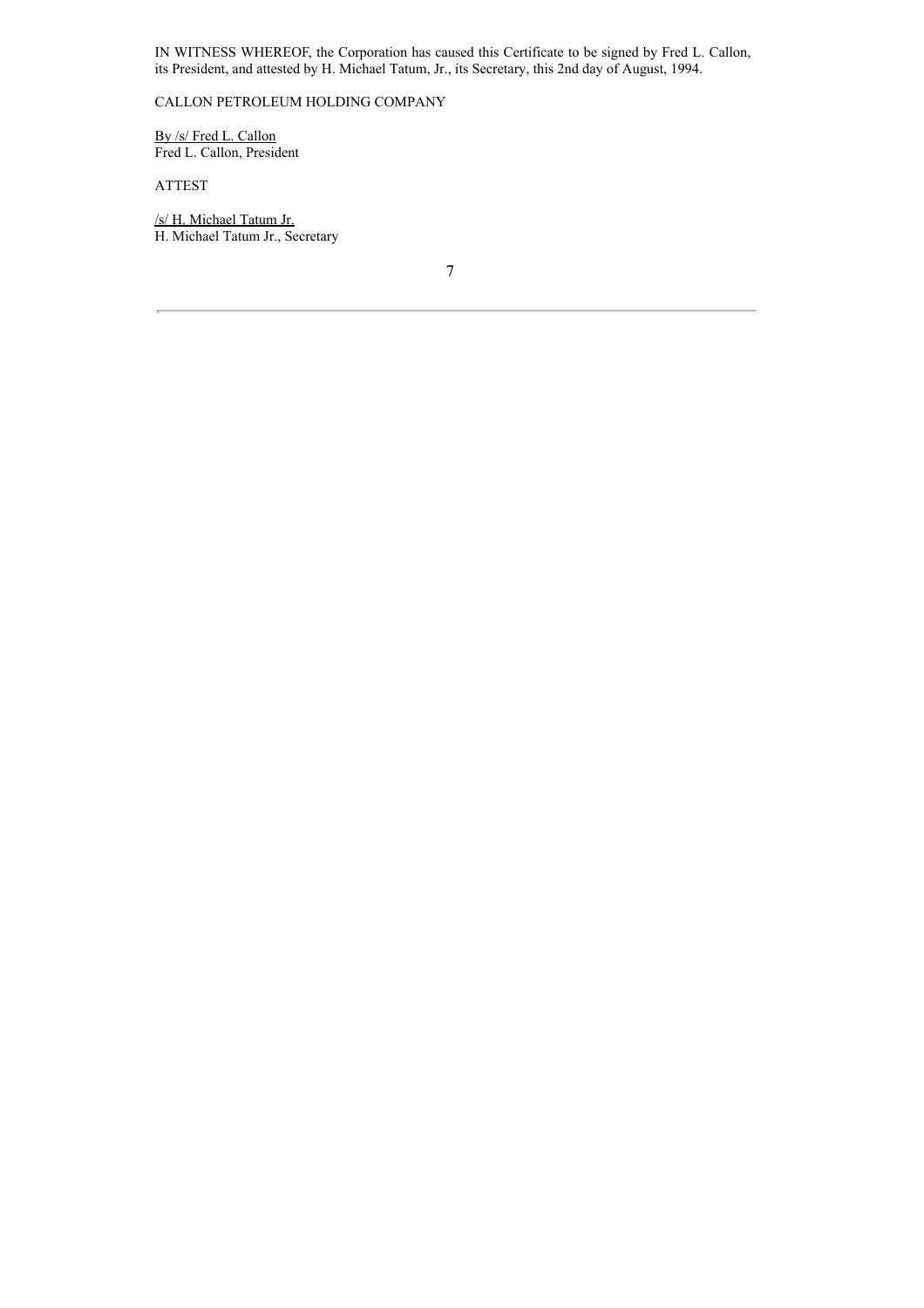## STATE OF DELAWARE SECRETARY OF STATE DIVISION OF CORPORATIONS FILED 04:30 PM 09/16/1994 944174625 - 2390003

## CERTIFICATE OF MERGER

#### OF

## CALLON CONSOLIDATED PARTNERS, L.P. (a Delaware limited partnership)

## with and into

## CALLON PETROLEUM HOLDING COMPANY (a Delaware corporation)

Callon Consolidated Partners, L.P., a Delaware limited partnership, for the purpose of merging with Callon Petroleum Holding Company, a Delaware corporation, hereby certifies as follows:

1. The name and jurisdiction of formation or organization of each of the constituent entities are:

Name Jurisdiction

Callon Petroleum Holding Company Delaware Callon Consolidated Partners, L.P. Delaware

- 2. An agreement and plan of consolidation has been approved, adopted, certified, executed and acknowledged by each of the constituent entities in accordance with section 263 of the Delaware General Corporation Law.
- 3. The name of the surviving corporation is Callon Petroleum Holding Company, which shall herewith be changed to Callon Petroleum Company.
- 4. The amendments or changes in the Certificate of Incorporation of the surviving corporation are as follows:
	- (i) Article One is amended and replaced in its entirety with the following Article One:

#### "ARTICLE ONE

The name of the Corporation is Callon Petroleum Company."

(ii) The first sentence of Article Four is amended and replaced in its entirety with the following sentence:

> "The Corporation shall have authority to issue two classes of stock, and the total number authorized shall be 20,000,000 shares of Common Stock of the par value of one cent (\$.01) each, and 2,500,000 shares of Preferred Stock of the par value of one cent (\$.01) each."

5. The executed agreement and plan of consolidation is on file at the principal place of business of the surviving corporation, the address of which is:

> Callon Petroleum Holding Company 200 North Canal Street Natchez, Mississippi 39120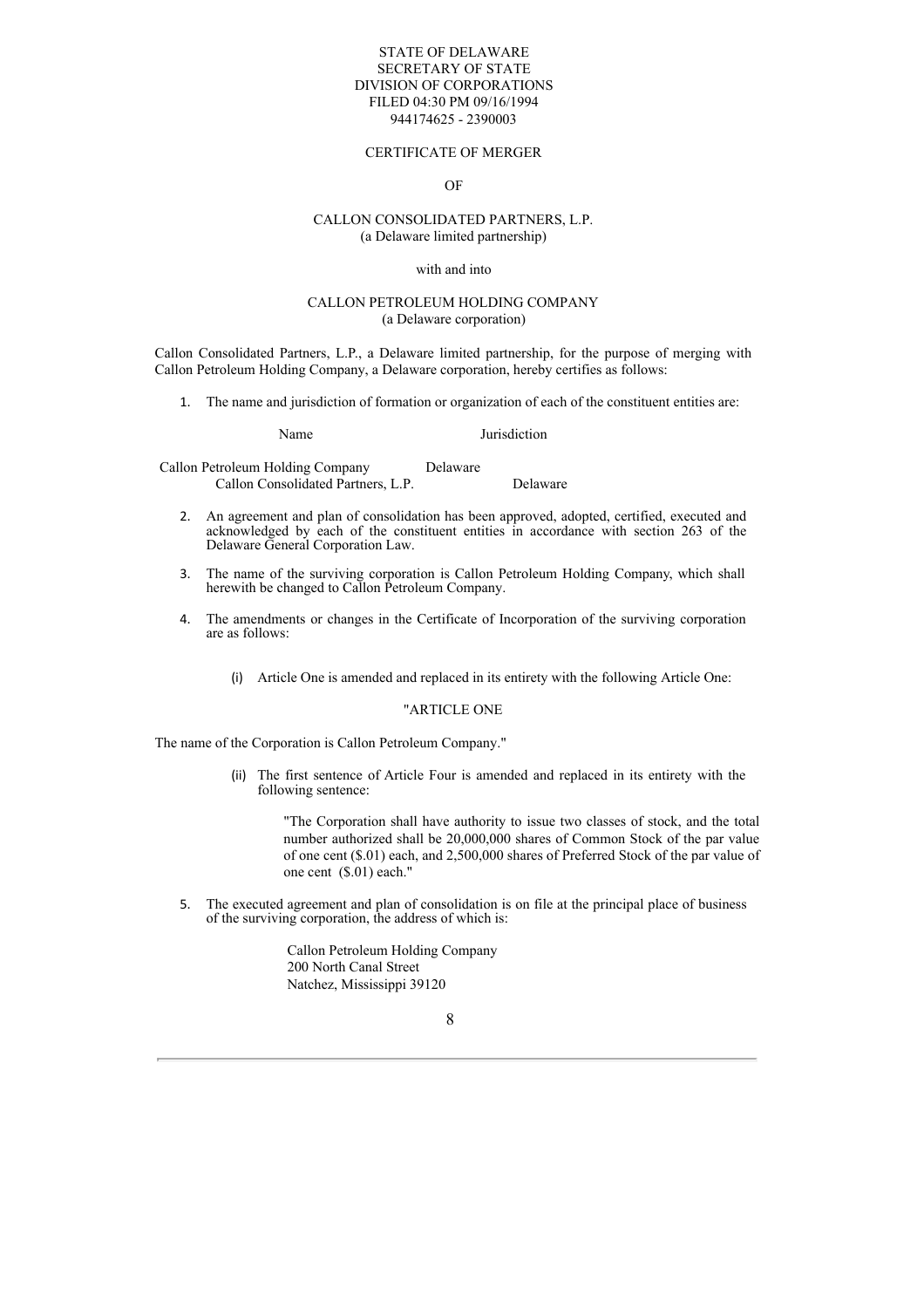6. A copy of the agreement and plan of consolidation will be furnished by Callon Petroleum Holding Company, on request and without cost, to any partner or stockholder of a constituent entity.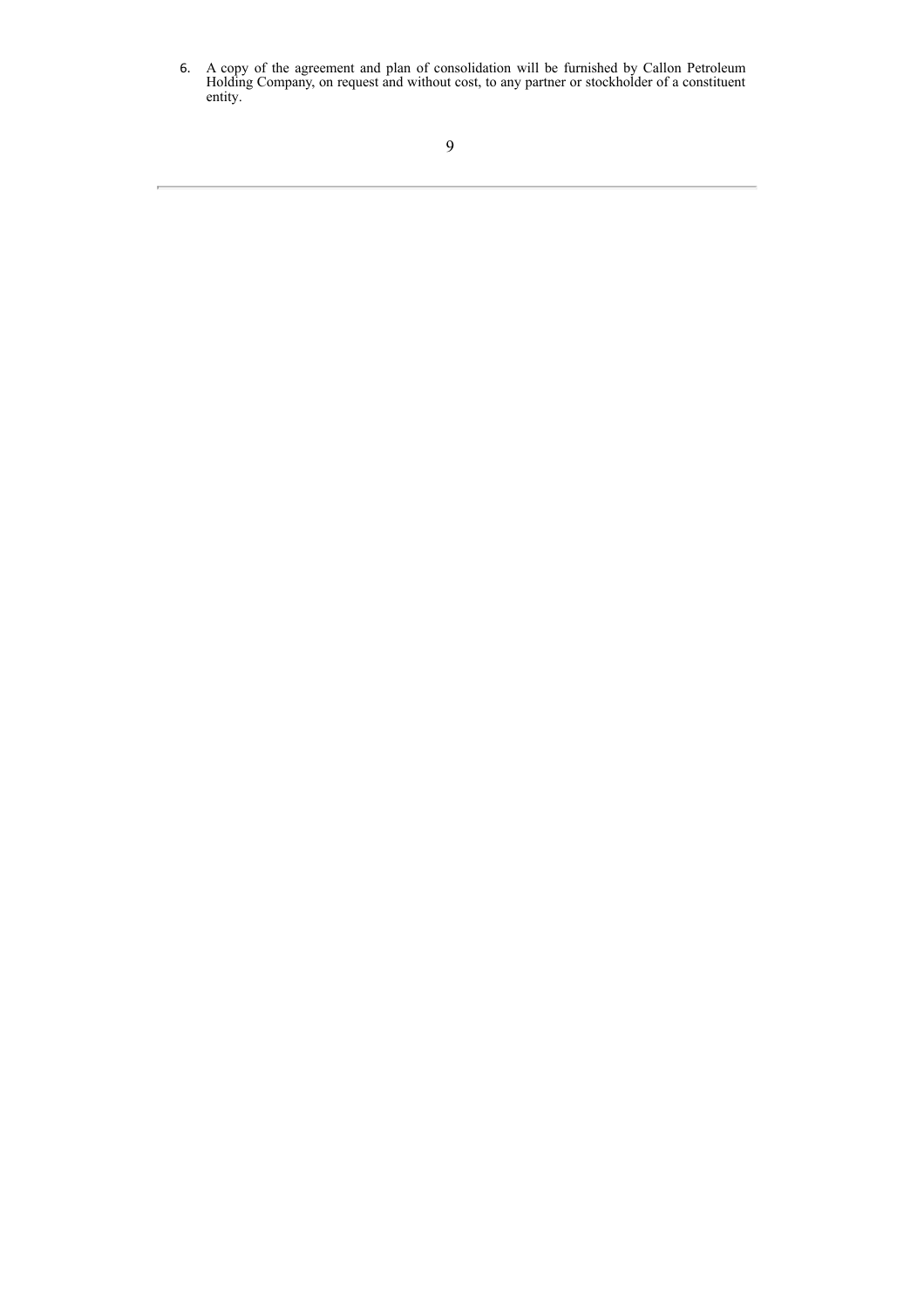IN WITNESS WHEREOF, this Certificate of Merger has been duly executed as of the 16th day of September 1994, and is being filed by Callon Petroleum Holding Company, the surviving corporation.

## CALLON PETROLEUM HOLDING COMPANY

## By: /s/ FRED L. CALLON FRED L. CALLON, President

Attest:

/s/ H. Michael Tatum, Jr. H. Michael Tatum, Jr., Secretary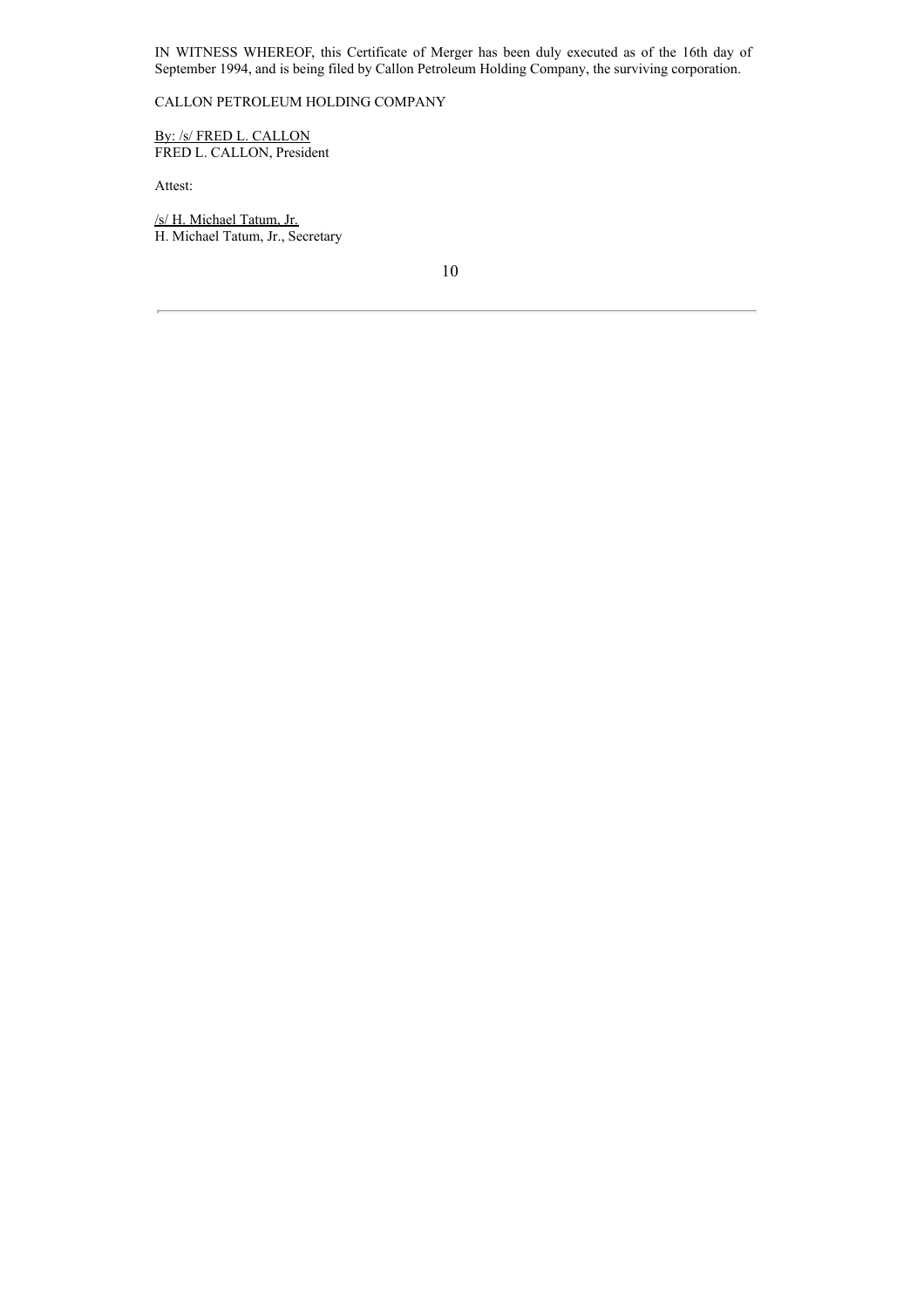## AMENDMENT TO CERTIFICATE OF INCORPORATION  $\Omega$ F CALLON PETROLEUM COMPANY

The undersigned, Robert A. Mayfield, Corporate Secretary of Callon Petroleum Company, a corporation organized and existing under the laws of the State of Delaware (the "CORPORATION"), does hereby certify as follows:

FIRST: The name of the Corporation is Callon Petroleum Company

SECOND: This Amendment (the "AMENDMENT") to the Certificate of Incorporation of the Corporation (the "CERTIFICATE") was duly adopted in accordance with the provisions of Section 242 of the Delaware General

Corporation Law. The Board of Directors has duly adopted resolutions setting forth and declaring advisable this Amendment and the holders of a majority of the outstanding stock of the Corporation entitled to vote at the special meeting of the stockholders called for the purpose of voting on the Amendment have voted in favor of this Amendment.

THIRD: The Certificate is hereby amended by amending and restating the first sentence of Article Four to be and read as follows:

"The Corporation shall have authority to issue two classes of stock, and the total number authorized shall be 30,000,000 shares of Common Stock, par value \$.01 per share, and 2,500,000 shares of Preferred Stock, par value \$.01 per share."

|   | I |
|---|---|
| ш | ш |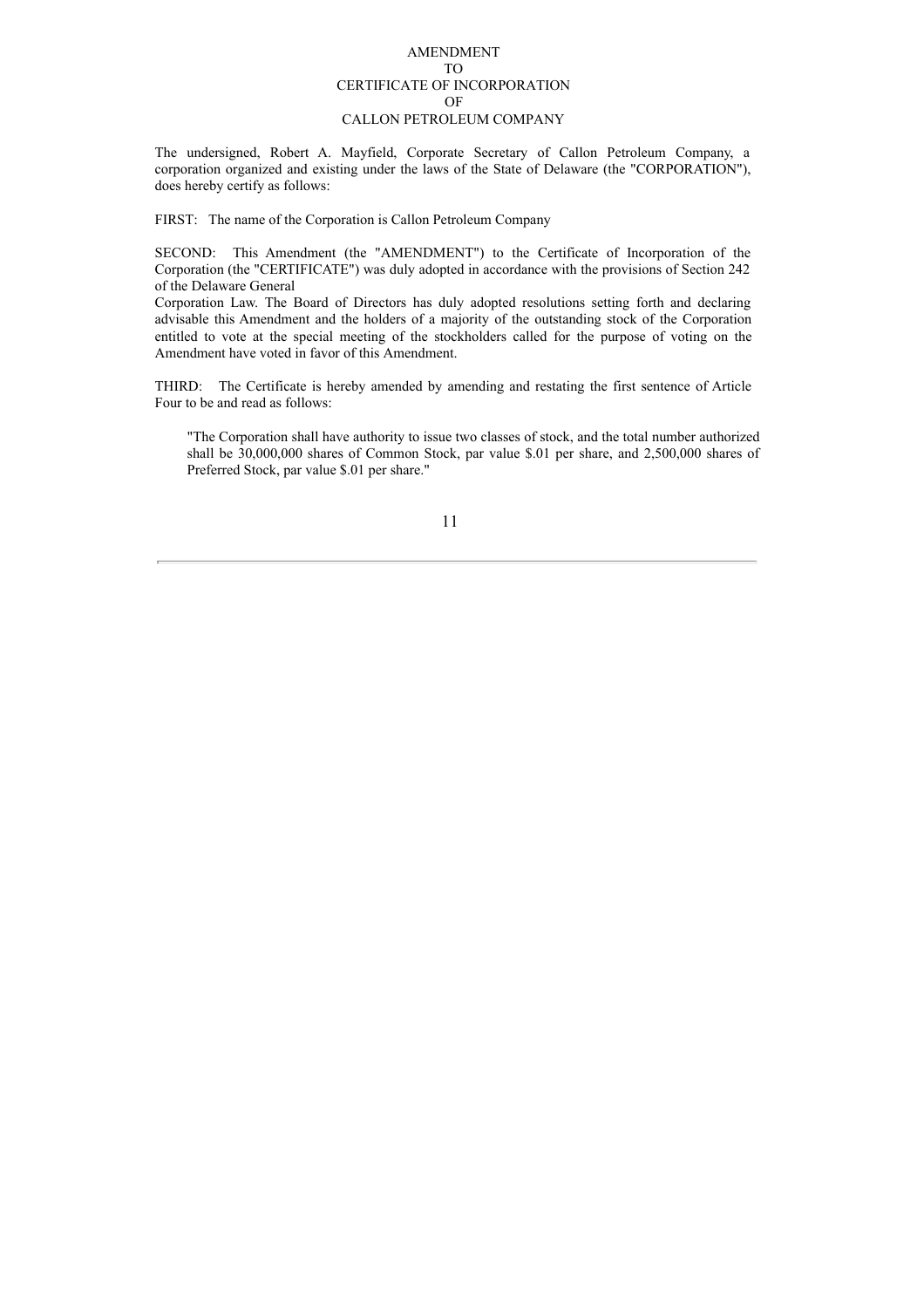IN WITNESS WHEREOF, the undersigned has executed this Amendment on behalf of the Corporation and has attested such execution and does verify and affirm, under penalty of perjury, that this Amendment is the act and deed of the Corporation and that the facts stated herein are true as of this 23rd day of January, 2004.

## CALLON PETROLEUM COMPANY

By: /s/ Robert A. Mayfield Robert A. Mayfield, Corporate Secretary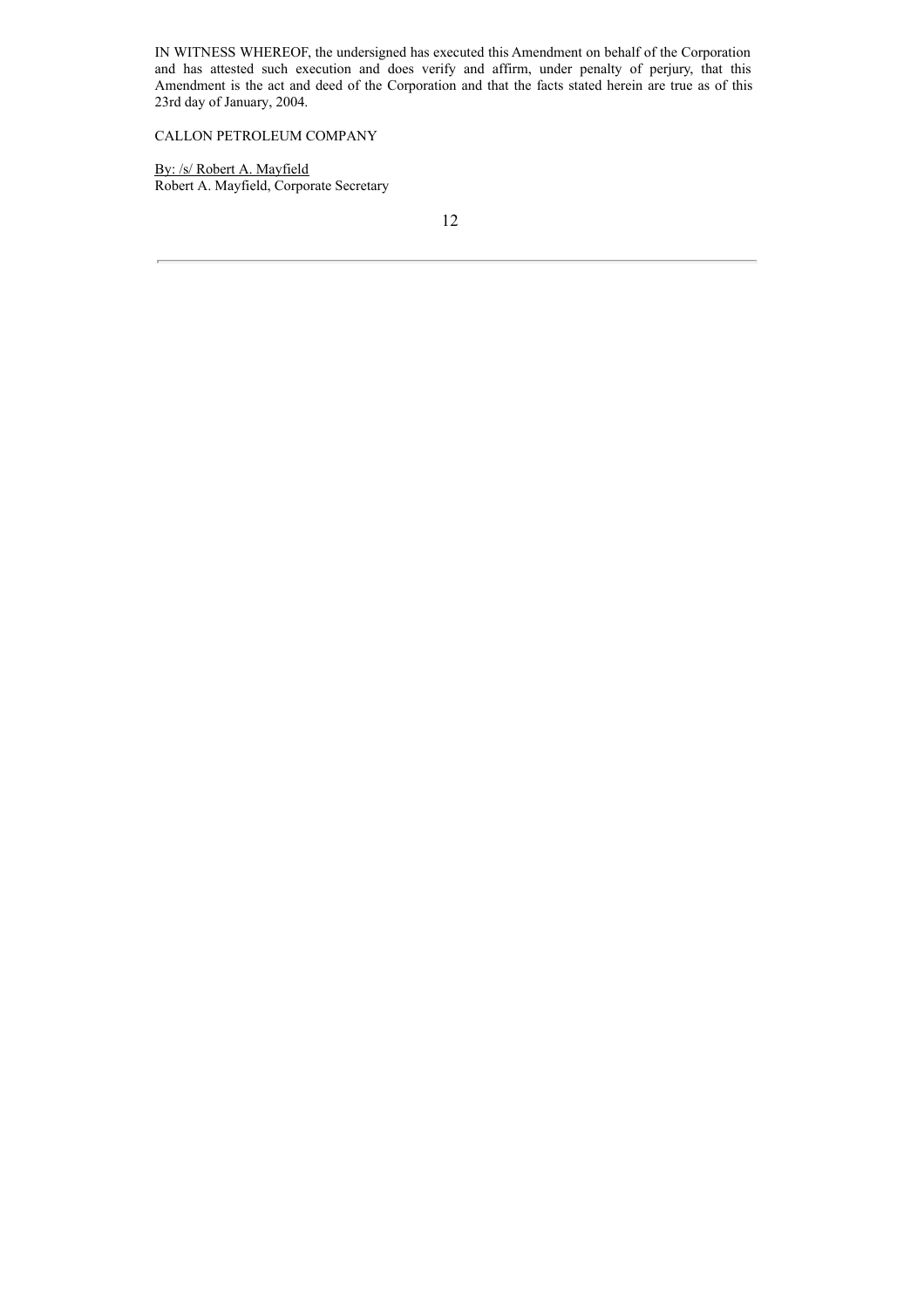## **CERTIFICATE OF AMENDMENT OF CERTIFICATE OF INCORPORATION OF CALLON PETROLEUM COMPANY**

The undersigned, Robert A. Mayfield, Corporate Secretary of Callon Petroleum Company, a corporation organized and existing under and by virtue of the General Corporation Law of the State of Delaware (the *"Corporation"*), does hereby certify as follows:

**FIRST:** The name of the Corporation is Callon Petroleum Company.

**SECOND:** This Amendment (the "*Amendment*") to the Certificate of Incorporation of the Corporation (the *"Certificate"*) was duly adopted in accordance with the provisions of Section 242 of the Delaware General Corporation Law. The Board of Directors has duly adopted resolutions setting forth and declaring advisable this Amendment and the holders of a majority of the outstanding stock of the Corporation entitled to vote at the special meeting of the stockholders called and held upon notice in accordance with Section 222 of the General Corporation Law of the State of Delaware for the purpose of voting on the Amendment have voted in favor of this Amendment.

**THIRD:** The Certificate is hereby amended by amending and restating the first sentence of Article Four to be and read as follows:

"The Corporation shall have authority to issue two classes of stock, and the total number authorized shall be 60,000,000 shares of Common Stock, par value \$.01 per share, and 2,500,000 shares of Preferred Stock, par value \$.01 per share."

**IN WITNESS WHEREOF,** the undersigned has executed this Amendment on behalf of the Corporation and has attested such execution and does verify and affirm, under penalty of perjury, that this Amendment is the act and deed of the Corporation and that the facts stated herein are true as of this 31<sup>st</sup> day of December, 2009.

## **Callon Petroleum Company**

By: /s/ Robert A. Mayfield Robert A. Mayfield, Corporate Secretary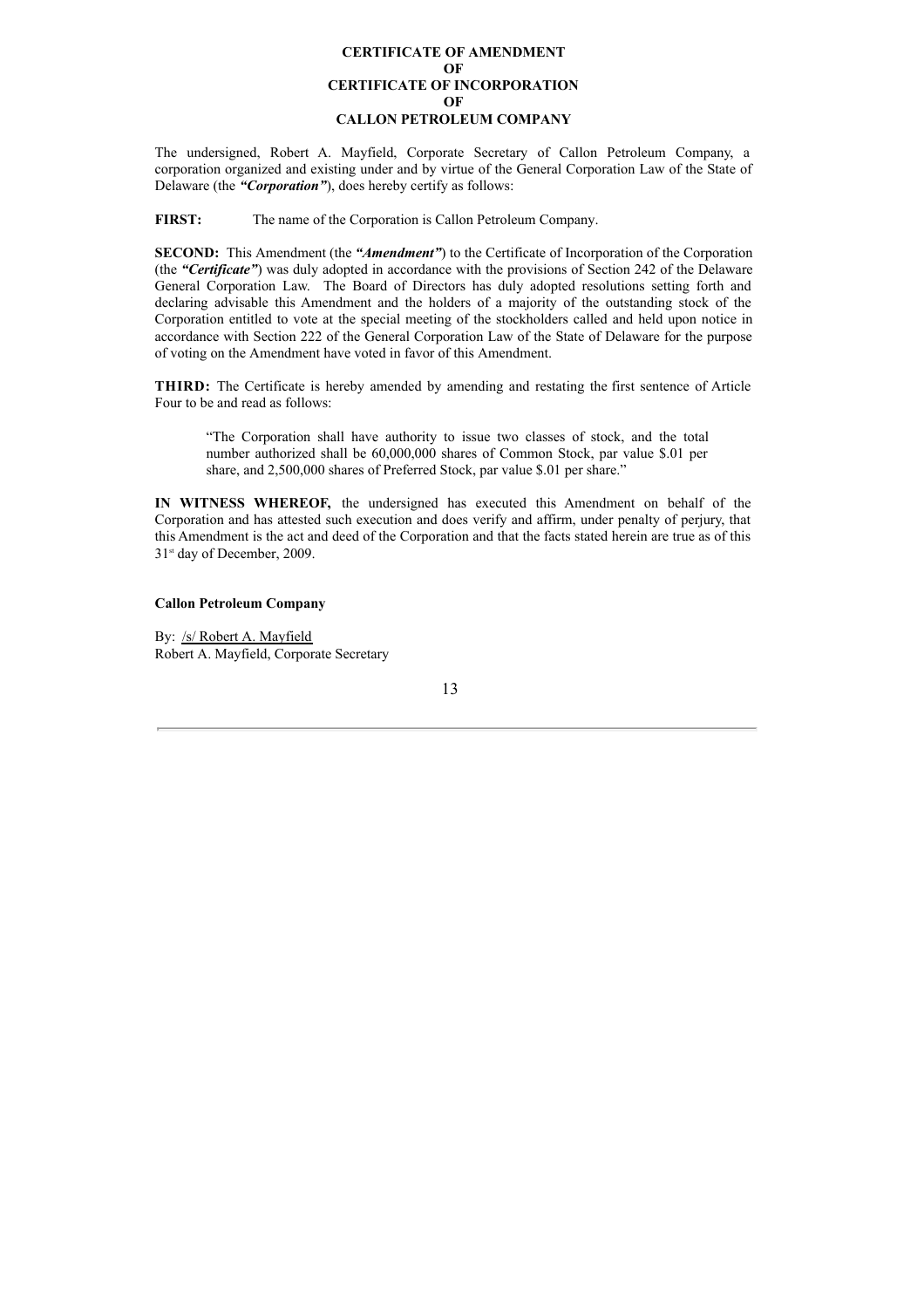## **CERTIFICATE OF AMENDMENT OF CERTIFICATE OF INCORPORATION OF CALLON PETROLEUM COMPANY**

The undersigned, B.F. Weatherly, Corporate Secretary of Callon Petroleum Company, a corporation organized and existing under and by virtue of the General Corporation Law of the State of Delaware (the *"Corporation"*), does hereby certify as follows:

**FIRST:** The name of the Corporation is Callon Petroleum Company.

**SECOND:** This Amendment (the "*Amendment*") to the Certificate of Incorporation of the Corporation (the *"Certificate"*) was duly adopted in accordance with the provisions of Section 242 of the Delaware General Corporation Law. The Board of Directors has duly adopted resolutions setting forth and declaring advisable this Amendment and the holders of a majority of the outstanding stock of the Corporation entitled to vote at the special meeting of the stockholders called and held upon notice in accordance with Section 222 of the General Corporation Law of the State of Delaware for the purpose of voting on the Amendment have voted in favor of this Amendment.

**THIRD:** The Certificate is hereby amended by amending and restating the first sentence of Article Four to be and read as follows:

"The Corporation shall have authority to issue two classes of stock, and the total number authorized shall be 110,000,000 shares of Common Stock, par value \$.01 per share, and 2,500,000 shares of Preferred Stock, par value \$.01 per share."

**IN WITNESS WHEREOF,** the undersigned has executed this Amendment on behalf of the Corporation and has attested such execution and does verify and affirm, under penalty of perjury, that this Amendment is the act and deed of the Corporation and that the facts stated herein are true as of this 15th day of January, 2014.

## **Callon Petroleum Company**

By: /s/ B.F. Weatherly B.F. Weatherly, Corporate Secretary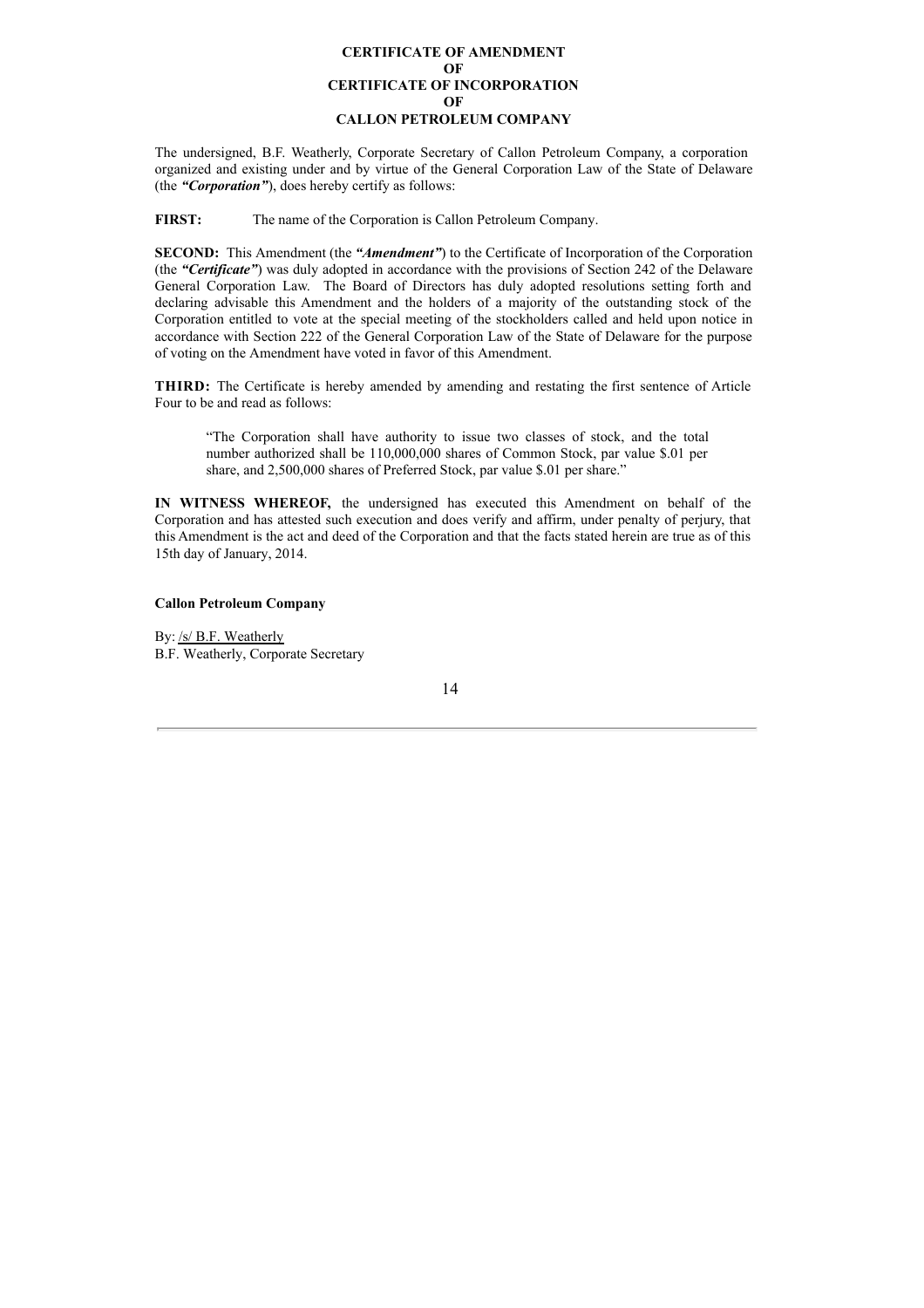## **CERTIFICATE OF AMENDMENT OF CERTIFICATE OF INCORPORATION OF CALLON PETROLEUM COMPANY**

The undersigned, B.F. Weatherly, Corporate Secretary of Callon Petroleum Company, a corporation organized and existing under and by virtue of the General Corporation Law of the State of Delaware (the "**Corporation**"), does hereby certify as follows:

**FIRST:** The name of the Corporation is Callon Petroleum Company.

**SECOND:** This Amendment (the "**Amendmen**t") to the Certificate of Incorporation of the Corporation (the "**Certificate**") was duly adopted in accordance with the provisions of Section 242 of the Delaware General Corporation Law. The Board of Directors has duly adopted resolutions setting forth and declaring advisable this Amendment and the holders of a majority of the outstanding stock of the Corporation entitled to vote at the special meeting of the stockholders called and held upon notice in accordance with Section 222 of the General Corporation Law of the State of Delaware for the purpose of voting on the Amendment have voted in favor of this Amendment.

**THIRD:** The Certificate is hereby amended by amending and restating the first sentence of Article Four to be and read as follows:

"The Corporation shall have authority to issue two classes of stock, and the total number authorized shall be 150,000,000 shares of Common Stock, par value \$.01 per share, and 2,500,000 shares of Preferred Stock, par value \$.01 per share."

**IN WITNESS WHEREOF**, the undersigned has executed this Amendment on behalf of the Corporation and has attested such execution and does verify and affirm, under penalty of perjury, that this Amendment is the act and deed of the Corporation and that the facts stated herein are true as of this 20th day of May, 2015.

## **Callon Petroleum Company**

By: /s/ B.F. Weatherly B.F. Weatherly, Corporate Secretary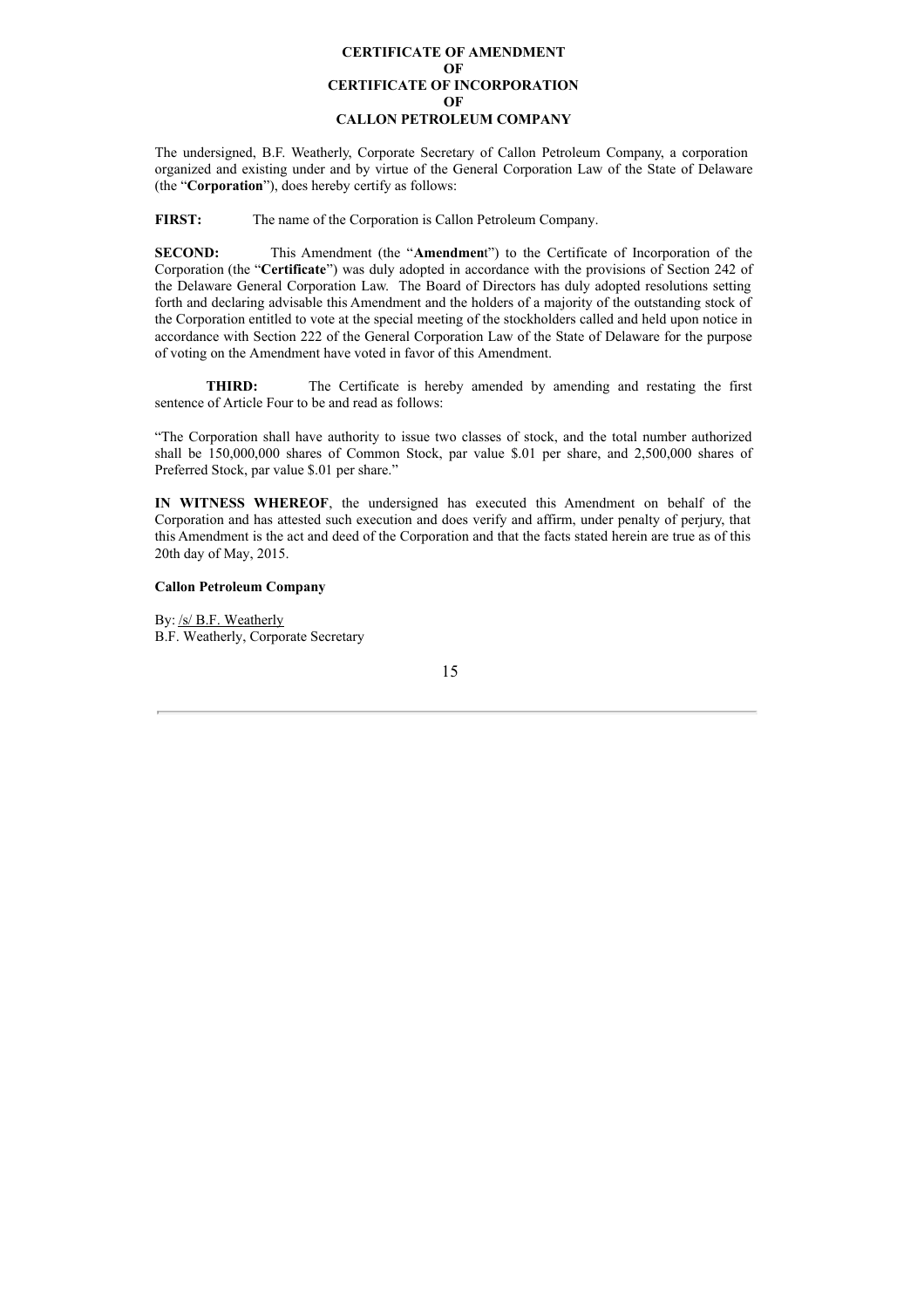#### **First Amendment to the Callon Petroleum Company 2011 Omnibus Incentive Plan**

**WHEREAS**, Callon Petroleum Company (the "Company") maintains the Callon Petroleum Company 2011 Omnibus Incentive Plan (the "Plan"); and

**WHEREAS**, the Company reserved the right to amend the Plan in Article 21 thereof, and now desires to amend the Plan;

**NOW, THEREFORE**, subject to approval of the Company's stockholders as set out below, the Plan is hereby amended, effective as of May 14, 2015, as follows:

1. Section 2.26 is hereby amended, in its entirety, to read as follows:

2.26 "Extraordinary Items" means (a) extraordinary, unusual and/or nonrecurring items of gain or loss; (b) gains or losses on the disposition of a business; (c) changes in tax or accounting regulations or laws; or (d) the effect of a merger or acquisition, all of which must be identified in the audited financial statements, including footnotes, or the Management Discussion and Analysis section of the Company's annual report, pursuant to the then-current standards established by the U.S. Financial Accounting Standards Board.

2. Section 4.1 is hereby amended, in its entirety, to read as follows:

**4.1 Number of Shares Authorized and Available for Awards**. Subject to adjustment as provided under the Plan, the total number of Shares constituting the Share Pool which is available for Awards under the Plan shall be equal to the sum of (a) Four Million Three Hundred Thousand (4,300,000) Shares, (b) any and all Shares that are available for awards under the Prior Plans as of the Effective Date that are not reserved for outstanding awards that were granted under the Prior Plans before the Effective Date, and (c) any and all Shares that may become available for awards under the Prior Plans on or after the Effective Date that were reserved for outstanding awards that were granted under the Prior Plans before the Effective Date, as provided in Section 4.2(b).

Any of the authorized Shares may be used for any type of Award under the Plan, and any or all of the available Shares may be allocated to Incentive Stock Options.

3. Section 4.2 is hereby amended, in its entirety, to read as follows:

**4.2 Calculation of Share Usage for Share Pool.** The Committee shall determine the number of Shares constituting the Share Pool that is available for grants of Awards under the Plan, subject to the following:

(a) Any Shares related to an Award granted under the Plan that (1) terminate by expiration, forfeiture, cancellation or otherwise without the issuance of the Shares, (2) are settled in cash in lieu of Shares, or (3) are exchanged with the Committee's permission, prior to the issuance of Shares, for Awards not involving Shares, shall again be available immediately for grants under this Plan. Any Shares tendered or withheld in order to satisfy tax withholding obligations associated with the settlement of an Award (except with respect to an Option or SAR Award), shall again become available for grants under this Plan.

(b) Any Shares related to an Award previously granted under any Prior Plan prior to the Effective Date that, on or after the Effective Date, (1) terminate by expiration, forfeiture, cancellation or otherwise without the issuance of the Shares, are settled in cash in lieu of Shares, or (2) are exchanged with the Committee's permission, prior to the issuance of Shares, for Awards not involving Shares, shall again be available for grants under this Plan. Any Shares tendered or withheld in order to satisfy tax withholding obligations associated with the settlement of an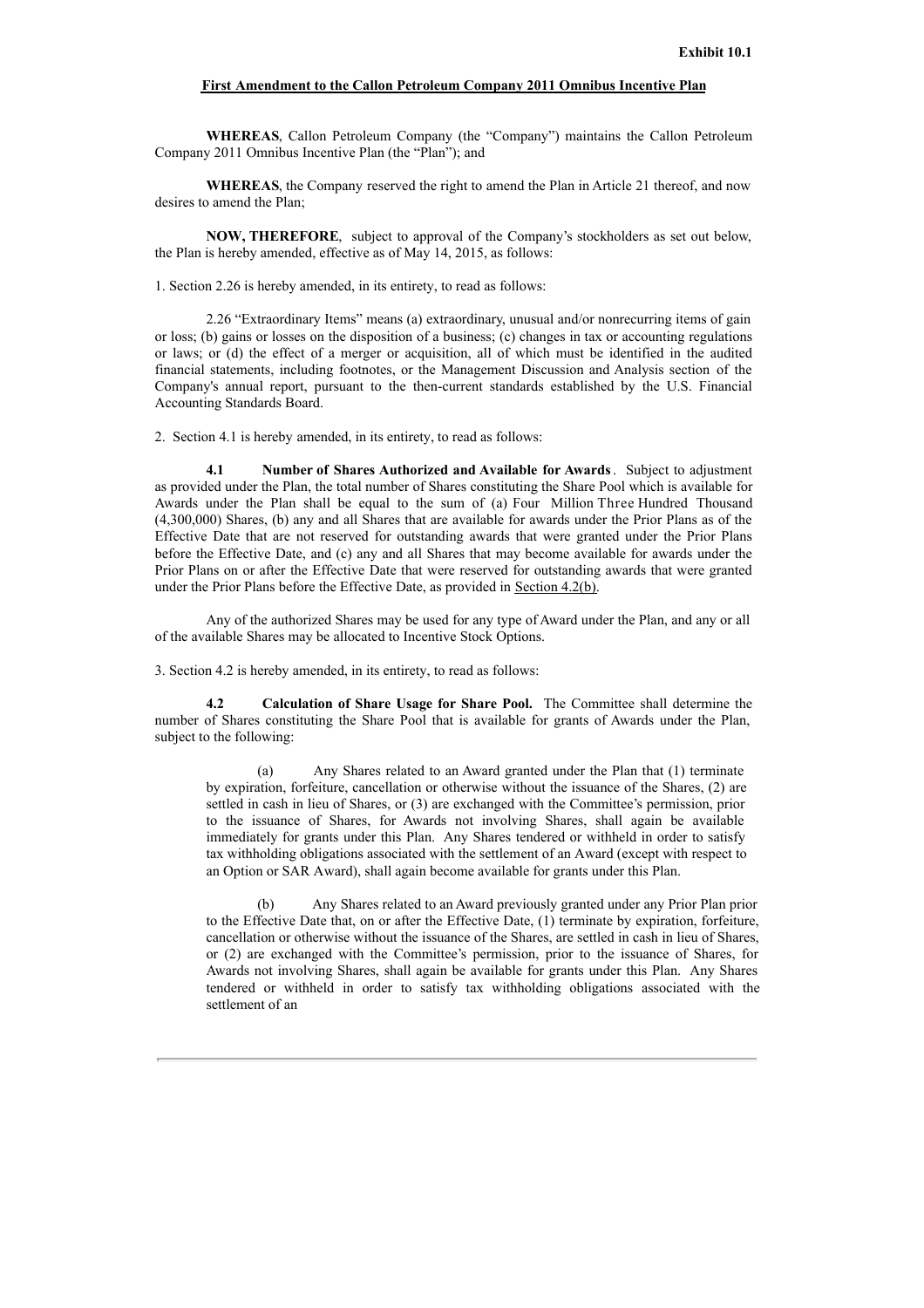Award (except with respect to an Option or SAR Award), shall again become available for grants under this Plan.

4. The third from last paragraph of Section 14.2 is hereby amended, and the prior provisions that were in such paragraph have been deleted, such that Section 14.2 shall read, in its entirety, as follows:

The terms of the stated Performance Measures for each applicable Award, whether for a Performance Period of one (1) year or multiple years, must preclude the Committee's discretion to increase the amount payable to any Participant that would otherwise be due upon attainment of the Performance Measures, but may permit the Committee to reduce the amount otherwise payable to the Participant in the Committee's discretion.

5. Article 17, Effect of a Change in Control, is hereby amended by the addition of the following new Section 17(d), which reads as follows:

(d) In the event of a Change in Control, accelerated vesting or accelerated payment of an Award shall occur only in the event of a "double-trigger", *i.e*., there is separation from service of the Participant within a designated time period following the Change in Control as set out in the Award Agreement for such Participant.

Except as amended hereby, the Plan shall continue in full force and effect and the Plan and this First Amendment shall be read, taken and construed as one and the same instrument.

Executed effective for all purposes as provided above; provided, however, if this First Amendment is not approved by the stockholders of the Company at the 2015 Annual Meeting of Stockholders, this First Amendment shall not become effective.

## **Callon Petroleum Company**

By: /s/ Fred L. Callon Name: Fred L. Callon Title: Chairman, President, and Chief Executive Officer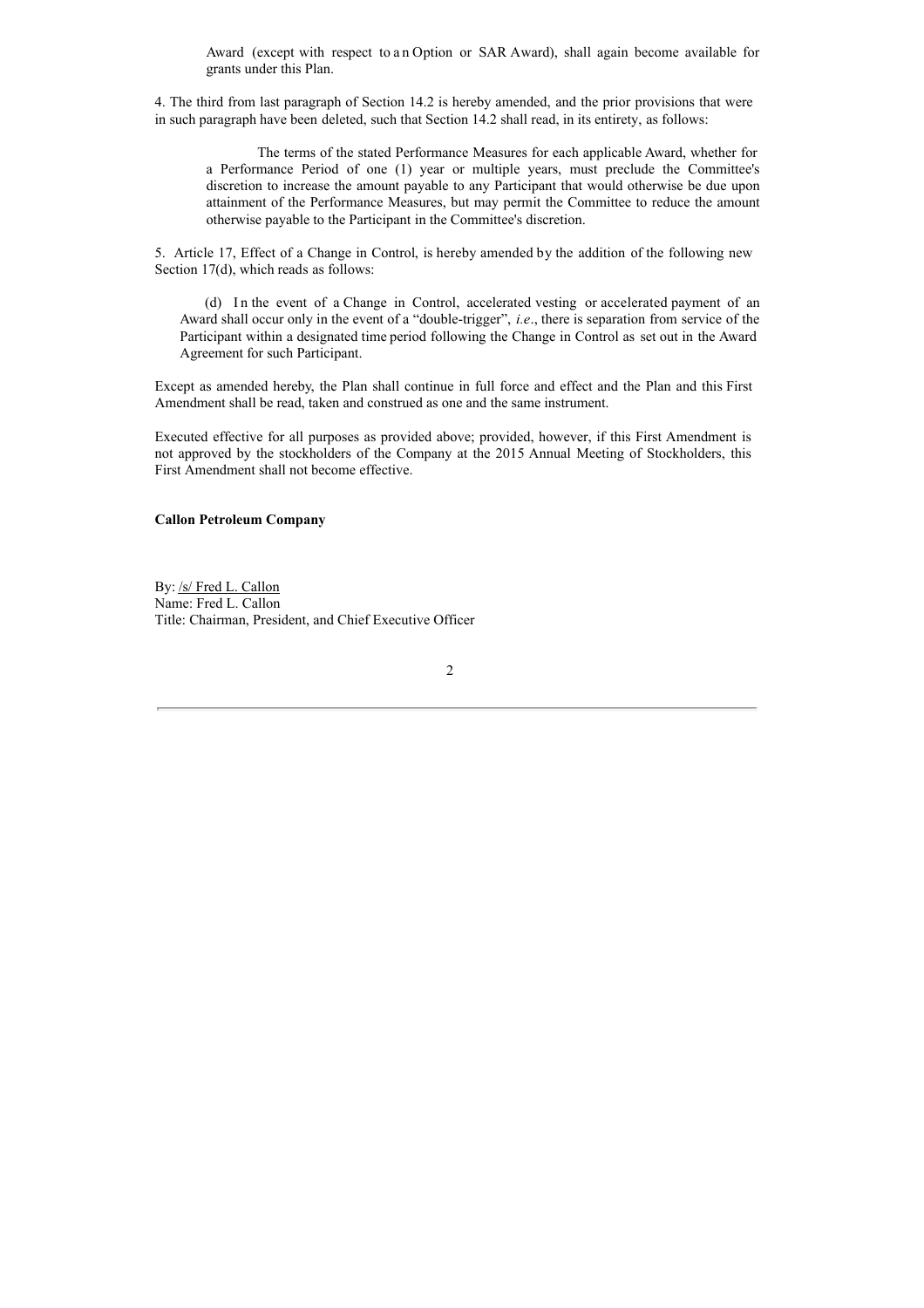I, Fred L. Callon, certify that:

- 1. I have reviewed this Quarterly Report on Form 10-Q of Callon Petroleum Company;
- 2. Based on my knowledge, this report does not contain any untrue statement of a material fact or omit to state a material fact necessary to make the statements made, in light of the circumstances under which such statements were made, not misleading with respect to the period covered by this report;
- 3. Based on my knowledge, the financial statements, and other financial information included in this report, fairly present in all material respects the financial condition, results of operations and cash flows of the registrant as of, and for, the periods presented in this report;
- 4. The registrant's other certifying officers and I are responsible for establishing and maintaining disclosure controls and procedures (as defined in Exchange Act Rules 13a-15(e) and 15d-15(e)) and internal control over financial reporting (as defined in Exchange Act Rules 13a-15(f) and 15d-15(f)) for the registrant and have:
	- a. Designed such disclosure controls and procedures, or caused such disclosure controls and procedures to be designed under our supervision, to ensure that material information relating to the registrant, including its consolidated subsidiaries, is made known to us by others within those entities, particularly during the period in which this report is being prepared;
	- b. Designed such internal control over financial reporting, or caused such internal control over financial reporting to be designed under our supervision, to provide reasonable assurance regarding the reliability of financial reporting and the preparation of financial statements for external purposes in accordance with generally accepted accounting principles;
	- c. Evaluated the effectiveness of the registrant's disclosure controls and procedures and presented in this report our conclusions about the effectiveness of the disclosure controls and procedures as of the end of the period covered by this report based on such evaluation; and
	- d. Disclosed in this report any change in the registrant's internal control over financial reporting that occurred during the registrant's most recent fiscal quarter that has materially affected, or is reasonably likely to materially affect, the registrant's internal control over financial reporting; and
- 5. The registrant's other certifying officers and I have disclosed, based on our most recent evaluation of internal control over financial reporting, to the registrant's auditors and the audit committee of registrant's board of directors (or persons performing the equivalent function):
	- a. All significant deficiencies and material weaknesses in the design or operation of internal control over financial reporting which are reasonably likely to adversely affect the registrant's ability to record, process, summarize and report financial information; and
	- b. Any fraud, whether or not material, that involves management or other employees who have a significant role in the registrant's internal controls over financial reporting;

Date: November 4, 2015 /s/ Fred L. Callon

Fred L. Callon, President and Chief Executive Officer (Principal executive officer)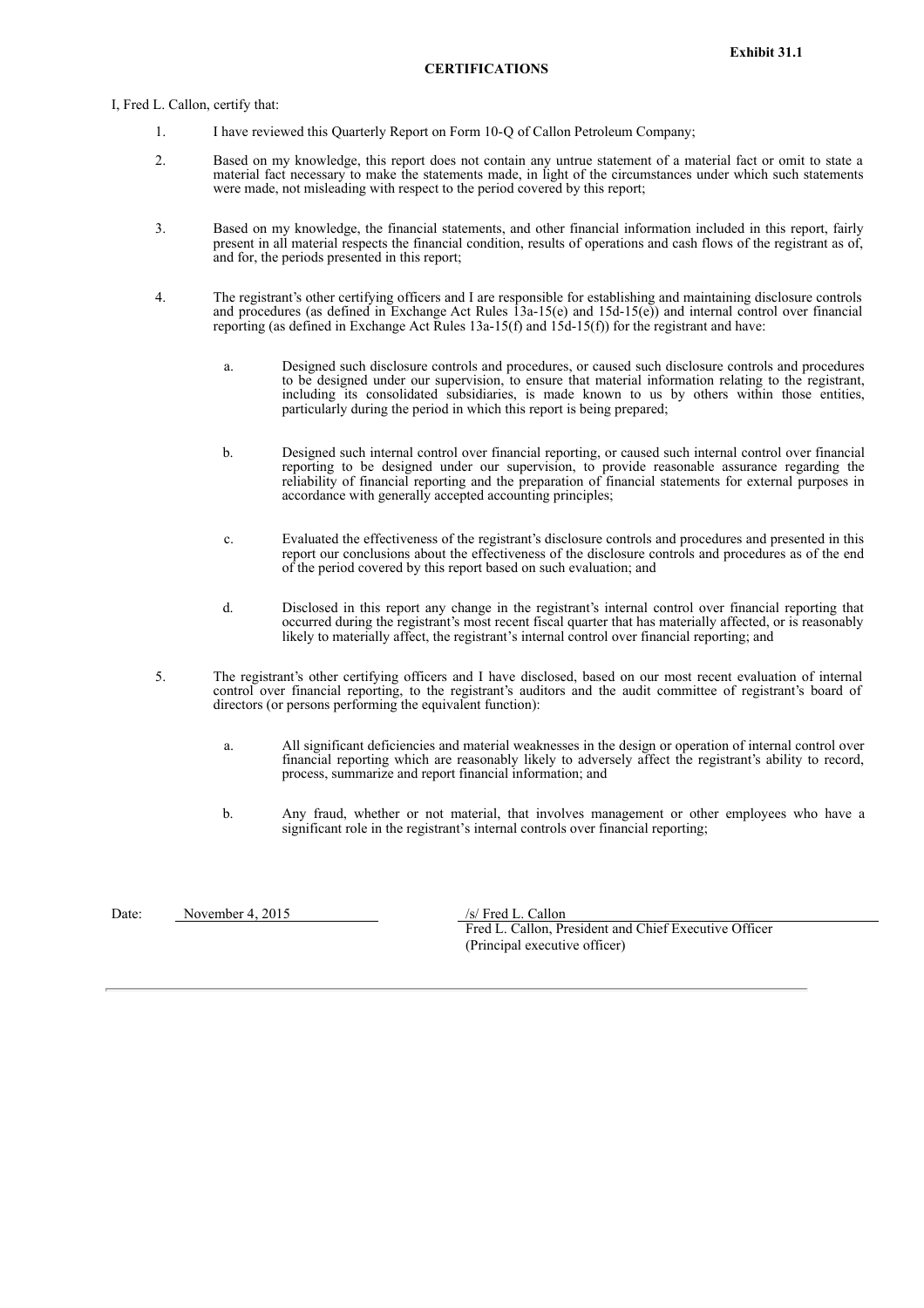I, Joseph C. Gatto, Jr., certify that:

- 1. I have reviewed this Quarterly Report on Form 10-Q of Callon Petroleum Company;
- 2. Based on my knowledge, this report does not contain any untrue statement of a material fact or omit to state a material fact necessary to make the statements made, in light of the circumstances under which such statements were made, not misleading with respect to the period covered by this report;
- 3. Based on my knowledge, the financial statements, and other financial information included in this report, fairly present in all material respects the financial condition, results of operations and cash flows of the registrant as of, and for, the periods presented in this report;
- 4. The registrant's other certifying officers and I are responsible for establishing and maintaining disclosure controls and procedures (as defined in Exchange Act Rules 13a-15(e) and 15d-15(e)) and internal control over financial reporting (as defined in Exchange Act Rules 13a-15(f) and 15d-15(f)) for the registrant and have:
	- a. Designed such disclosure controls and procedures, or caused such disclosure controls and procedures to be designed under our supervision, to ensure that material information relating to the registrant, including its consolidated subsidiaries, is made known to us by others within those entities, particularly during the period in which this report is being prepared;
	- b. Designed such internal control over financial reporting, or caused such internal control over financial reporting to be designed under our supervision, to provide reasonable assurance regarding the reliability of financial reporting and the preparation of financial statements for external purposes in accordance with generally accepted accounting principles;
	- c. Evaluated the effectiveness of the registrant's disclosure controls and procedures and presented in this report our conclusions about the effectiveness of the disclosure controls and procedures as of the end of the period covered by this report based on such evaluation; and
	- d. Disclosed in this report any change in the registrant's internal control over financial reporting that occurred during the registrant's most recent fiscal quarter that has materially affected, or is reasonably likely to materially affect, the registrant's internal control over financial reporting; and
- 5. The registrant's other certifying officers and I have disclosed, based on our most recent evaluation of internal control over financial reporting, to the registrant's auditors and the audit committee of registrant's board of directors (or persons performing the equivalent function):
	- a. All significant deficiencies and material weaknesses in the design or operation of internal control over financial reporting which are reasonably likely to adversely affect the registrant's ability to record, process, summarize and report financial information; and
	- b. Any fraud, whether or not material, that involves management or other employees who have a significant role in the registrant's internal controls over financial reporting;

Date: November 4, 2015 /s/ Joseph C. Gatto, Jr.

Joseph C. Gatto, Jr., Chief Financial Officer, Senior Vice President and Treasurer (Principal Financial Officer)